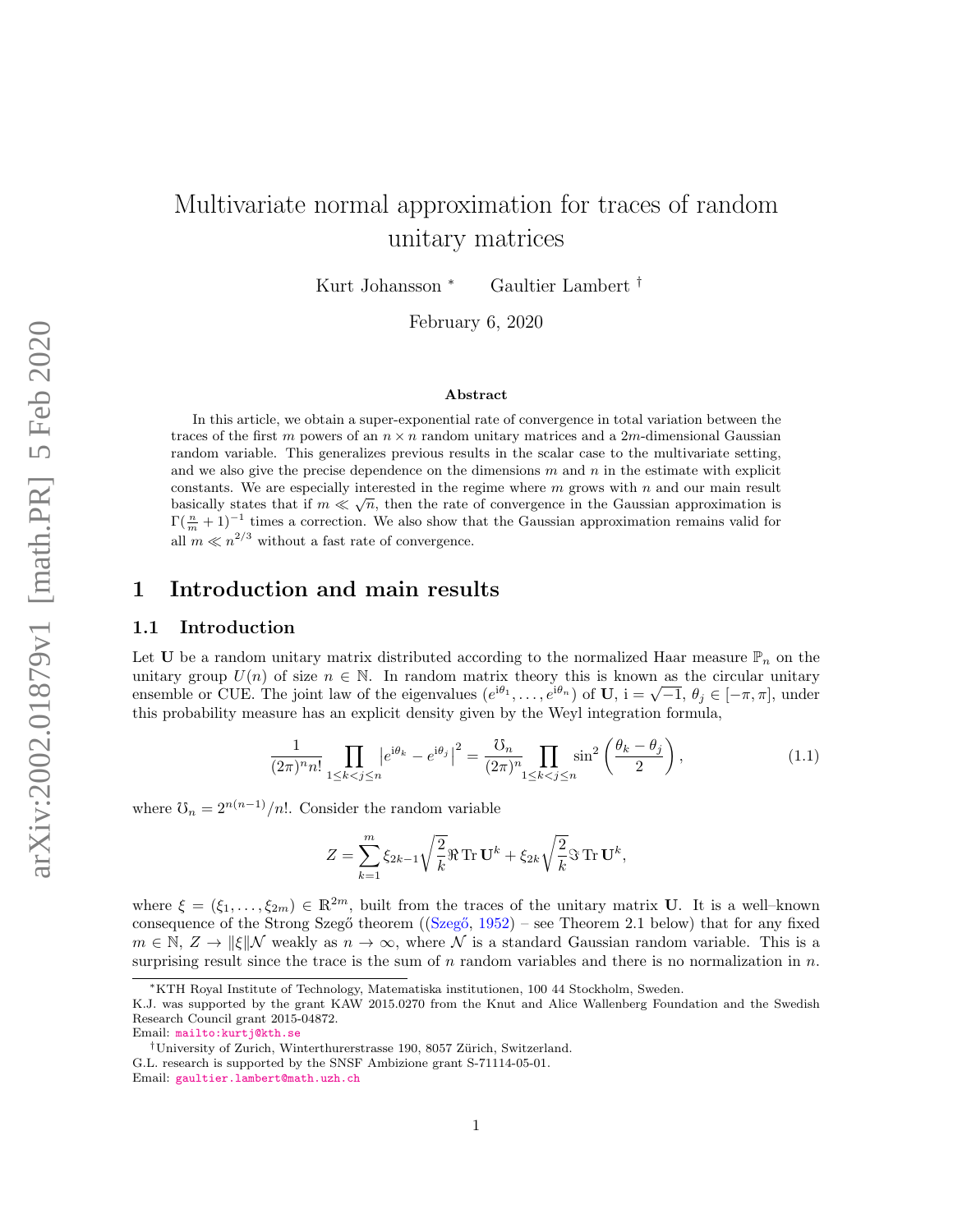This limit theorem is also a consequence of the striking fact proved by [\(Diaconis and Shahshahani,](#page-46-1) [1994\)](#page-46-1) that all joint moments of  $\sqrt{\frac{2}{k}} \Re \text{Tr} \mathbf{U}^k$  and  $\sqrt{\frac{2}{k}} \Im \text{Tr} \mathbf{U}^k$  up to a certain order are identical to those of independent standard Gaussian random variables (see Theorem [7.1](#page-33-0) below). Based on this result, Persi Diaconis [\(Diaconis,](#page-45-0) [1994\)](#page-45-0) conjectured that the rate of convergence in total variation norm of Z to a normal random variable should be very fast, even super-exponential. This was proved in [\(Johansson,](#page-46-2) [1997\)](#page-46-2), where it was shown that there are positive constants C and  $\delta$  so that

<span id="page-1-0"></span>
$$
d_{TV}(Z, ||\xi||\mathcal{N}) \le Cn^{-\delta n},\tag{1.2}
$$

where  $d_{TV}$  denotes the total variation distance (see [\(1.7\)](#page-2-0) below for a definition). No explicit expression for C or  $\delta$  or their dependence on m and the parameters was given.

A related but separate problem is to consider the multivariate convergence of the random variables

<span id="page-1-3"></span>
$$
\mathbf{X}_{2k-1} := \sqrt{\frac{2}{k}} \Re \operatorname{Tr} \mathbf{U}^k \quad \text{and} \quad \mathbf{X}_{2k} := \sqrt{\frac{2}{k}} \Im \operatorname{Tr} \mathbf{U}^k,\tag{1.3}
$$

 $1 \leq k \leq m$ . We are interested in the law of the random vector  $\mathbf{X} = (X_1, \ldots, X_{2m})$  when the dimension of the matrix U is large. Let  $G = (G_1, \ldots, G_{2m})$  be i.i.d. standard Gaussian random variables. For a fixed  $m \in \mathbb{N}$  it again follows from the Strong Szegő theorem that  $\mathbf{X} \to \mathbf{G}$  weakly as  $n \to \infty$ . Peter Sarnak [\(Sarnak,](#page-46-3) [2019\)](#page-46-3) raised the following problem in connection with his work with M. Rubinstein on computing zeros of L–functions and under–determined matrix moment problems. How close is  $\bf{X}$ to **G** in total variation distance as a function of m for a given n? Here, m can depend on n, e.g. be a power of n. Is  $X$  still very close to  $G$ ? This is the main problem investigated in the present paper. a power of *n*. is **A** still very close to **G**: This is the main problem investigated in the present paper.<br>Theorem [1.1](#page-2-1) and Theorem [1.3](#page-3-0) give our results. We get a statement for *m* almost up to  $\sqrt{n}$ . The other classical groups can also be considered, see [\(Courteaut and Johansson\)](#page-45-1). Since we are mainly interested in the case when m is large we assume that  $m \geq 3$  throughout this paper. In the case  $m = 1$  it is possible to get a more precise result and this together with results on single traces will be considered for all the classical compact groups in a forthcoming publication, [\(Courteaut et al.\)](#page-45-2). (A bound for  $m = 2$  can be directly inferred from the case  $m = 3$ ; a special treatment of this case would only give a slight improvement.) An important aspect of the present work is that, in contrast to [\(Johansson,](#page-46-2) [1997\)](#page-46-2), we keep explicit track of the constants and the dependence on  $m$ . We have also made an effort to optimize in the argument and get reasonable numerical constants.

Since  $Z = \mathbf{X} \cdot \xi$ , as a consequence of our multivariate results we can improve [\(1.2\)](#page-1-0), for a fixed m and uniformly for all  $\xi$ , to

<span id="page-1-1"></span>
$$
d_{\text{TV}}\left(Z, \|\xi\|\mathcal{N}\right) = \mathcal{O}\left(\frac{e^{\frac{n}{m}(\log(1 + \log m) + \frac{1}{2})}}{\sqrt{n}\ \Gamma(\frac{n}{m} + 1)}\right),\tag{1.4}
$$

where the implied constant has an explicit dependence in  $m \in \mathbb{N}$ . Broadly speaking, we expect that the best possible estimate for the RHS of  $(1.4)$  is  $\Gamma(\frac{n}{m}+1)^{-1}$  times some sub–exponential corrections. We can also let the degree m grow as  $n \to +\infty$ . From Proposition [1.6](#page-4-0) we deduce the following estimate:

$$
\sup_{m \leq \frac{\sqrt{n}}{6.45(\log n)^{1/4}}} d_{\mathrm{TV}}\big(Z, \|\xi\|\mathcal{N}\big) \leq \sqrt{n} \exp\big(19.4 - 0.83\sqrt{n}(\log n)^{5/4}\big).
$$

uniformly for all  $\xi$  when n is large enough.

Using Stein's method and the exact moment identities from [\(Diaconis and Shahshahani,](#page-46-1) [1994\)](#page-46-1), one can infer the following rate of convergence in the multivariate problem: for any  $m \leq 2n$ ,

<span id="page-1-2"></span>
$$
W_1(\mathbf{X}, \mathbf{G}) = \mathcal{O}(m^2/n),\tag{1.5}
$$

where  $W_1$  denotes the Wasserstein 1 distance between two probability measures on  $\mathbb{R}^{2m}$  – see (Döbler [and Stolz,](#page-46-4) [2011,](#page-46-4) Theorem 3.1). By relying on the recent techniques from [\(Lambert et al.,](#page-46-5) [2019\)](#page-46-5), we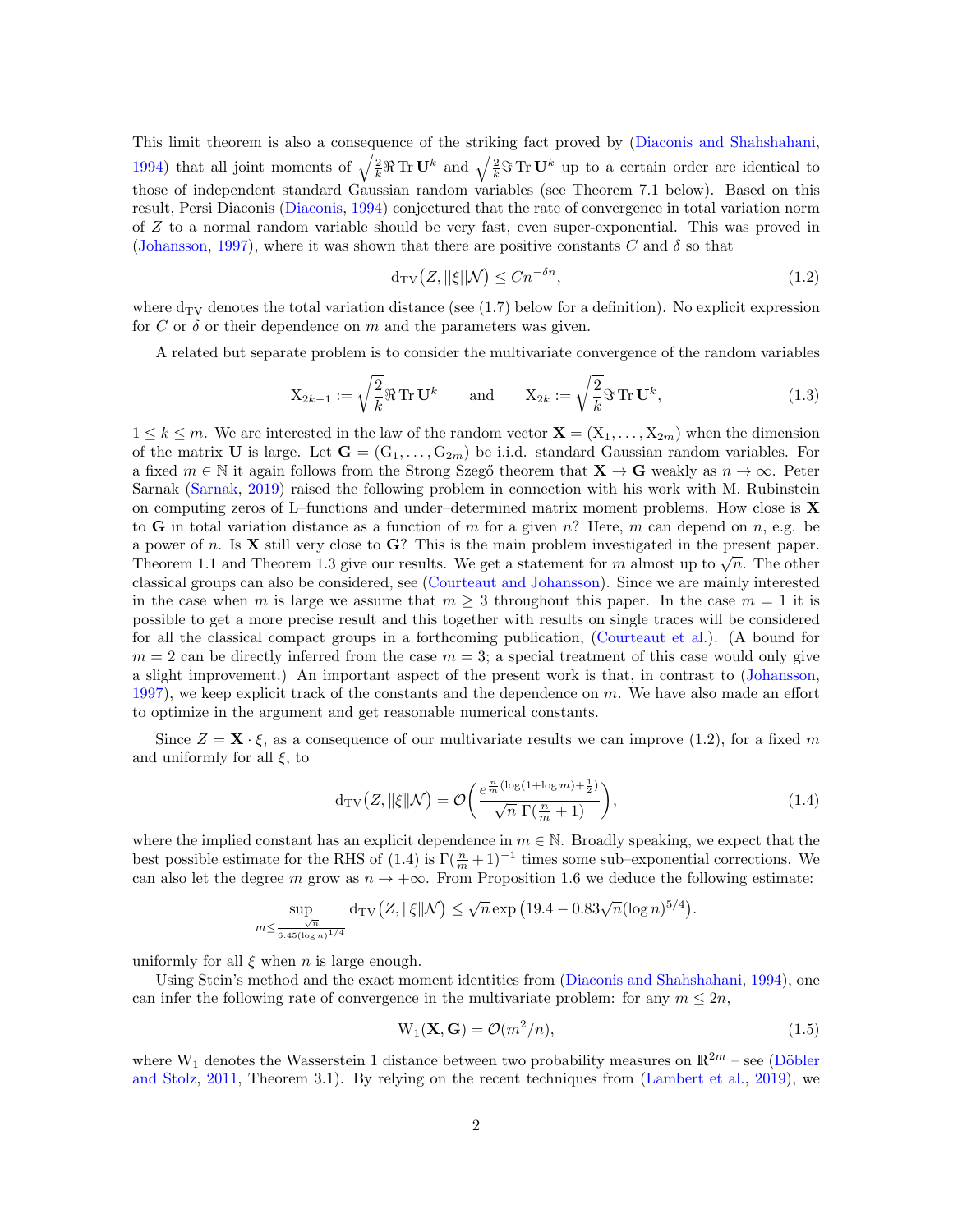can improve on  $(1.5)$  $(1.5)$  $(1.5)$  – see Theorem 1.5 below. See also [\(Webb,](#page-46-6) [2016\)](#page-46-6) for an analogous multivariate result that applies to more general circular  $\beta$ –ensembles and Remark [1.1](#page-4-1) below. Recently, rates of convergence to the Gaussian law have also been obtained for Tr  $f(\mathbf{M})$  where  $f : \mathbb{R} \to \mathbb{R}$  is a real– analytic function and M is a random matrix from the Gaussian, Laguerre or Jacobi unitary ensembles by [Berezin and Bufetov](#page-45-3) [\(2019\)](#page-45-3) using Riemann–Hilbert techniques. In contrast to the CUE, in these cases, the optimal rates of convergence are expected to be polynomial in the dimension of the random matrix.

The fast rate of convergence of **X** to **G** holds for  $m \ll \sqrt{n}$  by Theorem [1.1,](#page-2-1) but we see from Theorem [1.5](#page-3-1) below that we have convergence to the multivariate Gaussian for  $m \ll n^{2/3}$ . We have no conjecture concerning the threshold  $m \in \mathbb{N}$  at which the Gaussian approximation fails. Also, we do not know whether there is some transition when varying  $m$  where we go from a fast convergence rate to some other rate of convergence.

#### 1.2 Main results

For any  $m \in \mathbb{N}$ , we denote by  $\Omega_m = \frac{\pi^m}{m!}$  the volume of the unit ball and by  $||x|| = \sqrt{x_1^2 + \cdots + x_{2m}^2}$ <br>the Euclidean norm in  $\mathbb{R}^{2m}$ . It is straightforward to see that for any  $m, n \in \mathbb{N}$ , the random vect has a density on  $\mathbb{R}^{2m}$  that we denote by  $\mathscr{P}_{n,m}$ . For any  $n,m \in \mathbb{N}$  and  $k \in \mathbb{N}$ , we define

<span id="page-2-3"></span>
$$
\Delta_{n,m}^{(k)} := \left( \int_{\mathbb{R}^{2m}} \left| \mathcal{P}_{n,m}(x) - \frac{e^{-\|x\|^2/2}}{(2\pi)^m} \right|^k dx \right)^{1/k}.
$$
 (1.6)

In this paper, we focus on getting (non–asymptotic) estimates for  $\Delta_{n,m}^{(1)}$  and  $\Delta_{n,m}^{(2)}$  with explicit constants which hold for large  $n \in \mathbb{N}$  when  $m \ll \sqrt{n}$ . Let us observe that  $\Delta_{n,m}^{(1)}$  controls the *total variation* distance between **X** and **G** (a standard Gaussian random variable on  $\mathbb{R}^{2m}$ ). Namely, we have

<span id="page-2-0"></span>
$$
d_{\mathrm{TV}}(\mathbf{X}, \mathbf{G}) := \sup_{A \subset \mathbb{R}^{2m}} \left| \mathbb{P}_n[\mathbf{X} \in A] - \mathbb{P}[\mathbf{G} \in A] \right| \leq \Delta_{n,m}^{(1)},\tag{1.7}
$$

where the supremum is taken over all Borel subsets  $A \subset \mathbb{R}^{2m}$ . Our main result, which is a quantitative generalization of the estimates [\(1.2\)](#page-1-0) from [\(Johansson,](#page-46-2) [1997\)](#page-46-2) in a multi–dimensional setting can be summarized as follows.

<span id="page-2-1"></span>**Theorem 1.1.** For all  $n, m \in \mathbb{N}$  such that  $n \ge 1911$  and  $N = n/m \ge 146.5 m \sqrt{1 + \log m}$ , we have the following estimate in total variation distance,

$$
d_{\mathrm{TV}}(\mathbf{X},\mathbf{G}) \leq 16\sqrt{\Omega_m} m^{\frac{5}{2}} 4^m e^{\frac{N}{2} + \frac{m^2}{4N}} \frac{\left(N\sqrt{\log N}\right)^m (1 + \log m)^N}{\sqrt{N} \ \Gamma(N+1)}.
$$

We expect that, up to corrections, the factor  $\Gamma(\frac{n}{m}+1)^{-1}$  is actually the correct order for the we expect that, up to corrections, the factor  $\mathbf{1}(\frac{m}{m}+1)$  is actually the correct offer for the statistical distance between the random vectors **X** and **G** as long as  $m \ll \sqrt{n}$ . To clarify the meaning of this estimate in the regime where  $m$  grows with  $n$ , let us also give the following consequence when m is like  $n^{\alpha}$ ,  $\alpha$  < 1/2.

<span id="page-2-2"></span>**Proposition 1.2.** Let  $m = \lfloor n^{\alpha} \rfloor$  with  $0 < \alpha < 1/2$ , then for all  $n \ge n_{\alpha}$ ,

$$
d_{\mathrm{TV}}(\mathbf{X},\mathbf{G}) \le \tfrac{18e^{8\pi}}{(2\pi)^{\frac{3}{4}}}n^{3\alpha-\frac{3}{2}}\exp\big(-(1-\epsilon_n)n^{1-\alpha}\log(n^{1-\alpha})\big),
$$

where  $n_{\alpha} := \inf \{ n \geq 18^{1/\alpha} : n^{1-2\alpha} \geq 20.4\sqrt{\log n} \}, 1 - \epsilon_n \geq 87 \cdot 10^{-3}$  and  $\epsilon_n \to 0$  as  $n \to \infty$ ; see [\(3.17\)](#page-17-0) for a more precise bound on  $\epsilon_n$ .

The proof of Theorem [1.1](#page-2-1) and Proposition [1.2](#page-2-2) are given in Section [3.3.](#page-16-0) According to [\(1.7\)](#page-2-0), these results are consequences of the following more precise bounds. We postpone the definition of  $\Theta_{N,m}$  to the Appendix [B](#page-39-0) since it is rather involved.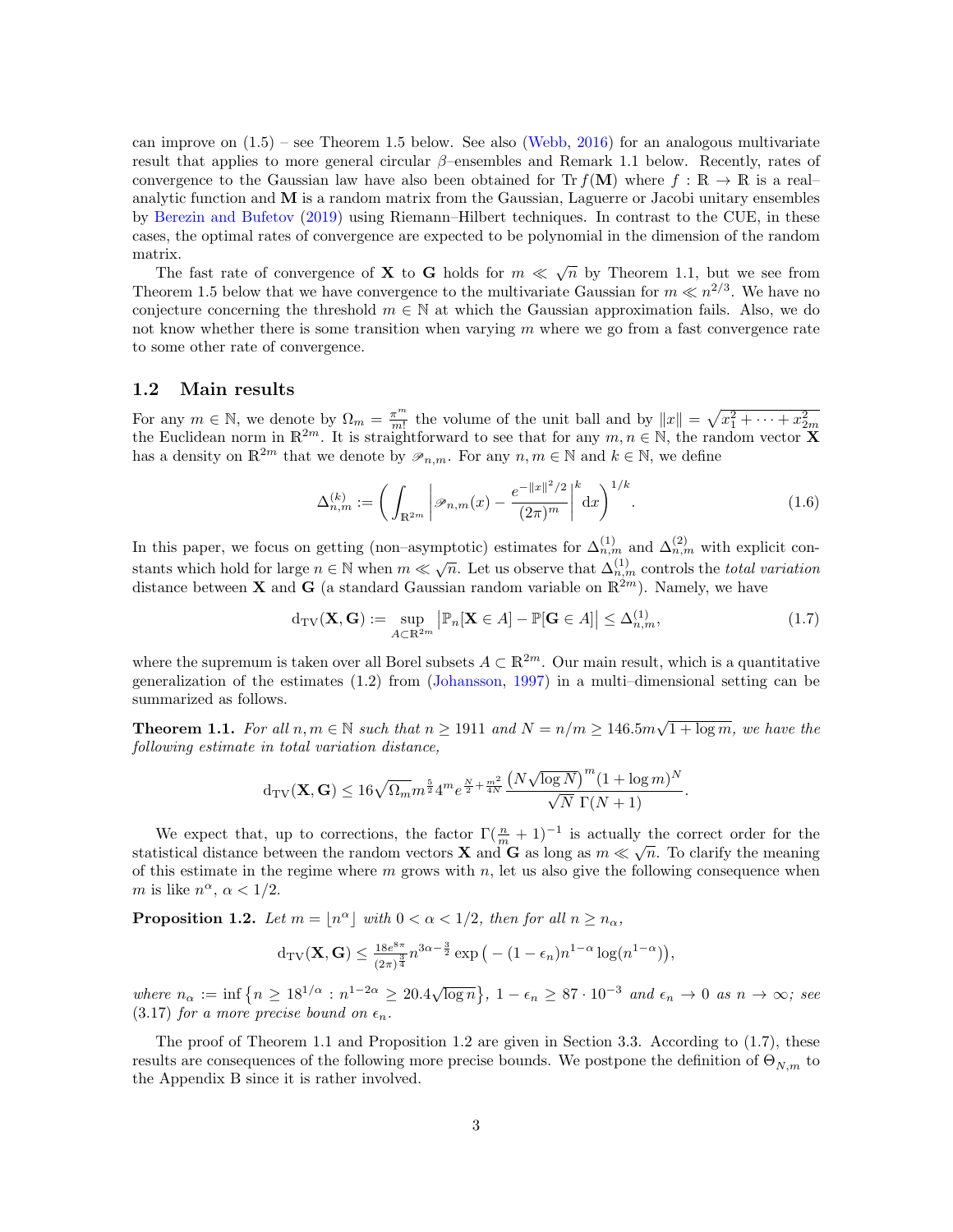<span id="page-3-0"></span>**Theorem 1.3.** Let  $\Theta_{N,m}$  be given by [\(B.10\)](#page-40-0). For any  $n, m \in \mathbb{N}$  such that  $m \geq 3$  and  $N = n/m > 4m$ , we have

<span id="page-3-3"></span>
$$
\Delta_{n,m}^{(2)} \le 8\sqrt{\Omega_m} N^{\frac{m}{2}} \Theta_{N,m}.\tag{1.8}
$$

If we assume that  $\Delta_{n,m}^{(2)} \leq 5 \cdot 2^{-m} m^{1-\frac{m}{2}} e^{-\frac{m}{2}}$ , then

<span id="page-3-4"></span>
$$
\Delta_{n,m}^{(1)} \le 2 \left( 8 \log \Delta_{n,m}^{(2)-1} \right)^{\frac{m}{2}} \Delta_{n,m}^{(2)}.\tag{1.9}
$$

The proof of Theorem [1.3](#page-3-0) is explained in Section [2](#page-4-2) and it is given in Section [3.](#page-12-0) This shows that the parameter  $\Theta_{N,m}$  controls the statistical distance between the random vectors **X** and **G**. We have made significant efforts to keep track carefully of the dependency in  $n, m$  of our estimate with reasonable numerical constants. Unfortunately, this leads to an expression for  $\Theta_{N,m}$  which is rather involved – see Section [B.1.](#page-39-1) In particular, there are several regimes depending on  $n$  and  $m$  where different contributions are relevant. Let us just point out that in the cases we are most interested in, that is when m is large and  $N = \frac{n}{m}$  is sufficiently large compared to m, we obtain the following bounds which allow us to verify the second assumption in the formulation of Theorem [1.3.](#page-3-0)

<span id="page-3-2"></span>**Proposition 1.4.** Fix an integer  $M \geq 3$ . For all  $m \geq M$  and  $N = n/m \geq c(M)m\sqrt{1 + \log m}$ ,

$$
\Theta_{N,m} \le (1+\epsilon) \, m^{\frac{5}{2}} 2^{\frac{m}{2}} e^{\frac{m^2}{4N}} \frac{e^{\frac{N}{2}} (1 + \log m)^N}{\sqrt{N} \, \Gamma(N+1)},
$$

with  $\epsilon \leq 25 \cdot 10^{-5}$  and  $c(M)$  are explicit constants given in the table [\(B.22\)](#page-43-0). We emphasize that  $c(M)$ is non-increasing in  $M \in \mathbb{N}$  with  $c(3) = 146.5$  as in Theorem [1.1](#page-2-1) and  $c(M) = 19.4$  for  $M \ge 70$ .

The proof of Proposition [1.4](#page-3-2) involves rather technical numerical estimates (which have been obtained with Mathematica) and it is given in the Appendix [B.2.](#page-41-0)

Our next result shows that it is still possible to approximate  $X$  by a Gaussian random vector when  $\subset$  $m \gg \sqrt{n}$ . It is an interesting question whether the approximation also holds for the total variation distance. Recall that the Kantorovich or Wasserstein distances between the random vectors X and the Gaussian **G** are defined by for any  $q \geq 1$ ,

<span id="page-3-5"></span>
$$
W_q(\mathbf{X}, \mathbf{G}) = \inf_{\mathbb{P}} \left( \mathbb{E} \left[ ||x - g||^q \right] \right)^{1/q}, \tag{1.10}
$$

where the infimum is taken over all probability measures on  $\mathbb{R}^{2m} \times \mathbb{R}^{2m}$  such that the first marginal of  $\mathbb{P}$ , x has the same law as **X** and the second marginal of  $\mathbb{P}$ , g is a standard Gaussian on  $\mathbb{R}^{2m}$ .

<span id="page-3-1"></span>**Theorem 1.5.** For any  $n, m \in \mathbb{N}$  such that  $n \geq 2m$ , it holds

$$
W_2(\mathbf{X}, \mathbf{G}) \le (\sqrt{8} + \sqrt{2})\frac{(m+1)\sqrt{m}}{3n}.
$$

This shows that if  $m \to +\infty$  in such a way that  $m = o(n^{2/3})$ , then the Kantorovich distance between the random vector **X** and a standard Gaussian **G** on  $\mathbb{R}^{2m}$  converges to 0 as  $n \to +\infty$ . The proof of Theorem [1.5](#page-3-1) is given in Section [7](#page-33-1) and it relies on the normal approximation method from [\(Lambert et al.,](#page-46-5) [2019\)](#page-46-5), see Proposition [7.2](#page-34-0) below. This result allows to turn the moments' identities of [\(Diaconis and Shahshahani,](#page-46-1) [1994\)](#page-46-1) into a quantitative statement about the rate of convergence to the normal distribution in the Kantorovich distance. Let us emphasize that the result from [\(Lambert et al.,](#page-46-5) [2019\)](#page-46-5) which is used to prove Theorem [1.5](#page-3-1) is inspired by Stein's method and is therefore completely unrelated to the techniques that we develop in Sections [2–](#page-4-2)[6](#page-24-0) to prove our main result.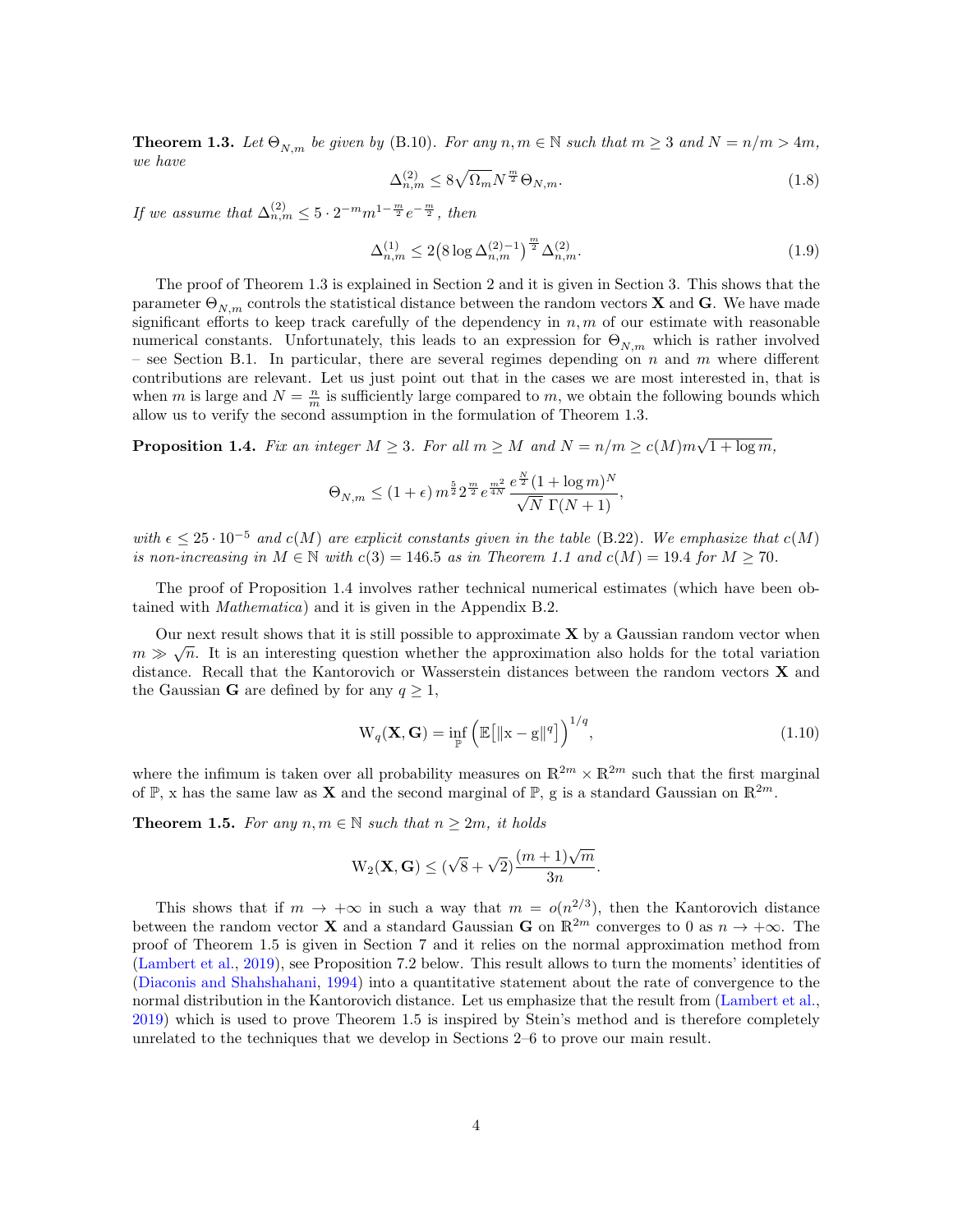<span id="page-4-1"></span>**Remark 1.1.** If we let for  $k \geq 1$ ,

$$
X_{2k-1} = \frac{2}{\sqrt{\beta k}} \sum_{j=1}^{n} \cos(k\theta_j) \quad \text{and} \quad X_{2k} = \frac{2}{\sqrt{\beta k}} \sum_{j=1}^{n} \sin(k\theta_j),
$$

then, the counterpart of Theorem [1.5](#page-3-1) also holds for the circular  $\beta$ –ensembles  $\{\theta_1, \ldots, \theta_n\}$ . That is, for any  $\beta > 0$ , there exists a constant  $C_{\beta} > 0$  such that for all  $n, m \in \mathbb{N}$  with  $n \geq 2m$ ,

$$
\mathrm{W}_2(\mathbf{X},\mathbf{G}) \le C_\beta \frac{m^{3/2}}{n}.
$$

The proof is similar to that of Theorem [1.5](#page-3-1) and it relies on Proposition [7.2](#page-34-0) and Lemma [7.3.](#page-34-1) The only differences lie in that instead of using the moments' identities of [\(Diaconis and Shahshahani,](#page-46-1) [1994\)](#page-46-1), one can make use of the estimates from [\(Jiang and Matsumoto,](#page-46-7) [2015,](#page-46-7) Theorem 1). These estimates for the joint moments of **X** corresponds to the analogue for general  $\beta > 0$  of Theorem [7.1](#page-33-0) with constants which are not sharp an they are obtained by using the Jack functions instead of Schur functions as in the case of the unitary group ( $\beta = 2$ ). Then, it is straightforward to control the errors as in Lemmae [7.4](#page-35-0) and [7.5.](#page-35-1) Likewise, a similar result also holds for the other classical compact groups (that is for the circular orthogonal and symplectic ensembles) with the appropriate normalization.

Let us give a final application of Theorem [1.3](#page-3-0) when m is close to  $\sqrt{n}$  and the dimension n of the random matrix U is large. Namely, we obtain the following corollary.

<span id="page-4-0"></span>**Proposition 1.6.** Let us assume that  $n \geq 4322$ . Then, it holds for any integer  $m \leq \sqrt{\frac{n}{41.5\sqrt{\log n}}},$ 

$$
d_{\rm TV}(\mathbf{X}, \mathbf{G}) \le \sqrt{n} \exp (19.4 - 0.93\sqrt{n} (\log n)^{5/4}).
$$

The proof of Proposition [1.6](#page-4-0) is also given in Section [3.3.](#page-16-0) We verify numerically that under the assumptions of Proposition [1.6,](#page-4-0)  $d_{TV}(X, G) \leq 10^{-367}$  which is far below *Machine Epsilon* (of order of  $10^{-33}$  for quad(ruple) precision decimal). In the Appendix [B.3,](#page-44-0) we present further numerical plots which illustrate our estimates in the case  $m = 3$ .

## <span id="page-4-2"></span>2 Overview of the proof of Theorem [1.3](#page-3-0)

The core of the proof of Theorem [1.3](#page-3-0) is to obtain the estimate [\(1.8\)](#page-3-3) for the  $L^2$  distance  $\Delta_{n,m}^{(2)}$  between the density  $\mathcal{P}_{n,m}$  of the random vector **X** and the standard Gaussian density on  $\mathbb{R}^{2m}$ . Observe that by Parseval's formula, we can rewrite for any  $n, m \in \mathbb{N}$ ,

<span id="page-4-3"></span>
$$
\Delta_{n,m}^{(2)} = \left(\int_{\mathbb{R}^{2m}} \left| F_{n,m}(\xi) - e^{-\|\xi\|^2/2} \right|^2 d\xi \right)^{1/2},\tag{2.1}
$$

where  $F_{n,m}$  denotes the characteristic function of the random vector **X**. Like in the proof of [\(Johansson,](#page-46-2) [1997\)](#page-46-2), the general strategy is to obtain precise estimates for  $F_{n,m}$  and we need to distinguish different regimes depending the parameters  $\xi$ , m and  $N = n/m$ . These regimes are explained in Section [2.4](#page-9-0) and we use different methods to treat them. Compared with the arguments of [\(Johansson,](#page-46-2) [1997\)](#page-46-2) considerable improvement is needed. There are two new challenges that come up since we allow the degree  $m \in \mathbb{N}$  to grow with n and we want to keep track carefully of the constants. Let us also point out that the improvements of Theorem [1.3](#page-3-0) come from new techniques, especially from using the Borodin–Okounkov formula that we recall in the next section. We also make a more careful use of the change of variables method from [\(Johansson,](#page-46-2) [1997\)](#page-46-2) that we review in Section [2.3.](#page-7-0) The main steps of the proof of the estimate [\(1.8\)](#page-3-3) are presented in Section [2.4,](#page-9-0) while the details of the proof are given in Section [3.](#page-12-0)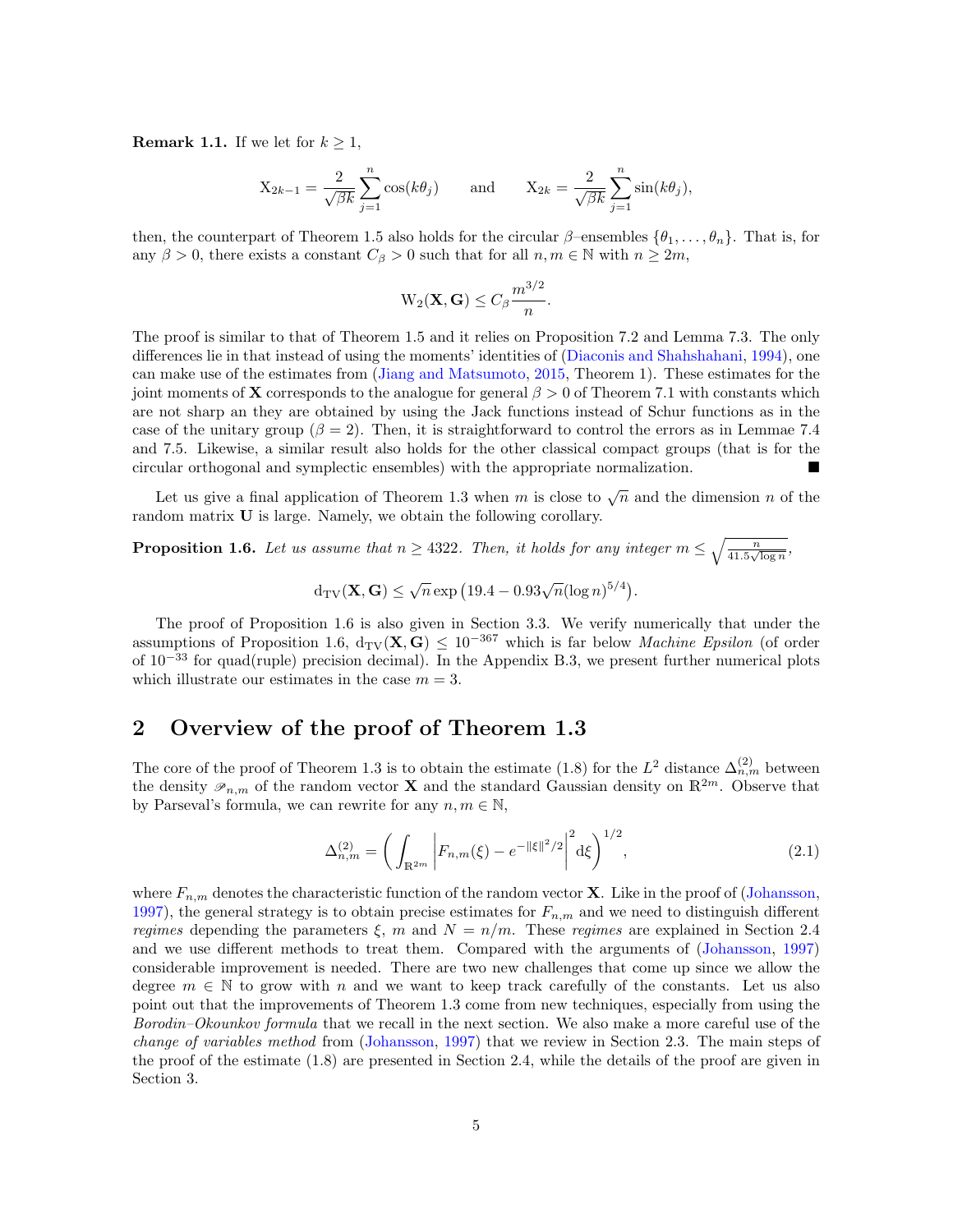#### 2.1 Notation

In this section, we collect the main notation that will be use throughout the rest of this paper.

We let  $\mathbb{T} = \mathbb{R}/[2\pi]$  and view the CUE measure [\(1.1\)](#page-0-0) as a probability measure on  $\mathbb{T}^n$ . For any  $f : \mathbb{T} \to \mathbb{C}$  which is integrable, the random variable  $\text{Tr } f(\mathbf{U}) = \sum_{k=1}^{n} f(\theta_k)$  is well-defined with  $\mathbb{E}_n[\text{Tr } f(\mathbf{U})] = \hat{f}_0.$  Then, for any  $\xi \in \mathbb{R}^{2m}$ , we have  $\mathbf{X} \cdot \xi = \text{Tr } g(\mathbf{U})$  where g is a real–valued trigonometric polynomial:

<span id="page-5-1"></span>
$$
g(\theta) = \sum_{\substack{|k| \le m \\ k \neq 0}} \frac{\zeta_k}{\sqrt{2|k|}} e^{ik\theta},\tag{2.2}
$$

with  $\zeta_k = \xi_{2k-1} - i\xi_{2k}$  and  $\zeta_{-k} = \overline{\zeta_k}$  for all  $k = 1, \ldots, m$ . In particular the characteristic function of the random vector  $X$  can be written as

<span id="page-5-2"></span>
$$
F_{n,m}(\xi) := \int_{\mathbb{R}^{2m}} e^{i\xi \cdot x} \mathcal{P}_{n,m}(x) dx
$$
  
=  $\mathbb{E}_n [e^{i \text{Tr } g(\mathbf{U})}].$  (2.3)

For any function  $f \in L^1$ , we define its Fourier coefficients for all  $k \in \mathbb{Z}$ ,

$$
\widehat{f}_k = \int_{\mathbb{T}} f(\theta) e^{-ik\theta} \frac{d\theta}{2\pi}.
$$

Then, we define the following (semi)–norm

$$
||f||_{H^{1/2}}^2 = \sum_{k \in \mathbb{Z}} |k||\widehat{f}_k|^2.
$$

If  $f \in H^{1/2}$ , that is if  $f \in L^1$  and  $||f||_{H^{1/2}}^2 < +\infty$ , we let

<span id="page-5-3"></span>
$$
\mathcal{A}(f) = \sum_{k \ge 1} k \hat{f}_k \hat{f}_{-k}.
$$
\n(2.4)

If the real-valued function f lies in the Sobolev space  $H^1$ , we also verify that

$$
||f||_{H^{1/2}}^2 = -\int f'(\theta) \mathscr{U} f(\theta) \frac{\mathrm{d}\theta}{2\pi},
$$

where  $\mathscr{U}f = -\sum_{k \in \mathbb{Z}} \text{isgn}(k) \hat{f}_k e^{\text{i}k\theta}$  denotes the Hilbert tranform of f.

## 2.2 Preliminaries: Toeplitz determinants and the Borodin–Okounkov formula

Recall that the CUE refers to a random matrix U which is distributed according to the Haar measure on the unitary group  $U(n)$  and that the eigenvalues of U have a joint law which is explicitly given by [\(1.1\)](#page-0-0). One of the most remarkable feature of the CUE is the connection with Toeplitz determinants. Namely, for any integrable function  $w = e^f$ ,  $f : \mathbb{T} \to \mathbb{C}$  and  $n \in \mathbb{N}$ , if  $\text{Tr } f(\mathbf{U}) = \sum_{j=1}^n f(\theta_j)$ , then we have

<span id="page-5-0"></span>
$$
\mathbb{E}_n[e^{\text{Tr }f(\mathbf{U})}] = \det_{n \times n}[\widehat{w}_{i-j}].
$$
\n(2.5)

Formula [\(2.5\)](#page-5-0) implies that we can obtain the asymptotics of the Laplace transform of the random variable Tr  $f(U)$  by using the Strong Szegő limit theorem.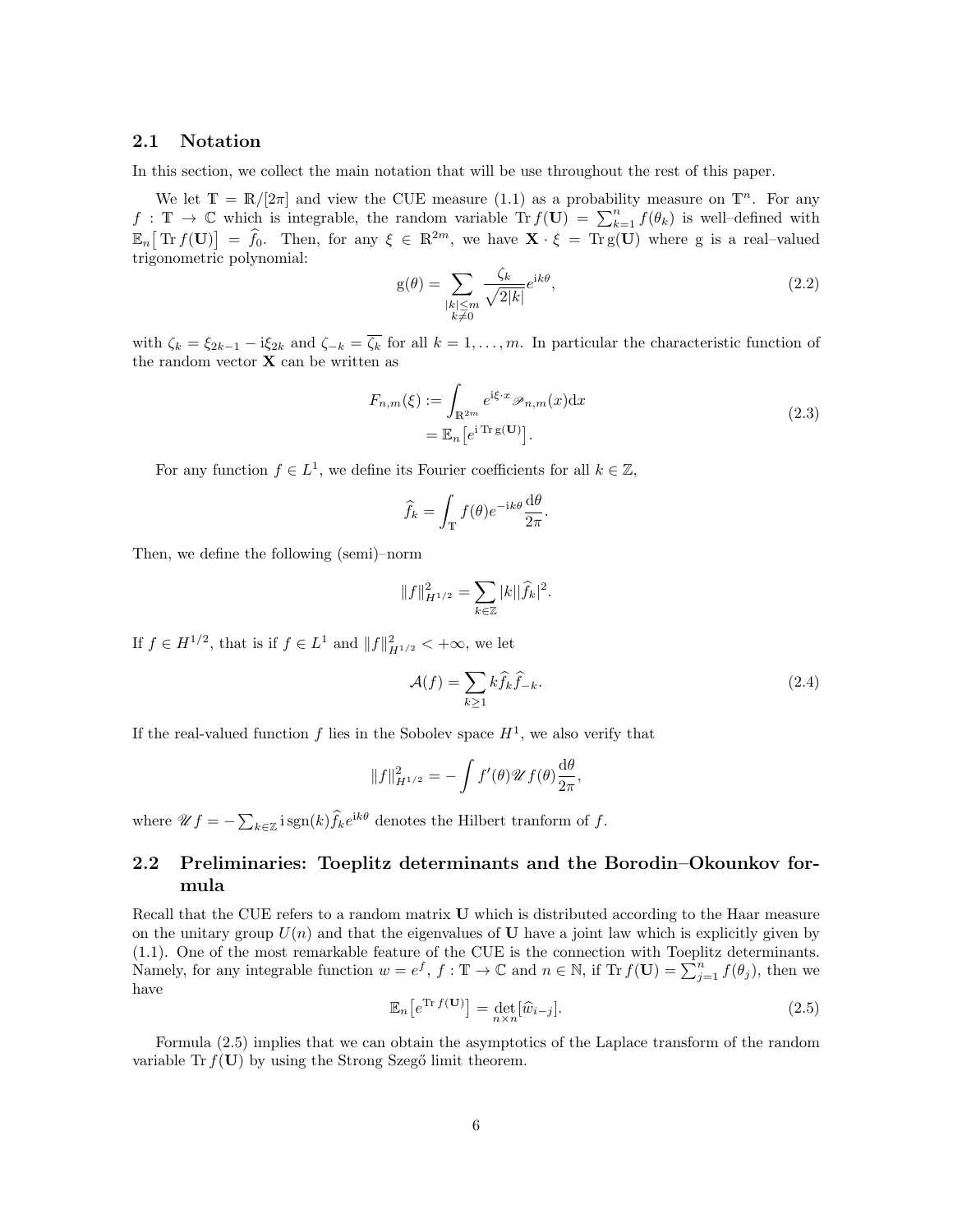<span id="page-6-0"></span>**Theorem 2.1.** If  $f \in H^{1/2}$ , then as  $n \to +\infty$ ,

$$
\mathbb{E}_n\left[e^{\text{Tr }f(\mathbf{U})}\right] = \exp\left(n\hat{f}_0 + \mathcal{A}(f) + o(1)\right),\tag{2.6}
$$

where  $\mathcal{A}(f) = \sum_{k \geq 1} k \widehat{f}_k \widehat{f}_{-k} \in \mathbb{C}$ .

The first version of Theorem [2.1](#page-6-0) was first proved by (Szegő, [1952\)](#page-46-0) when  $f \in C^{1,\alpha}$  is real-valued. The hypothesis from Theorem [2.1](#page-6-0) are optimal and this version was first obtained for real–valued  $f$  by [\(Ibragimov,](#page-46-8) [1968\)](#page-46-8) and [\(Golinskii and Ibragimov,](#page-46-9) [1971\)](#page-46-9). We refer to the survey paper of [\(Deift et al.,](#page-45-4) [2013\)](#page-45-4) for a history of the Szegő Strong Limit theorem and its later generalizations and to the book [\(Simon,](#page-46-10) [2005b,](#page-46-10) Chapter 6) for a detailed presentation of several proofs. A proof of Theorem [2.1](#page-6-0) which holds for complex–valued f can be found in [\(Johansson,](#page-46-11) [1988\)](#page-46-11).

Actually, one can also obtain Theorem [2.1](#page-6-0) as a consequence of the Borodin–Okounkov formula. This formula expresses the Toeplitz determinant [\(2.5\)](#page-5-0) in terms of Fredholm determinant which is more amenable for asymptotic analysis. If  $f: \mathbb{T} \to \mathbb{C}$  is an  $L^2$  function, we denote

$$
f^+(\theta) = \sum_{k \ge 1} \hat{f}_k e^{ik\theta}, \qquad f^-(\theta) = \sum_{k \ge 1} \hat{f}_{-k} e^{-ik\theta}.
$$

Let  $w : \mathbb{T} \to \mathbb{C}$  be an integrable function such that  $\sum_{k \in \mathbb{Z}} |k| |\hat{w}_k|^2 < +\infty$ , and define two Hankel operators:

<span id="page-6-4"></span>
$$
H_{+}(w) = \begin{pmatrix} \hat{w}_{1} & \hat{w}_{2} & \hat{w}_{3} & \dots \\ \hat{w}_{2} & \hat{w}_{3} & \hat{w}_{4} & \dots \\ \hat{w}_{3} & \hat{w}_{4} & \hat{w}_{5} & \dots \\ \vdots & \vdots & \vdots & \ddots \end{pmatrix} \quad \text{and} \quad H_{-}(w) = \begin{pmatrix} \hat{w}_{-1} & \hat{w}_{-2} & \hat{w}_{-3} & \dots \\ \hat{w}_{-2} & \hat{w}_{-3} & \hat{w}_{-4} & \dots \\ \hat{w}_{-3} & \hat{w}_{-4} & \hat{w}_{-5} & \dots \\ \vdots & \vdots & \vdots & \ddots \end{pmatrix} . \quad (2.7)
$$

Note that the condition  $\sum_{k\in\mathbb{Z}} |k| |\widehat{w}_k|^2 < +\infty$  guarantees that these operators are Hilbert–Schmidt on  $L^2(\mathbb{N})$ . We also denote by  $(e, e_1, \ldots)$  the standard basis of  $L^2(\mathbb{N})$ .  $L^2(\mathbb{N})$ . We also denote by  $(e_1, e_2, \cdots)$  the standard basis of  $L^2(\mathbb{N})$ .

<span id="page-6-1"></span>**Theorem 2.2.** Let  $f : \mathbb{T} \to \mathbb{C}$  be a  $L^{\infty}$  function such that  $\sum_{k \in \mathbb{Z}} |k| |\widehat{f}_k|^2 < +\infty$  and  $\widehat{f}_0 = 0$ . Let us also define

<span id="page-6-3"></span>
$$
K_f = H_+(e^{f^- - f^+})H_-(e^{f^+ - f^-}).
$$
\n(2.8)

The operator  $K_f$  is trace–class and for any  $n \in \mathbb{N}$ ,

<span id="page-6-2"></span>
$$
\mathbb{E}_n[e^{\text{Tr }f(\mathbf{U})}] = e^{\mathcal{A}(f)} \det[\mathbf{I} - K_f Q_n],\tag{2.9}
$$

where  $Q_n$  denotes the orthogonal projection with kernel span $(e_1, \ldots, e_{n-1})$  and the RHS is a Fredholm determinant on  $L^2(\mathbb{N})$ .

Since the operator  $K_f$  is trace class, by definition of  $Q_n$ , we have det $[I - K_f Q_n] \rightarrow 1$  as  $n \rightarrow +\infty$ , so that Theorem [2.2](#page-6-1) implies the Szegő Strong Limit theorem. The *Borodin–Okounkov formula*  $(2.9)$ (sometimes also known as Geronimo–Case formula) first appeared (formally) in [\(Geronimo and Case,](#page-46-12) [1979\)](#page-46-12). [\(Borodin and Okounkov,](#page-45-5) [2000\)](#page-45-5) proved formula [\(2.9\)](#page-6-2) in a different form when f is analytic using Gessel's Theorem which allows to express Toeplitz determinants as series in Schur functions, [\(Gessel,](#page-46-13) [1990\)](#page-46-13). The version from Theorem [2.2](#page-6-1) is due to  $(Basor and Widom, 2000)$  $(Basor and Widom, 2000)$  – see also  $(Böttcher, 2002)$  $(Böttcher, 2002)$ for a different proof. It is possible to remove the condition  $f \in L^{\infty}$  from Theorem [2.2,](#page-6-1) see e.g. [\(Simon,](#page-46-10) [2005b,](#page-46-10) Chapter 6.2).

Concerning our method, let us point out that in order to obtain the *super-exponential* rate of convergence in [\(1.2\)](#page-1-0), [\(Johansson,](#page-46-2) [1997\)](#page-46-2) relied on exact formulae for Toeplitz determinants with certain specific symbols which are due to  $(Baxter, 1961)$  $(Baxter, 1961)$  and relates to the original proof of the Strong Szeg $\tilde{o}$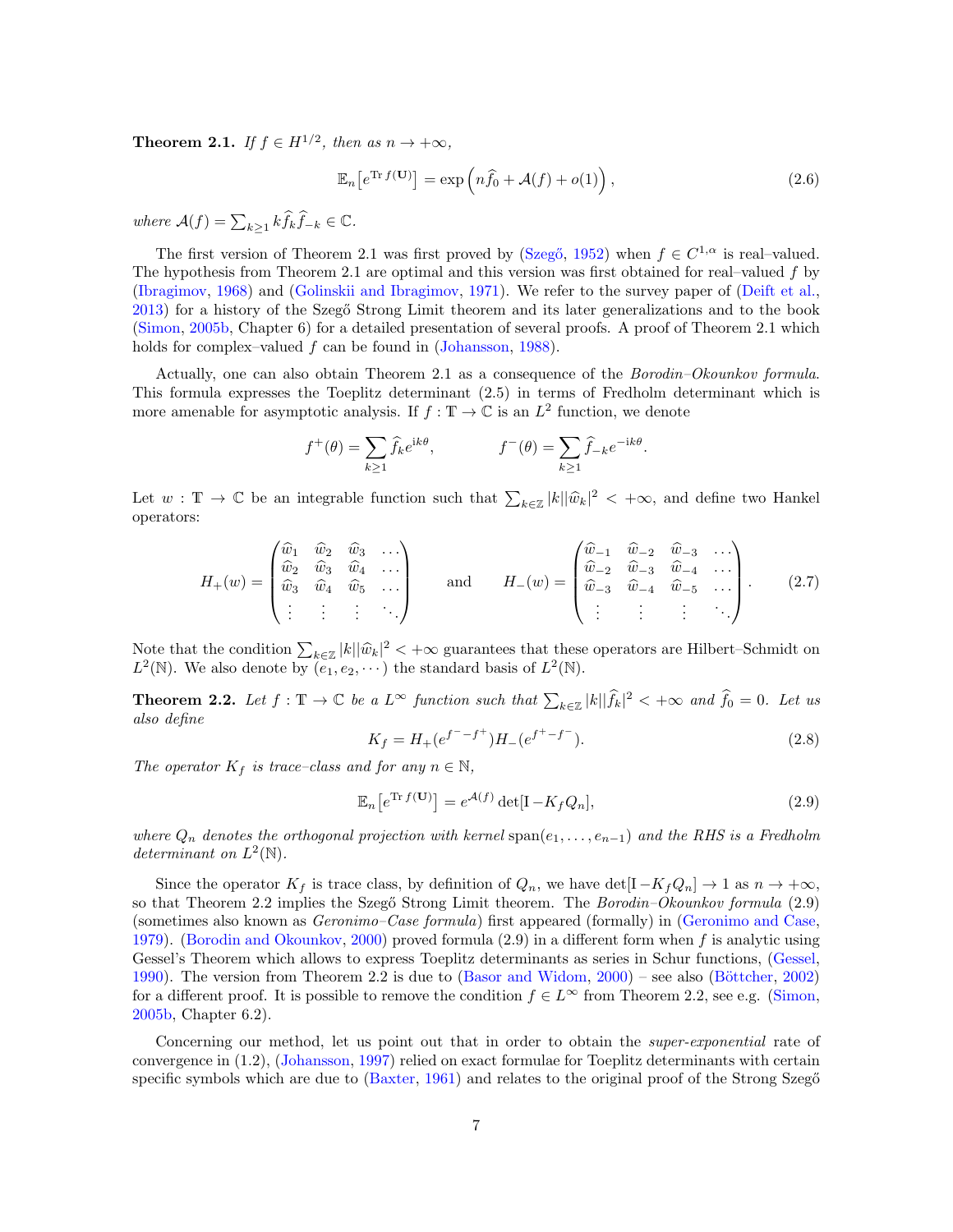theorem. Observe that according to [\(2.2\)](#page-5-1), we have  $\mathcal{A}(ig) = -||\zeta||^2/2 = -||\xi||^2/2$  so that by [\(2.3\)](#page-5-2) and [\(2.9\)](#page-6-2), we can rewrite for all  $n, m \in \mathbb{N}$  and  $\xi \in \mathbb{R}^{2m}$ ,

<span id="page-7-5"></span>
$$
F_{n,m}(\xi) = e^{-\|\xi\|^2/2} \det[\mathbf{I} - K_{\text{ig}} Q_n]. \tag{2.10}
$$

Hence, by controlling precisely how close the Fredholm determinant det $[I - K_{ig}Q_n]$  is to 1, we are able to significantly improve the rate of convergence from [\(Johansson,](#page-46-2) [1997\)](#page-46-2). Even though this might be difficult to verify, it is natural to expect that modulo corrections,  $1/\Gamma(N+1)$  should be the true rate of convergence in Theorem [1.3](#page-3-0) in the regime where  $m \ll N = \frac{n}{m}$ .

Throughout this article, we also make crucial use of the following bound.

<span id="page-7-2"></span>**Lemma 2.3.** Suppose that  $f \in \mathcal{C}(\mathbb{T})$  is real–valued with  $\mathcal{A}(f) < +\infty$  where A is as in [\(2.4\)](#page-5-3). Then for any  $n \in \mathbb{N}$ ,

<span id="page-7-1"></span>
$$
\mathbb{E}_n[e^{\text{Tr }f(\mathbf{U})}] \le \exp\left(n\hat{f}_0 + \mathcal{A}(f)\right). \tag{2.11}
$$

Let us recall that  $\mathbb{E}_n[\text{Tr } f(\mathbf{U})] = n\widehat{f}_0$  and that by Theorem [2.1,](#page-6-0)  $\text{Var}[\text{Tr } f(\mathbf{U})] \to 2\mathcal{A}(f)$  as  $n \to +\infty$ , so that the estimate [\(2.11\)](#page-7-1) is sharp. The upper–bound [\(2.11\)](#page-7-1) is classical and it follows for instance from the monotonicity of Toeplitz determinants, [\(Simon,](#page-46-14) [2005a\)](#page-46-14). For completeness, we show in the appendix (Section [A.1\)](#page-36-0), how one can immediately deduce Lemma [2.3](#page-7-2) from the Borodin–Okounkov formula.

#### <span id="page-7-0"></span>2.3 Change of variables

In addition to the Borodin–Okounkov formula (Theorem [2.2\)](#page-6-1) and Lemma [2.3,](#page-7-2) our main tool to prove Theorem [1.3](#page-3-0) is the change of variables method introduced in [\(Johansson,](#page-46-11) [1988\)](#page-46-11). More specifically we rely on an estimate from the proof of [\(Johansson,](#page-46-2) [1997,](#page-46-2) Proposition 2.8). Recall that according to  $(2.3)$ ,  $F_{n,m}$  denotes the characteristic function of the random variable Tr g(U).

<span id="page-7-3"></span>**Lemma 2.4.** Let  $\nu > 0$  and  $h : \mathbb{T} \to \mathbb{R}$  be a  $C^1$  function. Then, for any  $n, m \in \mathbb{N}$  and  $\xi \in \mathbb{R}^{2m}$ ,

$$
|F_{n,m}(\xi)| \leq \mathbb{E}_n \bigg[ \prod_{1 \leq i < j \leq n} \bigg| \frac{\sin \big( \frac{\theta_i - \theta_j}{2} + i \nu \frac{h(\theta_i) - h(\theta_j)}{2n} \big)}{\sin \big( \frac{\theta_i - \theta_j}{2} \big)} \bigg|^2 \prod_{j=1}^n \big| 1 + i \frac{\nu}{n} h'(\theta_j) \big| e^{-\Im \xi \big( \theta_j + i \frac{\nu}{n} h(\theta_j) \big)} \bigg].
$$

Proof. For completeness, let us give the proof of Lemma [2.4.](#page-7-3) Using the explicit formula  $(1.1)$  for the joint law of the eigenvalues of the random matrix U, we obtain

$$
F_{n,m}(\xi) = \mathcal{O}_n \int_{[-\pi,\pi]^n} \prod_{1 \le i < j \le n} \sin^2\left(\frac{\theta_i - \theta_j}{2}\right) \prod_{k=1}^n e^{ig(\theta_k)} \frac{d\theta_k}{2\pi}.
$$

If we regard  $\theta_k$  as complex variables in the previous integral, since the integrand is a entire function, we can deform the contours of integration in the complex plane. Let  $\gamma$  be a positively oriented curve given by

$$
\gamma = \big\{\theta + \mathrm{i} \frac{\nu}{n} h(\theta) : \theta \in [-\pi, \pi] \big\}.
$$

Since the functions g and  $\sin^2(\cdot/2)$  are also  $2\pi$ -periodic, we have by Cauchy's theorem,

$$
F_{n,m}(\xi) = \mathcal{U}_n \int_{\gamma^n} \prod_{1 \le i < j \le n} \sin^2\left(\frac{\theta_i - \theta_j}{2}\right) \prod_{k=1}^n e^{i g(\theta_k)} \frac{d\theta_k}{2\pi}
$$
\n
$$
= \mathcal{U}_n \int_{[-\pi,\pi]^n} \prod_{1 \le i < j \le n} \left(\sin\left(\frac{\theta_i - \theta_j}{2} + i\nu \frac{h(\theta_i) - h(\theta_j)}{2n}\right)\right)^2 \prod_{j=1}^n e^{i g\left(\theta_j + i\frac{\nu}{n}h(\theta_j)\right)} \left(1 + i\frac{\nu}{n}h'(\theta_j)\right) \frac{d\theta_j}{2\pi}
$$
\n(2.12)

<span id="page-7-4"></span>.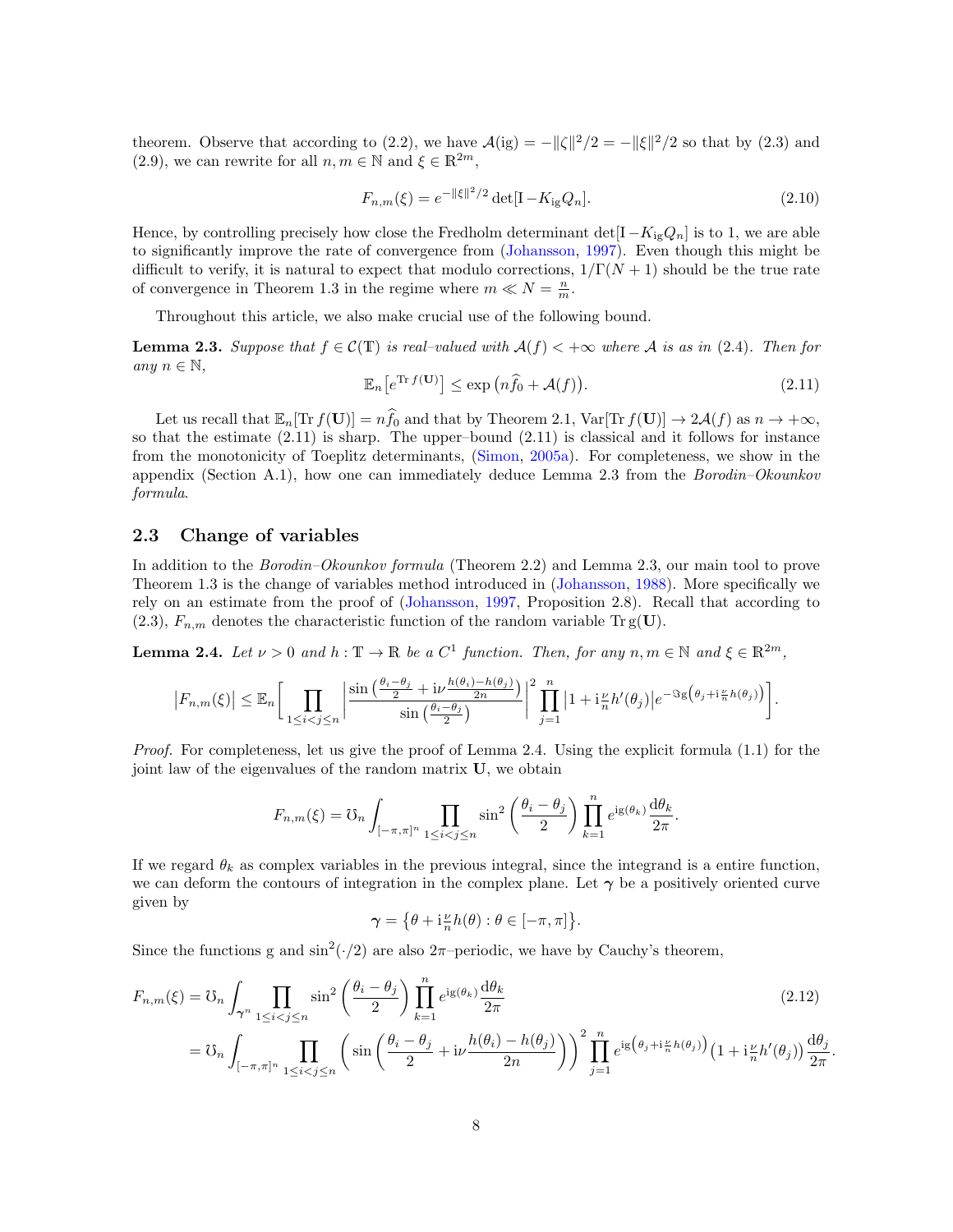Hence, by  $(1.1)$ , this implies that

$$
\left|F_{n,m}(\xi)\right| \leq \mathcal{U}_n \int_{[-\pi,\pi]^n} \prod_{1 \leq i < j \leq n} \left|\sin\left(\frac{\theta_i - \theta_j}{2} + i\nu \frac{h(\theta_i) - h(\theta_j)}{2n}\right)\right|^2 \prod_{k=1}^n e^{-\Im(\theta_j + i\frac{\nu}{n}h(\theta_j))} \left|1 + i\frac{\nu}{n}h'(\theta_j)\right| \frac{d\theta_j}{2\pi}
$$
\n
$$
= \mathbb{E}_n \Bigg[ \prod_{1 \leq i < j \leq n} \left|\frac{\sin\left(\frac{\theta_i - \theta_j}{2} + i\nu \frac{h(\theta_i) - h(\theta_j)}{2n}\right)}{\sin\left(\frac{\theta_i - \theta_j}{2}\right)}\right|^2 \prod_{j=1}^n \left|1 + i\frac{\nu}{n}h'(\theta_j)\right| e^{-\Im(\theta_j + i\frac{\nu}{n}h(\theta_j))} \Bigg].
$$

The key idea underlying this change of variables is that the eigenvalues of U are almost uniformly distributed on the unit circle (like the vertices of a regular  $n$ -gon). This means that at first order, we can approximate the empirical measure  $\sum_{j=1}^n \delta_{\theta_j} \simeq n \frac{d\theta}{2\pi}$ . Chooe  $h = \mathscr{U}$ g where  $\mathscr{U}$  is the Hilbert transform:

<span id="page-8-0"></span>
$$
h(\theta) = -\sum_{\substack{|k| \le m \\ k \neq 0}} \text{sgn}(k) \frac{\mathrm{i}\zeta_k}{\sqrt{2|k|}} e^{\mathrm{i}k\theta}.\tag{2.13}
$$

By making the change of variables  $\theta_j$  by  $\theta_j + i\frac{\nu}{n}h(\theta_j)$  in [\(2.12\)](#page-7-4), we expect that using first order Taylor approximations:

$$
F_{n,m}(\xi) \simeq \mathbb{G}_n \int_{[-\pi,\pi]^n} \prod_{1 \leq i < j \leq n} \sin^2\left(\frac{\theta_i - \theta_j}{2}\right) e^{\frac{\nu^2}{n^2} H(\theta_i,\theta_j)} \prod_{j=1}^n e^{i g(\theta_j) - \frac{\nu}{n} g'(\theta_j) h(\theta_j) + \frac{\nu^2}{n^2} h'(\theta_j)^2} \frac{d\theta_j}{2\pi}
$$
\n
$$
= \mathbb{E}_n \left[ e^{\frac{\nu^2}{2n^2} \sum_{i,j=1}^n H(\theta_i,\theta_j)} e^{i \sum_{j=1}^n g(\theta_k) - \frac{\nu}{n} \sum_{j=1}^n g'(\theta_k) h(\theta_k)} \right],
$$

where

<span id="page-8-1"></span>
$$
H(\theta, x) = \begin{cases} \left(\frac{h(\theta) - h(x)}{2\sin(\frac{\theta - x}{2})}\right)^2 & x \neq \theta \\ h'(\theta)^2 & x = \theta \end{cases}.
$$
 (2.14)

Then, since  $\hat{g}_0 = 0$ , we expect that

$$
F_{n,m}(\xi) \simeq \exp\left(-\nu \int_{[0,2\pi]} g'(\theta)h(\theta)\frac{\mathrm{d}\theta}{2\pi} + \frac{\nu^2}{2}\iint_{[0,2\pi]^2} H(\theta,x)\frac{\mathrm{d}\theta}{2\pi}\frac{\mathrm{d}x}{2\pi}\right).
$$

Then, by Devinatz's formula [\(Simon,](#page-46-14) [2005a,](#page-46-14) Proposition 6.1.10), since  $h = -\mathscr{U}g$ , we have

<span id="page-8-2"></span>
$$
||h||_{H^{1/2}}^2 = \int_{[0,2\pi]} g'(\theta)h(\theta)\frac{d\theta}{2\pi} = \iint_{[0,2\pi]^2} H(\theta,x)\frac{d\theta}{2\pi}\frac{dx}{2\pi}
$$
 (2.15)

and

<span id="page-8-3"></span>
$$
||h||_{H^{1/2}}^2 = \sum_{k \in \mathbb{Z}} |k||h_k|^2 = \sum_{k=1}^m |\zeta_k|^2 = ||\xi||^2.
$$
 (2.16)

Whence it follows from this heuristic with  $\nu = 1$  that

$$
F_{n,m}(\xi) \simeq e^{-\|\xi\|^2/2}.
$$

To turn this heuristics rigorous, one needs to justify the approximation  $\sum_{j=1}^n \delta_{\theta_j} \simeq n \frac{d\theta}{2\pi}$  and to control the errors coming from the Taylor expansions. This can be done by using *rigidity estimates* for the CUE eigenvalues, see [\(Lambert,](#page-46-15) [2019\)](#page-46-15), but we present a different approach below (see iii) Intermediate regime in the next section).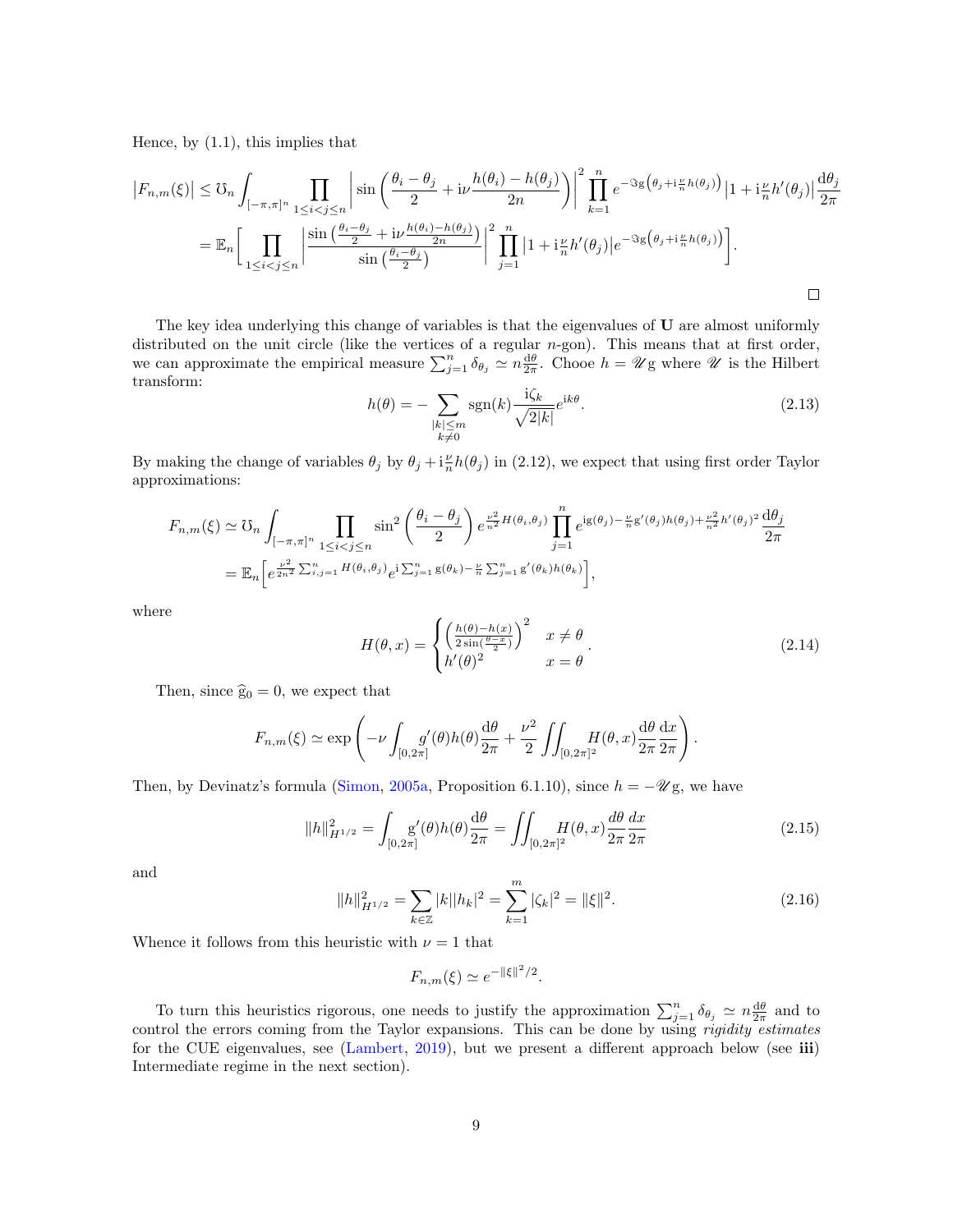#### <span id="page-9-0"></span>2.4 Estimates for the function  $F_{n,m}(\xi)$  in the different regimes

Recall that we let  $N = \frac{n}{m}$  and that our main goal is to obtain the following bound.

<span id="page-9-1"></span>**Proposition 2.5.** For any  $n, m \in \mathbb{N}$  such that  $m \geq 3$  and  $N = n/m > 4m$ , we have

<span id="page-9-2"></span>
$$
\Delta_{n,m}^{(2)} = \left( \int_{\mathbb{R}^{2m}} \left| F_{n,m}(\xi) - e^{-\|\xi\|^2/2} \right|^2 d\xi \right)^{1/2} \le c_3 \sqrt{\Omega_m} N^{\frac{m}{2}} \Theta_{N,m},\tag{2.17}
$$

where  $\Theta_{N,m}$  is as in [\(B.7\)](#page-40-1)–[\(B.10\)](#page-40-0).

In this section, we present the main estimates for the characteristic function  $F_{n,m}(\xi)$  that are required to prove Proposition [2.5.](#page-9-1) We postpone the technical details of the arguments to Sections [4–](#page-18-0)[6.](#page-24-0) All the constants  $c_i$  used below, which can depend on m are defined in the Appendix [B](#page-39-0) Let us define

<span id="page-9-4"></span>
$$
\Lambda_1 = \frac{c_4 N}{\sqrt{1 + \log m}}.\tag{2.18}
$$

.

The proof consists in splitting the integral on the LHS of [\(2.17\)](#page-9-2) in three different regimes depending on whether i)  $\|\xi\| \leq \Lambda_1$ , ii)  $\|\xi\| \geq \Lambda_3$  or iii)  $\Lambda_1 \leq \|\xi\| \leq \Lambda_3$  where  $\Lambda_3 \gg \Lambda_1$  is a parameter that we will choose later.

i) Gaussian approximation for  $\|\xi\| \leq \Lambda_1$ . In this regime, our goal is to compare the characteristic function  $F_{n,m}$  with that of a 2m–dimensional standard Gaussian by using the Borodin–Okounkov formula from Theorem [2.2.](#page-6-1) We obtain the following estimates.

<span id="page-9-3"></span>**Proposition 2.6.** Under the assumptions of Proposition [2.5,](#page-9-1) we have for all  $\xi \in \mathbb{R}^{2m}$  such that  $\|\xi\| \leq \Lambda_1$ ,

$$
\left| F_{n,m}(\xi) - e^{-\|\xi\|^2/2} \right|^2 \leq c_8^{\, 2} m^4 e^{2\sqrt{2(1+\log m)}} \|\xi\| \left(\frac{1+\log m}{2}\right)^{2N} \frac{\|\xi\|^{4N}}{\Gamma(N+1)^4} e^{-\|\xi\|^2}
$$

Let us point out that Proposition [2.6](#page-9-3) gives the main contribution  $\Theta_{N,m}^0$  to  $\Delta_{n,m}^{(2)}$ . We expect that the main error in the normal approximation should come from the regime where  $\|\xi\|$  is not too large. The proof of Proposition [2.6](#page-9-3) is given in Section [4.](#page-18-0) Let us observe that according to formula [\(2.10\)](#page-7-5), we have

$$
\left|F_{n,m}(\xi) - e^{-\|\xi\|^2/2}\right|^2 = \left|1 - \det[\mathbf{I} - K_{\text{ig}}Q_n]\right|^2 e^{-\|\xi\|^2},
$$

and we expect that if both the degree m and  $||g||_{H^{1/2}}^2 = ||\xi||^2$  are sufficiently small (depending on the dimension  $n \in \mathbb{N}$  of the random matrix U), then by definition of the projection  $Q_n$ , the operator  $K_{\rm ig}Q_n$  is also small (in trace norm) so that  $\det[I-K_{\rm ig}Q_n] \simeq 1$ . This can be quantified by using the bound for Fredholm determinant from [\(Simon,](#page-46-10) [2005b,](#page-46-10) Theorem 3.4),

<span id="page-9-5"></span>
$$
\left|1 - \det[\mathbf{I} - K_{\rm ig} Q_n]\right| \le \|K_{\rm ig} Q_n\|_{\mathscr{J}_1} e^{1 + \|K_{\rm ig} Q_n\|_{\mathscr{J}_1}},\tag{2.19}
$$

where  $\|\cdot\|_{\mathscr{I}_1}$  denotes the Schatten 1-norm or trace norm of an operator. Then, in order to compute  $||K_{ig}Q_n||_{\mathscr{J}_1}$ , we use the product structure of the operator  $K_{ig}$ , [\(2.8\)](#page-6-3), and the Cauchy–Schwartz inequality (for the Hilbert–Schmidt norm  $\|\cdot\|_{\mathscr{J}_2}$ ):

$$
||K_{\rm ig}Q_n||_{\mathscr{J}_1} \leq ||Q_nH_+(e^{2\Im g^+})||_{\mathscr{J}_2}||H_-(e^{-2\Im g^+})Q_n||_{\mathscr{J}_2}.
$$

Moreover, since  $H_{\pm}(\cdot)$  are Hankel operators [\(2.7\)](#page-6-4), we can estimate the norms  $\|H_{\pm}(e^{-2\Im g^{\pm}})Q_n\|_{\mathscr{J}_2}$  by obtaining bounds for the Fourier coefficients of the symbols  $e^{-2\Im g^{\pm}}$ , see Lemma [4.1](#page-18-1) below. To sum up, we show in Section [4](#page-18-0) that  $||Q_nH_{\pm}(e^{2\Im g^{\pm}})||_{\mathscr{J}_2} \ll 1/\Gamma(1+N)$  provided that  $||\xi|| \ll N$  and we use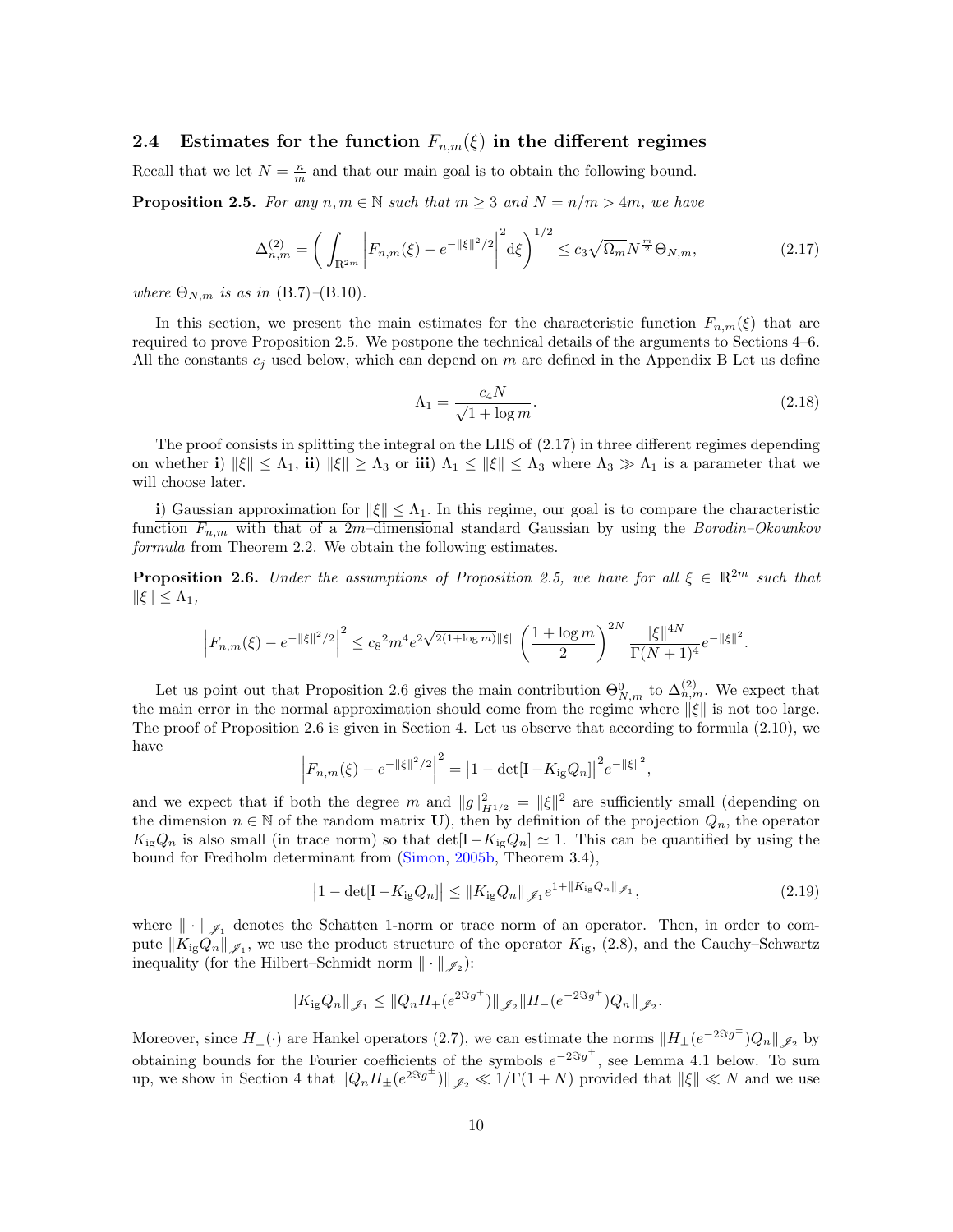this estimate to deduce Proposition [2.6.](#page-9-3) Let us emphasize again that we expect that these estimates are of the right order and hold only in the regime where  $\|\xi\| \ll N$ .

ii) Tail bound for large  $\|\xi\|$ . If  $\|\xi\|$  is very large, we are not looking to compare  $F_{n,m}$  with the characteristic function of a standard Gaussian, but rather aiming at obtaining a good tail bound for  $F_{n,m}$ . By good, we mean that we aim for estimates which yield errors that are smaller than  $\Theta_{N,m}^0$ when  $N$  is sufficiently large. [\(Johansson,](#page-46-2) [1997,](#page-46-2) Proposition 2.13) used the Hadamard's inequality

<span id="page-10-0"></span>
$$
\left|F_{n,m}(\xi)\right|^2 \le \prod_{j=1}^n \sum_{i=1}^n \left|(\widehat{e^{ig}})_{j-i}\right|^2\tag{2.20}
$$

and an estimate for the Fourier coefficients of the function  $e^{i\mathsf{g}}$  to obtain the tail bound  $|F_{n,m}(\xi)|^2 \leq$ and an estimate for the Fourier coefficients of the function  $e^{i\mathbf{g}}$  to obtain the tail bound  $|F_{n,m}(\xi)|$ <br> $C^{n}n^{\frac{3n}{2}}$  for a constant  $C > 0$ . By using (2.20) and a (sharp) *Van der Corput's inequality* this ostim  $\frac{\sum_{k=1}^{n} x_k}{\|\xi\|^{N}}$  for a constant  $C > 0$ . By using [\(2.20\)](#page-10-0) and a (sharp) Van der Corput's inequality, this estimate can be improved and we obtain for all  $m, n \geq 3$  and  $\xi \in \mathbb{R}^{2m}$ ,

<span id="page-10-4"></span>
$$
\left|F_{n,m}(\xi)\right|^2 \le \frac{c^n n^n}{\|\xi\|^{\frac{n}{m+1}}}, \qquad c = 4\pi e (1 + 1/\sqrt{3}).\tag{2.21}
$$

Too obtain a good multi–dimensional approximation for a growing number of traces we would like to have a better estimate that does not contain the very large factor  $n<sup>n</sup>$ . We can obtain a different tail bound by relying on Lemma [2.4](#page-7-3) with  $h = g'$ . Choosing  $\nu > 0$  appropriately, we obtain

<span id="page-10-1"></span>
$$
\left|F_{n,m}(\xi)\right| \le e^{cn} \mathbb{E}_n \left[e^{-\gamma \sum_{j=1}^n g'(\theta_j)^2}\right],\tag{2.22}
$$

for a constant  $c > 0$  and  $\gamma \to 0$  as  $n \to +\infty$  – see Proposition [5.1](#page-20-0) below for further details. Then, to estimate the RHS of [\(2.22\)](#page-10-1), we use that

<span id="page-10-2"></span>
$$
\mathbb{E}_n\left[e^{-\gamma \sum_{j=1}^n g'(\theta_j)^2}\right] \le \frac{e^n}{\sqrt{2\pi n}} \left(\int_{\mathbb{T}} e^{-\gamma g'(\theta)^2} \frac{d\theta}{2\pi}\right)^n, \tag{2.23}
$$

and since  $g' : T \to \mathbb{R}$  is a trigonometric polynomial of degree  $m \in \mathbb{N}$ ,

<span id="page-10-3"></span>
$$
\int_{\mathbb{T}} e^{-\gamma g'(\theta)^2} \frac{d\theta}{2\pi} \le \frac{2e}{(2\gamma \|g'\|_{L^2}^2)^{1/4m}}.
$$
\n(2.24)

The estimate  $(2.23)$  is rather classical and its proof is given in the appendix – Lemma  $5.3$  – for completeness. On the other–hand, [\(2.24\)](#page-10-3) relies on an estimate of the measure of the set where a trigonometric polynomial is small by its  $L^2$  norm which is taken from [\(Chahkiev,](#page-45-9) [2008\)](#page-45-9) – see Lemma [5.4](#page-22-1) below. By combining these estimates, we obtain the following bound in Section [5.](#page-20-1)

<span id="page-10-5"></span>**Proposition 2.7.** Fix  $n, m \in \mathbb{N}$  and suppose that  $N \ge 4m$ . For any  $\xi \in \mathbb{R}^{2m}$ , we have

$$
|F_{n,m}(\xi)|^2 \leq \Upsilon_3(m)^{N/2} \frac{c_{15}^2 n N^{N/4}}{ \|\xi\|^{N/2}}.
$$

While this tail bound has a worse decay in  $\|\xi\|$  than [\(2.21\)](#page-10-4), the factor  $N^N$  is significantly better than  $n^n$  when the degree  $m \in \mathbb{N}$  is large. Moreover, we see that this estimate will be useful in the proof of Proposition [2.5](#page-9-1) in the regime where  $\|\xi\| \gg N^c$  for a sufficiently large constant c. In the proof, we will actually choose  $\Lambda_3 = e^{4c_1 \frac{N}{1+\log m}}$  times some corrections – see formula [\(3.1\)](#page-12-1) below.

iii) Intermediate regime. It remains to deal with the intermediate regime where  $\Lambda_1 \leq ||\xi|| \leq \Lambda_3$ . As we already pointed out, when  $\|\xi\| \gg N$ , we do not expect that the Fredholm determinant det $[I - K_{ig}Q_n]$ is close to 1. However, we still expect that  $|F_{n,m}(\xi)|$ <sup>2</sup>  $\ll 1/\Gamma(1+N)^2$  for all such  $\xi \in \mathbb{R}^{2m}$ . From a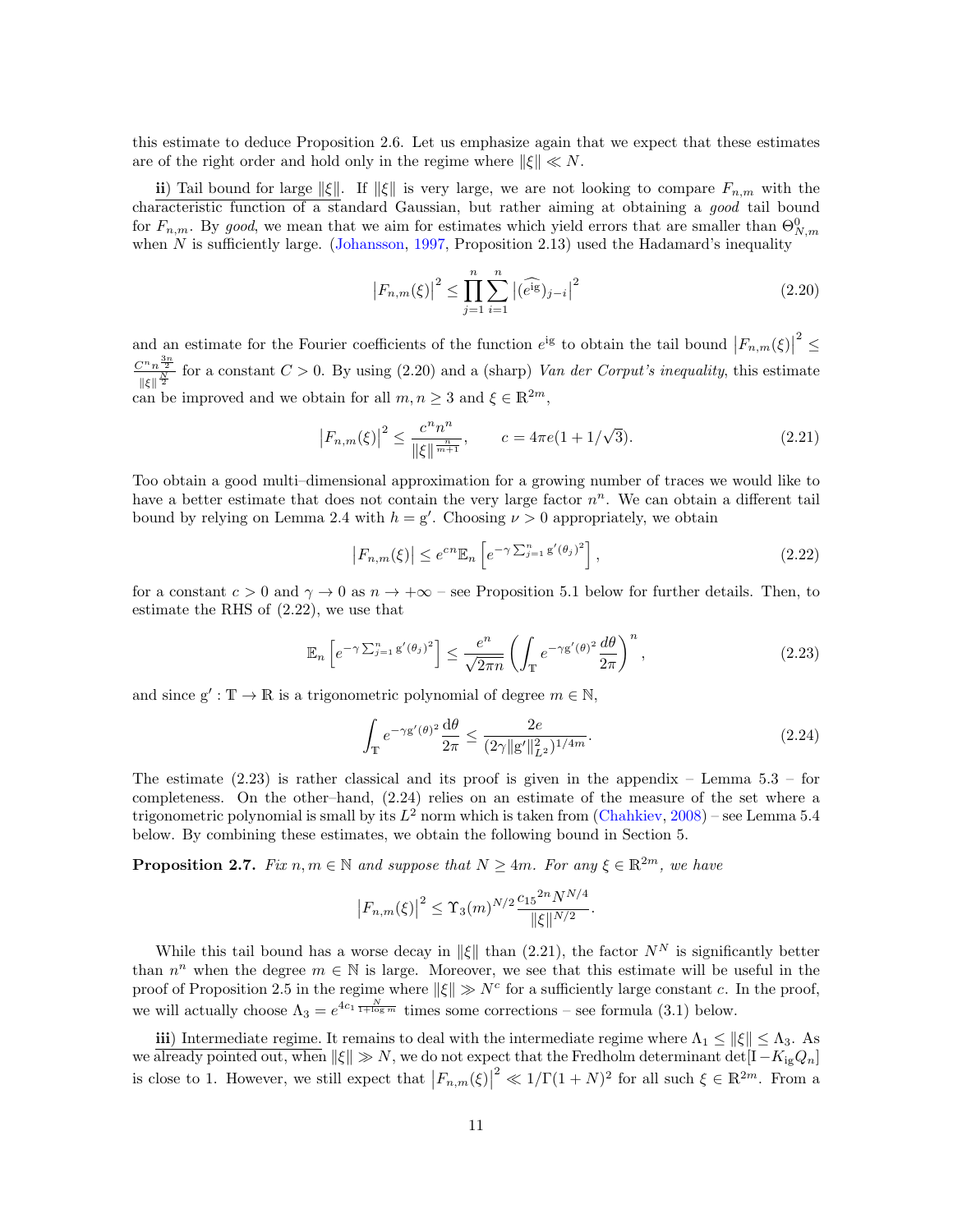technical perspective, this intermediate regime is the most challenging one because the direct estimates (e.g. the method used in [\(Johansson,](#page-46-2) [1997,](#page-46-2) Section 2.2)) lead to errors which are bigger than that of Proposition  $2.6$  – see the estimate  $(2.30)$  below. Our final bounds are summarized in the next proposition. Define √

<span id="page-11-4"></span>
$$
\Lambda_2 = \frac{c_0^{-1}(1 - c_{10})N\sqrt{m+1}}{8(1 + \log m)^{3/4}c_{11}},\tag{2.25}
$$

where  $c_1(m)$ ,  $c_2(m)$ ,  $c_{10}(m)$  and  $c_{11}(m)$  are as in [\(B.3\)](#page-39-2). We verify that both  $c_{10}(m)$  and  $c_{11}(m)$  are decreasing for  $m \geq 3$ . Since  $c_{10}(3) \approx 0.0124$  and  $c_{11}(3) \approx 1.583$ , this shows that  $\Lambda_2 \geq \Lambda_1$  and  $\Lambda_2$  is increasing as a function of m for all  $m \geq 3$ .

<span id="page-11-1"></span>**Proposition 2.8.** Fix  $m, n \in \mathbb{N}$  with  $m \geq 3$ . We have for all  $\xi \in \mathbb{R}^{2m}$ ,

<span id="page-11-5"></span>
$$
\left|F_{n,m}(\xi)\right| \le \exp\left(c_9 - \frac{c_1(m)N^2}{1 + \log m}\right) \qquad \text{if } \|\xi\| \ge \Lambda_2,\tag{2.26}
$$

and

<span id="page-11-6"></span>
$$
|F_{n,m}(\xi)| \le \exp\left(c_9 - \frac{c_2(m)N^2}{\sqrt{m+1}(1+\log m)^{3/4}}\right) \qquad \text{if } \Lambda_1 \le ||\xi|| \le \Lambda_2. \tag{2.27}
$$

Let us observe that these bounds directly relate to the error terms  $\Theta_{N,m}^1$  and  $\Theta_{N,m}^2$  from [\(B.9\)](#page-40-2) and [\(B.8\)](#page-40-3) respectively. The proof of Proposition [2.8](#page-11-1) is given in Section [6.](#page-24-0) The starting point of this proof is the change of variables and the heuristics described in Section [2.3.](#page-7-0) Namely, using Lemma [2.4](#page-7-3) with  $h = -\mathscr{U}$ g as in [\(2.13\)](#page-8-0), we obtain the following bound.

<span id="page-11-2"></span>**Lemma 2.9.** Let  $n, m \in \mathbb{N}$  and  $\xi \in \mathbb{R}^{2m}$ . We have for any  $\nu > 0$ ,

<span id="page-11-3"></span>
$$
\left|F_{n,m}(\xi)\right|^2 \leq \mathbb{E}_n\bigg[\exp\bigg(\frac{\nu^2}{n^2}\sum_{i,j=1}^n H(\theta_i,\theta_j)\bigg)\bigg]\mathbb{E}_n\bigg[e^{-2\sum_{j=1}^n\Im g\big(\theta_j+i\frac{\nu}{n}h(\theta_j)\big)}\bigg],\tag{2.28}
$$

where the function  $H$  is given by  $(2.14)$ .

The proof of Lemma [2.9](#page-11-2) is postponed to Section [6.2.](#page-25-0) Using Lemma [2.3,](#page-7-2) we can easily control the second factor in the RHS of [\(2.28\)](#page-11-3). We obtain that there exists a constant  $c > 0$  such that if  $\|\xi\| \ll \Lambda_2$ ,

$$
\mathbb{E}_n\left[e^{-2\sum_{j=1}^n \Im g\left(\theta_j + i\frac{\nu}{n}h(\theta_j)\right)}\right] \le e^{-c\nu \|\xi\|^2} \tag{2.29}
$$

see Lemma [6.1](#page-24-1) below for further details. Moreover, using the deterministic bound  $H(\theta_i, \theta_j) \leq ||h'||_{\infty}^2$ in [\(2.28\)](#page-11-3) combined with  $||h'||_{\infty} \leq \sqrt{2}m||\xi||$ , this implies that

$$
|F_{n,m}(\xi)| \le \exp(-c\nu ||\xi||^2 + 2\nu^2 m^2 ||\xi||^2).
$$

If we optimize over  $\nu > 0$ , this leads to

<span id="page-11-0"></span>
$$
|F_{n,m}(\xi)| \le \exp\left(-\frac{c^2 \|\xi\|^2}{8m^2}\right).
$$
 (2.30)

In the regime where the degree  $m \in \mathbb{N}$  depends on the dimension  $n \in \mathbb{N}$  with  $N \geq 4m$ , the naive estimate [\(2.30\)](#page-11-0) is not precise enough to lead to errors which are small compared with that of Proposition [2.6.](#page-9-3) Therefore, to prove Proposition [2.8,](#page-11-1) we need to introduce a new idea. One approach would be to use precise rigidity estimates from [\(Lambert,](#page-46-15) [2019\)](#page-46-15) to obtain a better estimate for the first term on the RHS of [\(2.28\)](#page-11-3). But, the method that we use consists in writing  $\sum_{i,j=1}^{n} H(\theta_i, \theta_j)$  as a quadratic form in the random variables  $T_k = \text{Tr} \mathbf{U}^k$ ,

$$
\sum_{i,j=1}^n H(\theta_i, \theta_j) = n^2 \iint_{[0,2\pi]^2} H(\theta, x) \frac{d\theta}{2\pi} \frac{dx}{2\pi} + n \left( \mathbf{a}^* \mathbf{T} + \mathbf{T}^* \mathbf{a} \right) + \mathbf{T}^* \mathbf{M} \mathbf{T}, \quad \text{where } \mathbf{T} = \begin{pmatrix} \mathbf{T}_1 \\ \vdots \\ \mathbf{T}_{2m-1} \end{pmatrix},
$$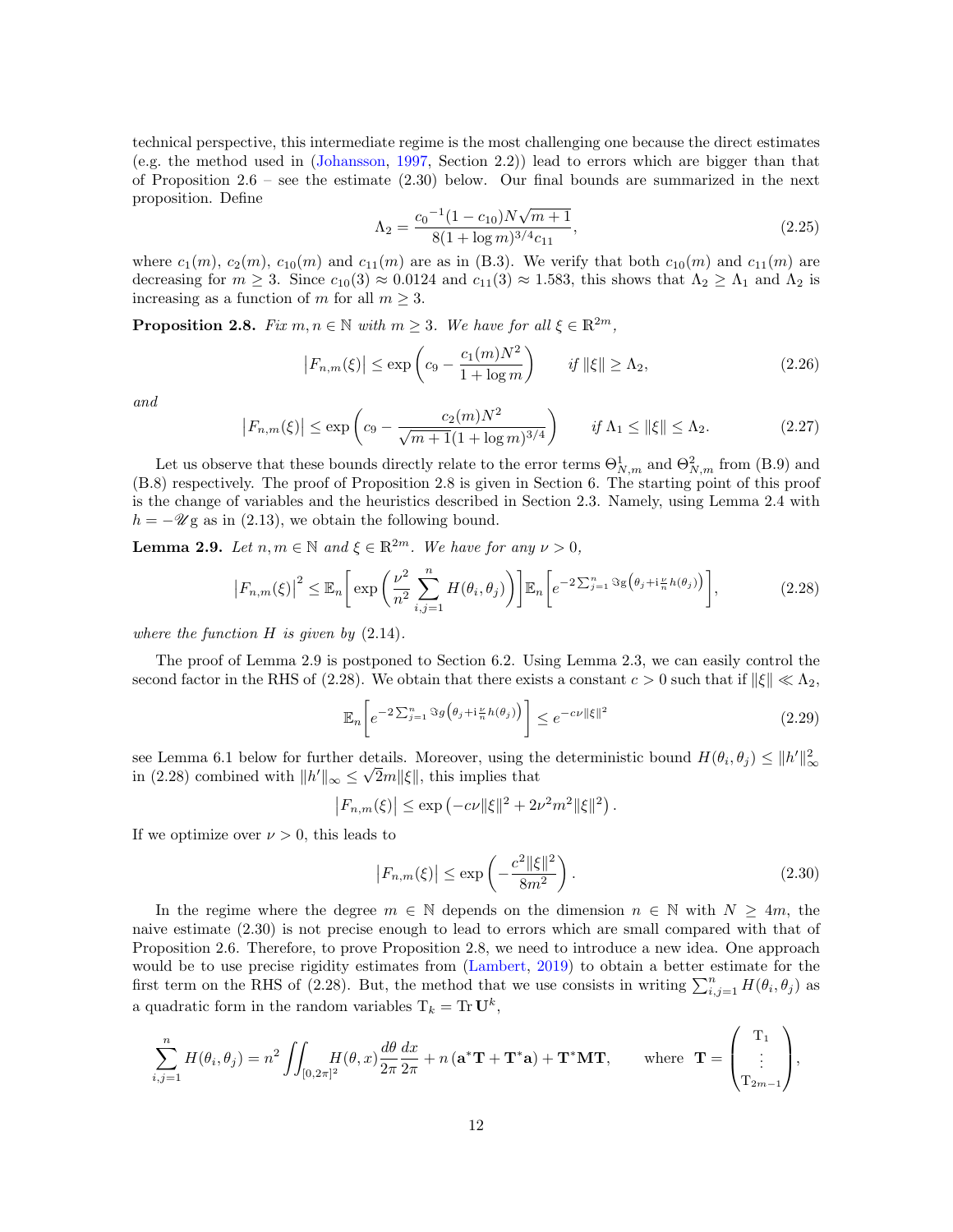$\mathbf{a}(\xi) \in \mathbb{C}^{2m}$  is a deterministic vector and  $\mathbf{M}(\xi) \in \mathbb{C}^{2m \times 2m}$  is a deterministic matrix which depend on  $\xi \in \mathbb{R}^{2m}$ , see Lemma [6.3](#page-28-0) below. This allows us to express the Laplace transform of the random variable  $\sum_{i,j=1}^n H(\theta_i, \theta_j)$  as an integral against a Gaussian measure on  $\mathbb{C}^{2m}$ . It is not at all clear that the matrix  $\mathbf{\widetilde{M}}(\xi)$  is positive definite, but if it were (see the Remark [6.1\)](#page-30-0), by formulae [\(2.15\)](#page-8-2)–[\(2.16\)](#page-8-3), we would obtain for any  $\nu > 0$ ,

$$
\mathbb{E}_n\Big[e^{\frac{\nu^2}{n^2}\sum_{i,j=1}^nH(\theta_i,\theta_j)}\Big]=\frac{e^{\nu^2\|\xi\|^2}}{\pi^{2m}\det(\mathbf{M})}\int_{\mathbb{C}^{2m-1}}e^{-\mathbf{z}^*\mathbf{M}^{-1}\mathbf{z}}\mathbb{E}_n\Big[e^{\frac{\nu}{n}(\mathbf{z}^*\mathbf{T}+\mathbf{T}^*\mathbf{z})+\frac{\nu^2}{n}(\mathbf{a}^*\mathbf{T}+\mathbf{T}^*\mathbf{a})}\Big]\mathrm{d}\mathbf{z}.
$$

where dz is the Lebesgue measure on  $\mathbb{C}^{2m-1}$ . The idea is now to use Lemma [2.3](#page-7-2) to estimate the expectation on the RHS of the previous formula and then to evaluate the Gaussian integral. The details in the implementation of this idea, which requires a modification of M, is somewhat involved and we refer to the proof in Section [6](#page-24-0) for further details.

## <span id="page-12-0"></span>3 Proof of the main result

#### 3.1 Proof of Proposition [2.5](#page-9-1)

In this section, we give the proof of Proposition [2.5](#page-9-1) relying on the estimates from Propositions [2.6,](#page-9-3) [2.7](#page-10-5) and [2.8.](#page-11-1) Recall that we assume that  $m \geq 3$  and  $N = \frac{n}{m} > 4m$ . Then, using the notation [\(B.3\)](#page-39-2) and  $(B.11)$ , we define

<span id="page-12-1"></span>
$$
\Lambda_3 = e^{-4c_9/N} c_{15}^{4m} \left(\frac{N}{4m} - 1\right)^{2/N} \Upsilon_3(m) \sqrt{N} \exp\left(\frac{4c_1(m)N}{1 + \log m}\right).
$$
 (3.1)

Let us also recall that  $\Lambda_1$  is given by [\(2.18\)](#page-9-4) and  $\Lambda_2$  is given by [\(2.25\)](#page-11-4), so that  $\Lambda_3 \gg \Lambda_2 \gg \Lambda_1$  as  $n \to +\infty$  (and possibly  $m \to +\infty$ ). We will also need the following bound which is proved in the appendix (Section [A.2\)](#page-37-0).

<span id="page-12-2"></span>**Lemma 3.1.** For any  $m \in \mathbb{N}$ , if  $\Lambda > \sqrt{m}$ ,

$$
\int_{\|\xi\|\geq \Lambda} e^{-\|\xi\|^2} \mathrm{d}\xi \leq \Omega_m \frac{e^{-\Lambda^2}}{\Lambda^2 - m}.
$$

Since  $\Lambda_1^2 \geq 2m$  for all  $m \geq 3$ , it follows from Lemma [3.1](#page-12-2) that

<span id="page-12-3"></span>
$$
\int_{\|\xi\| \ge \Lambda_1} e^{-\|\xi\|^2} d\xi \le \Omega_m \frac{e^{-\Lambda_1^2}}{\Lambda_1^2 - m} \le \frac{\Omega_m}{m} \exp\left(-\frac{N^2}{8(1 + \log m)}\right). \tag{3.2}
$$

Set  $\Lambda_4 = +\infty$  and let us denote for  $k = 1, 2, 3$ ,

$$
\mathscr{J}_0^2 = \int_{\substack{\mathbb{R}^{2m} \\ \|\xi\| \le \Lambda_1}} \left| F_{n,m}(\xi) - e^{-\|\xi\|^2/2} \right|^2 d\xi, \qquad \mathscr{J}_k^2 = \int_{\Lambda_k \le \|\xi\| \le \Lambda_{k+1}} \left| F_{n,m}(\xi) \right|^2 d\xi.
$$

Then, by splitting the integral in  $(2.1)$  and using the estimate  $(3.2)$ , we obtain

<span id="page-12-4"></span>
$$
\Delta_{n,m}^{(2)} \leq \mathcal{J}_0 + \mathcal{J}_1 + \mathcal{J}_2 + \mathcal{J}_3 + \sqrt{\frac{\Omega_m}{m}} \exp\left(-\frac{N^2}{16(1 + \log m)}\right). \tag{3.3}
$$

As we explain in Section [2.4,](#page-9-0) we expect that the main contribution in  $(3.3)$  comes from  $\mathscr{J}_0$ . By Proposition [2.6,](#page-9-3) we obtain

$$
\mathscr{J}_0^2 = \int_{\|\xi\| \leq \Lambda_1} \left| e^{-\|\xi\|^2/2} - F_{n,m}(\xi) \right|^2 \mathrm{d} \xi \leq \frac{c_8^2 m^4 e^{2\sqrt{2(1+\log m)} \Lambda_1} \left( \frac{1+\log m}{2} \right)^{2N} }{\Gamma(N+1)^4} \int_{\|\xi\| \leq \Lambda_1} \|\xi\|^{4N} e^{-\|\xi\|^2} \mathrm{d} \xi.
$$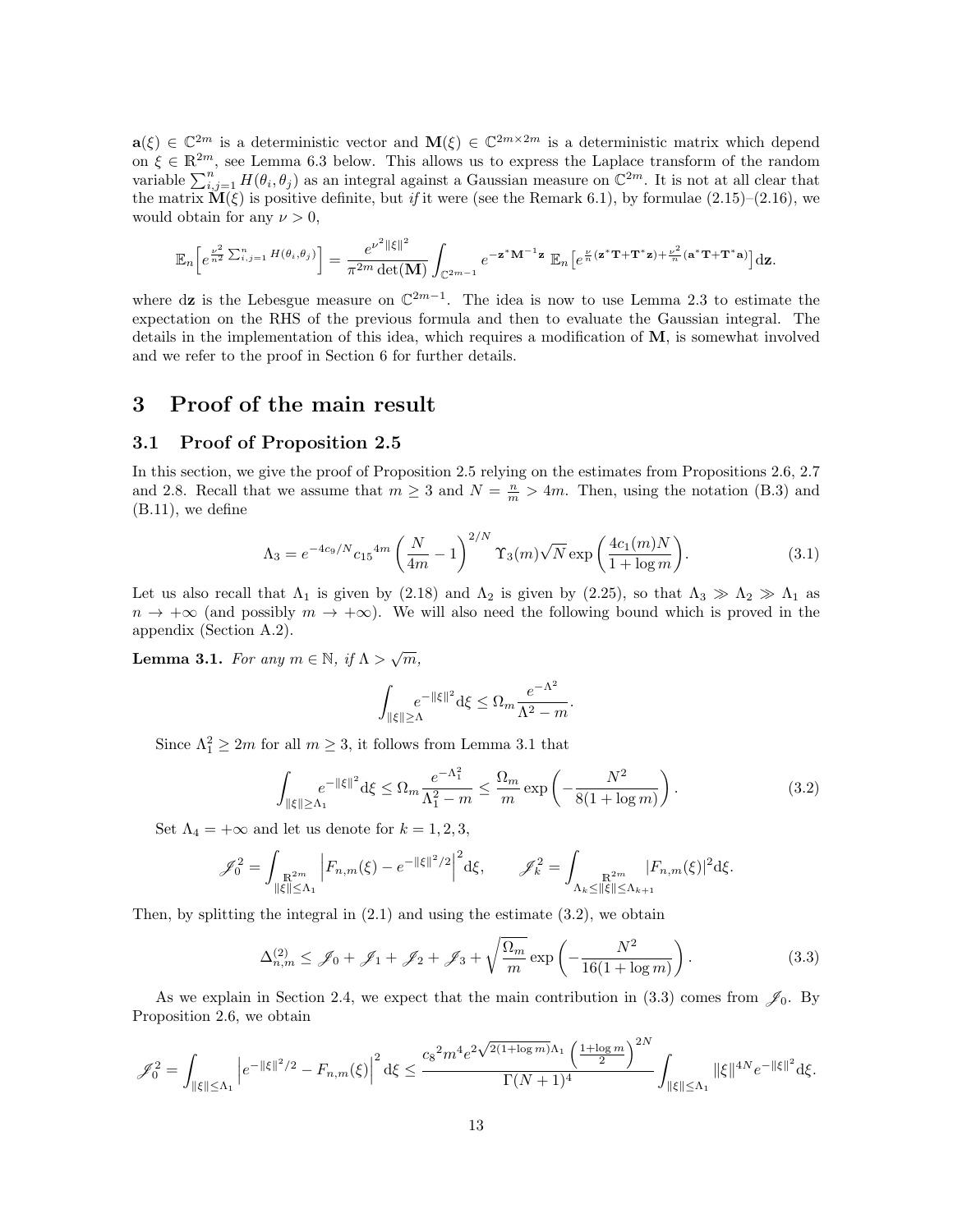Moreover, by going to polar coordinates, we have

$$
\int_{\|\xi\| \le \Lambda_1} \|\xi\|^{4N} e^{-\|\xi\|^2} d\xi = m\Omega_m \int_0^{\Lambda_1^2} u^{2N+m-1} e^{-u} du
$$
  

$$
\le m\Omega_m \Gamma(2N+m).
$$

For  $3 \leq m \leq N$ , we also have

$$
\frac{\Gamma(2N+m)}{\Gamma(N+1)^2} \le e^{-m} \frac{(2N+m)^{2N+m}}{\sqrt{2\pi}N^{2N+1}} = \frac{4^N}{\sqrt{2\pi}} N^{m-1} \left(1 + \frac{m}{2N}\right)^{2N+m} \left(\frac{2}{e}\right)^m
$$

$$
\le \frac{4^N 2^m e^{\frac{m^2}{2N}}}{\sqrt{2\pi}} N^{m-1}.
$$

Here we used the upper–bound  $\Gamma(k) \leq$ d the upper-bound  $\Gamma(k) \leq \sqrt{2\pi}k^k e^{-k}$  which holds for all integer  $k \geq 9$  and the lower-bound  $\Gamma(N+1) \geq \sqrt{2\pi N} N^N e^{-N}$  which holds for all  $N \in \mathbb{N}$ . For the last step, we used that  $(1+x)^{\alpha} \leq e^{\alpha x}$ for any  $x, \alpha \ge 0$ . By [\(2.18\)](#page-9-4), it holds that  $2\sqrt{2(1 + \log m)}\Lambda_1 = N$ , so we obtain

<span id="page-13-4"></span>
$$
\mathcal{J}_0^2 \le \frac{c_8^2}{\sqrt{2\pi}} m^5 \Omega_m 2^m \frac{e^{N + \frac{m^2}{2N}} (1 + \log m)^{2N} N^{m-1}}{\Gamma(N+1)^2}
$$
\n
$$
= (c_3 \sqrt{\Omega_m} N^{\frac{m}{2}} \Theta_{N,m}^0)^2,
$$
\n(3.4)

according to formula [\(B.7\)](#page-40-1) and [\(B.3\)](#page-39-2).

In the rest of the proof, we give bounds for the integrals  $\mathscr{J}_k$  for  $k = 1, 2, 3$ . First, using the tail bound from Proposition [2.7,](#page-10-5) we have

$$
\mathscr{J}_3^2 = \int_{\|\xi\| \ge \Lambda_3} \left| F_{n,m}(\xi) \right|^2 \mathrm{d}\xi \le \Upsilon_3(m)^{N/2} c_{15}^{2n} N^{N/4} \int_{\|\xi\| \ge \Lambda_3} \|\xi\|^{-N/2} \mathrm{d}\xi.
$$

Hence, since we assume that  $N > 4m$ , the previous integral is finite and we obtain

<span id="page-13-0"></span>
$$
\mathcal{J}_3^2 \le \frac{2m\Omega_m}{N/2 - 2m} \frac{\Upsilon_3^{N/2} c_{15}^{2n} N^{N/4}}{\Lambda_3^{N/2 - 2m}}.
$$
\n(3.5)

Second, by using the estimate [\(2.26\)](#page-11-5) from Proposition [2.8,](#page-11-1) we also have

<span id="page-13-1"></span>
$$
\mathcal{J}_2^2 = \int_{\Lambda_2 \le ||\xi|| \le \Lambda_3} |F_{n,m}(\xi)|^2 d\xi \le \Omega_m \Lambda_3^{2m} \exp\left(2c_9 - \frac{2c_1 N^2}{1 + \log m}\right) \tag{3.6}
$$

Hence, by combining the estimates  $(3.5)$  and  $(3.6)$ , this implies that

<span id="page-13-3"></span>
$$
\mathcal{J}_2 + \mathcal{J}_3 \le \sqrt{\Omega_m} \Lambda_3^m \left( \exp\left( c_9 - \frac{c_1 N^2}{1 + \log m} \right) + \frac{N^{N/8} c_{15}{}^n \Upsilon_3^{N/4}}{\sqrt{N/4m - 1} \Lambda_3^{N/4}} \right). \tag{3.7}
$$

Our choice of  $\Lambda_3$  consists in optimizing<sup>[1](#page-13-2)</sup> the RHS of [\(3.7\)](#page-13-3). Namely, by choosing  $\Lambda_3$  according to [\(3.1\)](#page-12-1), we obtain for all  $N > 4m$ ,

$$
\mathscr{J}_2 + \mathscr{J}_3 \le \frac{\sqrt{\Omega_m}}{1 - 4m/N} \Lambda_3^m \exp\left(c_9 - \frac{c_1 N^2}{1 + \log m}\right)
$$
  

$$
\le \left(\frac{N}{4m}\right)^{\frac{2m}{N}} \frac{e^{c_9(1 - \frac{4m}{N})}\sqrt{\Omega_m}}{(1 - 4m/N)^{1 - \frac{2m}{N}}} N^{\frac{m}{2}} c_{15}^{4m^2} \Upsilon_3^m \exp\bigg(-\frac{c_1 N(N - 4m)}{1 + \log m}\bigg).
$$

<span id="page-13-2"></span><sup>1</sup>If  $\alpha > m$ , the minimum of the function  $\Lambda^m \epsilon + C \Lambda^{m-\alpha}$  over all  $\Lambda > 0$  is attained when  $\Lambda^{\alpha} = (\frac{\alpha}{m} - 1) \epsilon^{-1} C$  and equals to  $\frac{\epsilon \Lambda^m}{1 - m/\alpha}$ .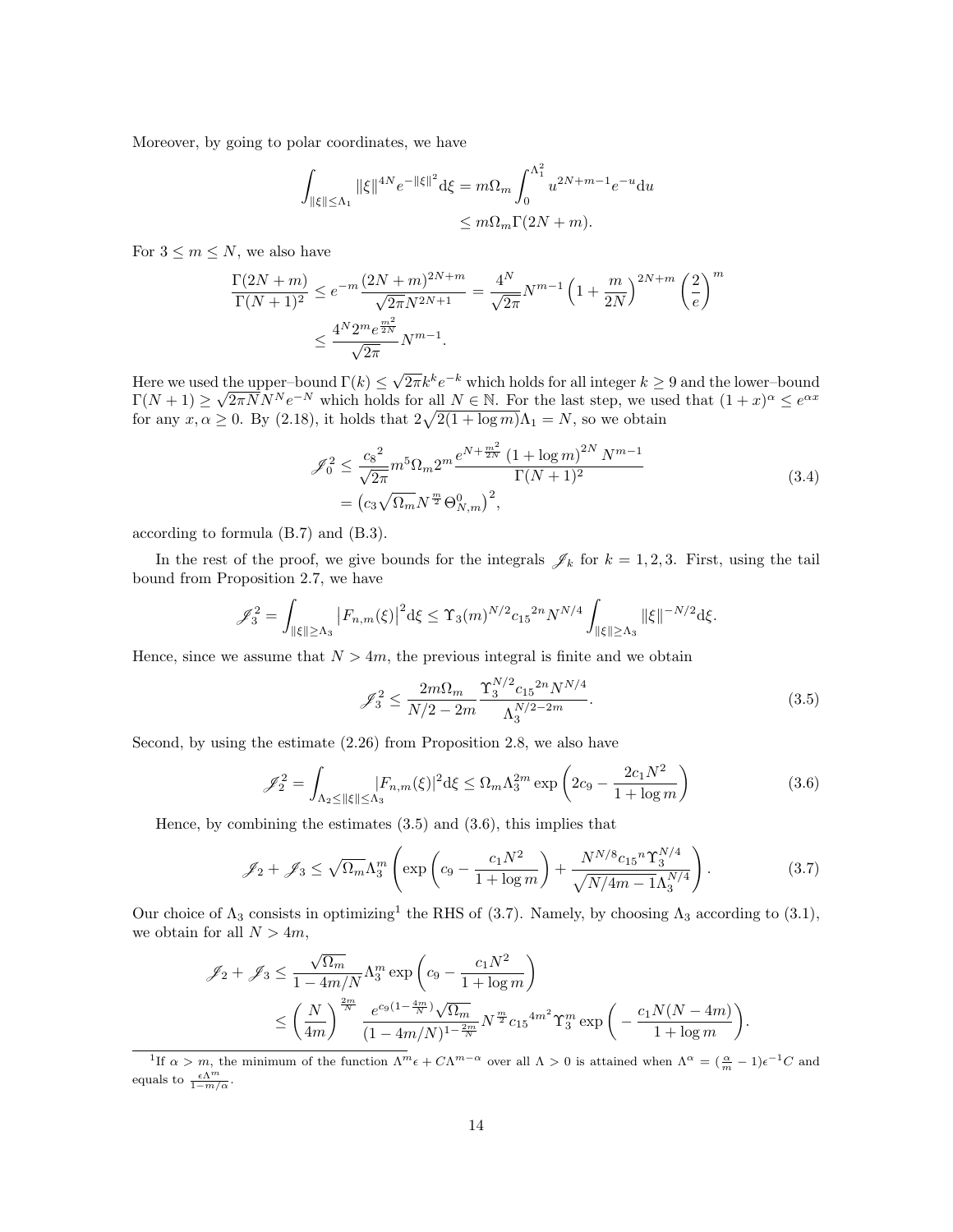Then, by using the estimate [\(B.13\)](#page-41-1) and that  $\left(\frac{N}{4m}\right)^{\frac{2m}{N}} \leq \sqrt{e}$ , this implies that

$$
\mathscr{J}_2 + \mathscr{J}_3 \le \frac{e^{3/2} e^{c_9 (1 - \frac{4m}{N})} \sqrt{\Omega_m}}{(1 - 4m/N)^{1 - \frac{2m}{N}}} N^{\frac{m}{2}} c_7^{-m} c_{15}^{4m^2} m^{\frac{5m}{2}} \exp\bigg(-\frac{c_1 N(N - 4m)}{1 + \log m}\bigg).
$$

According to the notation [\(B.3\)](#page-39-2), [\(B.4\)](#page-40-5) and [\(B.11\)](#page-40-4), since  $c_6 = 4 \log c_{15}$ , we have

$$
e^{\Upsilon_1(m)} = e^{3/2} c_7{}^m c_{15}{}^{4m^2} m^{\frac{5m}{2}}.
$$

Hence, according to formula [\(B.9\)](#page-40-2), we have shown that for all  $N > 4m$ ,

<span id="page-14-0"></span>
$$
\mathcal{J}_2 + \mathcal{J}_3 \le \frac{e^{c_9 (1 - \frac{4m}{N})} \sqrt{\Omega_m}}{(1 - 4m/N)^{1 - \frac{2m}{N}}} N^{\frac{m}{2}} \exp\left(\Upsilon_1(m) - \frac{c_1 N(N - 4m)}{1 + \log m}\right)
$$
  
=  $c_3 \sqrt{\Omega_m} N^{\frac{m}{2}} \Theta_{N,m}^1$ . (3.8)

Third, by using the estimate [\(2.27\)](#page-11-6) from Proposition [2.8,](#page-11-1) we also have the bound

$$
\mathcal{J}_1^2 = \int_{\Lambda_1 \le ||\xi|| \le \Lambda_2} |F_{n,m}(\xi)|^2 d\xi \le \Omega_m \Lambda_2^{2m} \exp\left(2c_9 - \frac{2c_2 N^2}{\sqrt{m+1}(1+\log m)^{3/4}}\right)
$$

and according to [\(2.25\)](#page-11-4),

$$
\Lambda_2^m \le \sqrt{e} \frac{(8c_0)^{-m} N^m m^{m/2}}{(1 + \log m)^{3m/4}},
$$

where used that by [\(B.3\)](#page-39-2),  $0 < c_{10}(m) < 1$ ,  $c_{11}(m) \geq 1$  and  $(m+1)^m \leq \sqrt{e}m^{m/2}$  for all  $m \geq 3$ . According to [\(B.4\)](#page-40-5), this shows that  $\Lambda_2^m \leq e^{\Upsilon_2(m)}$ , so that for all  $m \geq 3$ ,

<span id="page-14-1"></span>
$$
\mathcal{J}_1 \le e^{c_9} \sqrt{\Omega_m} N^m \exp\left(\Upsilon_2(m) - \frac{c_2 N^2}{\sqrt{m+1} (1 + \log m)^{3/4}}\right)
$$
  
=  $c_3 \sqrt{\Omega_m} N^{\frac{m}{2}} \Theta_{N,m}^2$ , (3.9)

according to formula [\(B.8\)](#page-40-3).

Finally, by collecting the estimates  $(3.4)$ ,  $(3.8)$  and  $(3.9)$ , we deduce from the decomposition  $(3.3)$ that for any  $m \geq 3$  and  $N > 4m$ ,

$$
\Delta_{n,m}^{(2)} \le c_3 \sqrt{\Omega_m} N^{\frac{m}{2}} \bigg( \Theta_{N,m}^0 + \Theta_{N,m}^1 + \Theta_{N,m}^2 + \frac{c_3 - 1}{\sqrt{m}} N^{-\frac{m}{2}} \exp \bigg( - \frac{N^2}{16(1 + \log m)} \bigg) \bigg).
$$

After replacing the last term by  $\Theta_{N,m}^3$  according to [\(B.7\)](#page-40-1), this completes the proof.

#### 3.2 Proof of Theorem [1.3](#page-3-0)

First, the estimate [\(1.8\)](#page-3-3) follows directly from Proposition [2.5](#page-9-1) and the fact that  $c_3 \leq 8$ . Then, in order to prove the estimate [\(1.9\)](#page-3-4), we need the following Gaussian tail–bound which is a straightforward consequence of Lemma [2.3.](#page-7-2)

<span id="page-14-2"></span>**Lemma 3.2** (Large deviation estimates). For any  $L > 0$ , let  $\Box_L = \left[-\frac{L}{2}, \frac{L}{2}\right]^{2m}$ . Then, we have for any  $n, m \in \mathbb{Z}_+,$ 

$$
\mathbb{P}_n[\mathbf{X} \notin \Box_L] \le 4me^{-L^2/8}
$$

and

$$
\int_{\mathbb{R}^{2m}\backslash \square_L} \frac{e^{-\|x\|^2/2}}{(2\pi)^m} \mathrm{d} x \le \frac{8m}{\sqrt{2\pi}L} e^{-L^2/8}.
$$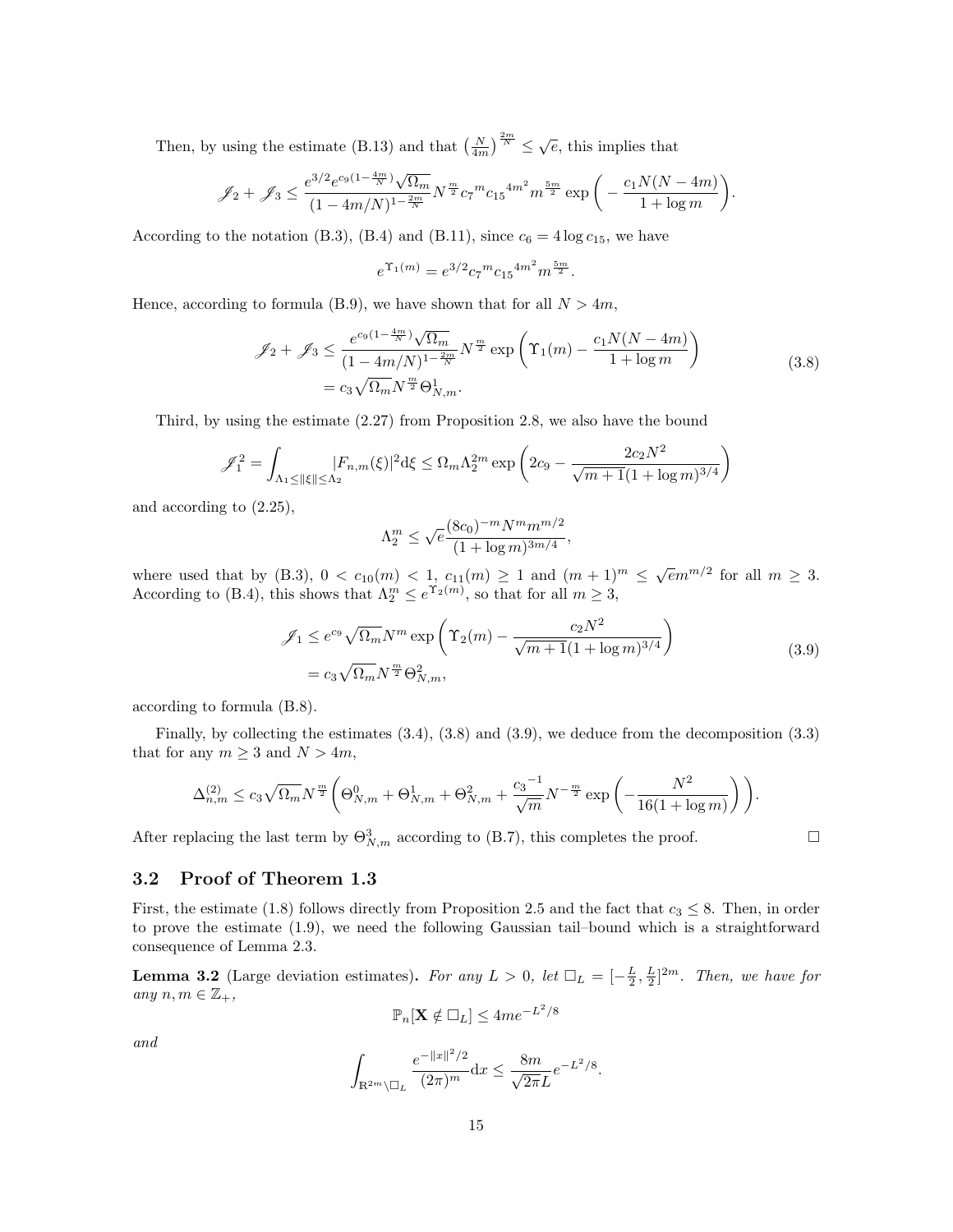*Proof.* For any  $k \ge 1$ , it follows from Lemma [2.3](#page-7-2) that for any  $t \in \mathbb{R}$ ,

$$
\mathbb{E}_n[e^{tX_{2k}}], \mathbb{E}_n[e^{tX_{2k-1}}] \le e^{t^2/2}
$$

.

By Markov inequality, this implies that for any  $k \geq 1$  and  $t > 0$ ,

$$
\mathbb{P}_n[|X_k| \ge L] \le 2e^{-tL+t^2/2}.
$$

Choosing  $t = L$ , we obtain

$$
\mathbb{P}_n[|X_k| \ge L] \le 2e^{-L^2/2}.
$$

Hence, by a union bound, we obtain

$$
\mathbb{P}_n[(X_1,\ldots,X_{2m}) \notin \square_L] \leq \sum_{k \leq 2m} \mathbb{P}_n[|X_k| \geq L/2] \leq 4me^{-L^2/8}.
$$

By a similar union bound, an analogous estimate holds in the Gaussian case.

Recall the definitions [\(1.6\)](#page-2-3) and let us split

$$
\Delta_{n,m}^{(1)} = \left( \int_{\Box_L} + \int_{\mathbb{R}^{2m} \setminus \Box_L} \right) \left| \mathcal{P}_{n,m}(x) - \frac{e^{-\|x\|^2/2}}{(2\pi)^m} \right| dx
$$
  

$$
\leq L^m \Delta_{n,m}^{(2)} + \int_{\mathbb{R}^{2m} \setminus \Box_L} \left( \mathcal{P}_{n,m}(x) + \frac{e^{-\|x\|^2/2}}{(2\pi)^m} \right) dx,
$$

where we used the Cauchy–Schwartz inequality to bound the first integral. By Lemma [3.2,](#page-14-2) this implies that for any  $L \geq 2\sqrt{3}$ ,

<span id="page-15-0"></span>
$$
\Delta_{n,m}^{(1)} \le L^m \Delta_{n,m}^{(2)} + 5me^{-L^2/8},\tag{3.10}
$$

We choose the parameter  $L$  which minimizes the RHS of  $(3.10)$ , that is the (unique) solution of the equation:

<span id="page-15-1"></span>
$$
\Delta_{n,m}^{(2)} = \frac{5}{4} L^{2-m} e^{-L^2/8}.
$$
\n(3.11)

Since  $m \geq 3$ , the function  $L \mapsto L^{2-m}e^{-L^2/8}$  is decreasing and it is bounded from below by  $2^{2-m}m^{1-\frac{m}{2}}e^{-\frac{m}{2}}$ for  $L \le 2\sqrt{m}$ , under the assumption that  $\Delta_{n,m}^{(2)} \le 5 \cdot 2^{-m} m^{1-\frac{m}{2}} e^{-\frac{m}{2}}$ , the solution of the equation [\(3.11\)](#page-15-1) satisfies

<span id="page-15-2"></span>
$$
2\sqrt{m} \le L \le \sqrt{8\log \Delta_{n,m}^{(2)-1}}.\tag{3.12}
$$

Hence, by [\(3.10\)](#page-15-0), this implies that

$$
\Delta_{n,m}^{(1)} \le L^m \bigg(1 + \frac{4m}{L^2}\bigg) \Delta_{n,m}^{(2)}.
$$

Finally, using the conditions  $(3.12)$  for L, we conclude that

$$
\Delta_{n,m}^{(1)} \le 2 \big( 8 \log \Delta_{n,m}^{(2)-1} \big)^{\frac{m}{2}} \Delta_{n,m}^{(2)}.
$$

This completes the proof.  $\Box$ 

16

 $\Box$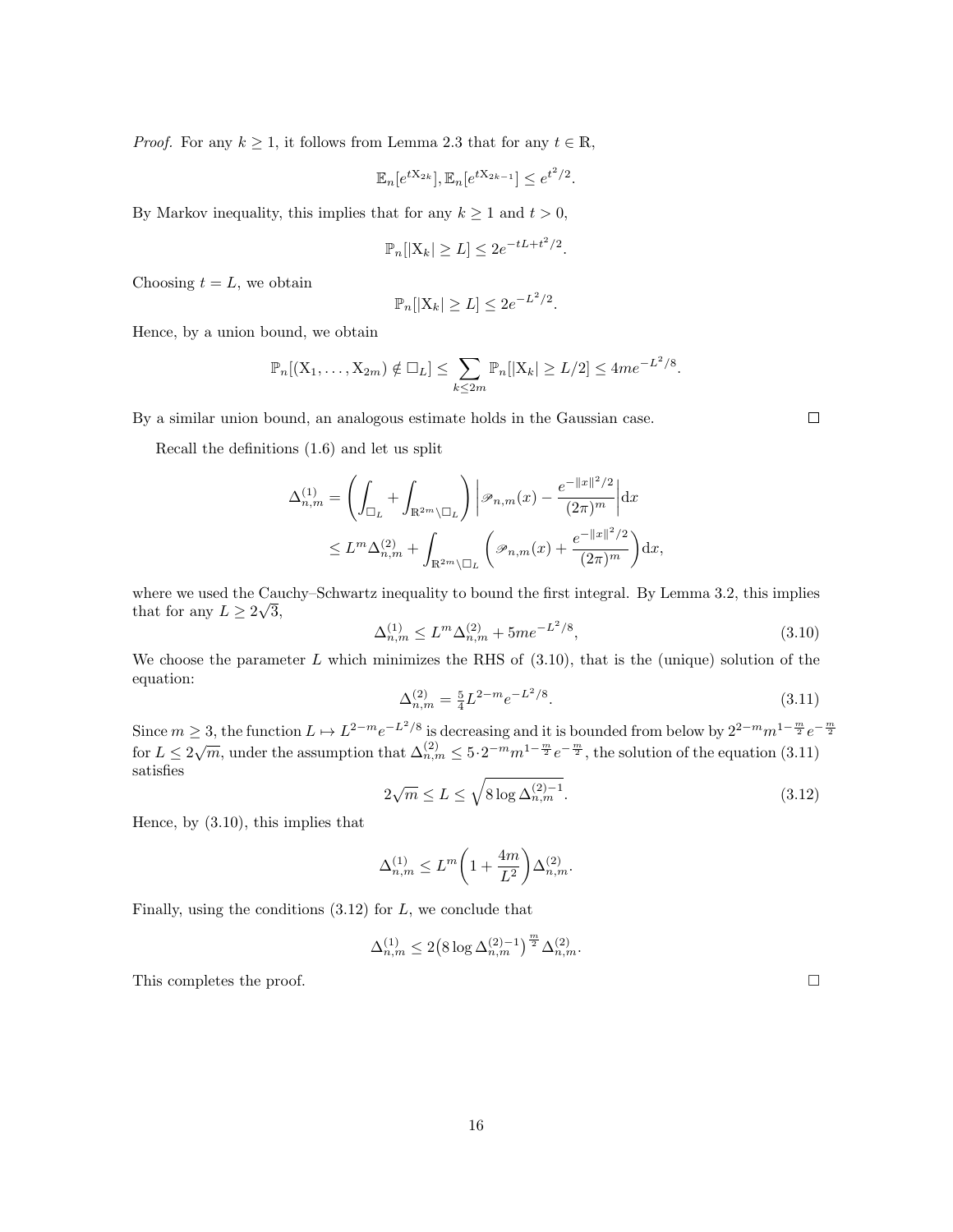#### <span id="page-16-0"></span>3.3 Proof of Theorem [1.1,](#page-2-1) Proposition [1.2](#page-2-2) and Proposition [1.6](#page-4-0)

Throughout the proof, we fix an integer  $M \geq 3$ . By [\(B.17\)](#page-42-0), we have  $\sqrt{\Omega_m} \leq \frac{m^{-\frac{m}{2}} (e\pi)^{\frac{m}{2}}}{(2\pi)^{1/4}}$  $\frac{2(e\pi)^2}{(2\pi)^{1/4}}$  and it follows from the estimate [\(1.8\)](#page-3-3) that the condition  $\Delta_{n,m}^{(2)} \leq 5 \cdot 2^{-m} m^{1-\frac{m}{2}} e^{-\frac{m}{2}}$  from Theorem [1.3](#page-3-0) is satisfied if

<span id="page-16-1"></span>
$$
\Theta_{n,m} \le \frac{m}{2} c_{16}^{-m} N^{-\frac{m}{2}}.
$$
\n(3.13)

Then we immediately deduce from the estimates of Proposition [B.3](#page-42-1) that for all  $m \geq M$  and  $N \geq$  $c(M)m\sqrt{1+\log m},$ 

$$
\Theta_{n,m} \le (1+\epsilon)\Theta_{N,m}^0 \le N^{-\frac{m}{2}}\frac{\exp\big(-12m\big(\log m - 0.26\big)\big)}{c_{16}^m}.
$$

This shows that under the hypothesis of Theorem [1.1,](#page-2-1) the condition [\(3.13\)](#page-16-1) holds. Accordingly, by  $(1.9)$ , we obtain

$$
\Delta_{n,m}^{(1)} \le 2 \left( 8 \log \Delta_{n,m}^{(2)-1} \right)^{\frac{m}{2}} \Delta_{n,m}^{(2)} \n\le 2c_3 \sqrt{\Omega_m} \left( 8N \log \left( c_3 \sqrt{\Omega_m} N^{\frac{m}{2}} \Theta_{N,m} \right)^{-1} \right)^{\frac{m}{2}} \Theta_{N,m},
$$

where we used that the function  $x \mapsto x(\log x^{-1})^{\frac{m}{2}}$  is non–decreasing for  $x \in [0, e^{-\frac{m}{2}}]$  as well as Proposition [2.5](#page-9-1) to get the second bound. By [\(B.17\)](#page-42-0), we also have  $\Omega_m N^m \geq \frac{e^{m^2}\pi^m (N/m)^m}{3\sqrt{m}}$  $\frac{(N/m)}{3\sqrt{m}}$ , so that according to formula [\(B.7\)](#page-40-1), we obtain the (crude) lower–bound

$$
c_3\sqrt{\Omega_m}N^{\frac{m}{2}}\Theta_{N,m}^0\geq N^{-N}.
$$

This implies that if  $m \geq M$  and  $N \geq c(M)m\sqrt{1 + \log m}$ , then

$$
\Delta_{n,m}^{(1)} \le 2c_3 \sqrt{\Omega_m} \left( N \sqrt{8 \log N} \right)^m \Theta_{N,m}.
$$
\n(3.14)

Using Corollary [B.3](#page-42-1) once more, we obtain

$$
\Delta_{n,m}^{(1)} \le 2c_3(1+\epsilon)\sqrt{\Omega_m} \big(N\sqrt{8\log N}\big)^m \Theta_{N,m}^0.
$$

Since  $2c_3(1+\epsilon) \le 16$ , by [\(B.7\)](#page-40-1) and [\(1.7\)](#page-2-0), we conclude that for all  $m \ge M$  which satisfies the condition  $N \ge c(M)m\sqrt{1+\log m},$ 

<span id="page-16-2"></span>
$$
d_{\rm TV}(\mathbf{X}, \mathbf{G}) \le \Delta_{n,m}^{(1)} \le 16\sqrt{\Omega_m} m^3 4^m e^{\frac{m^2}{4N}} \left(N\sqrt{\log N}\right)^m \frac{e^{\frac{N}{2}} (1 + \log m)^N}{\sqrt{n} \Gamma(N+1)}.\tag{3.15}
$$

This completes the proof of Theorem [1.1.](#page-2-1)

Now, let us choose  $m = \lfloor n^{\alpha} \rfloor$  with  $0 < \alpha < 1/2$  and let us assume that  $m \ge 17$ . By [\(3.15\)](#page-16-2), this implies that for all integer  $n \in \mathbb{N}$  such that  $n^{1-2\alpha} \geq 20.4\sqrt{\log n}$ ,

$$
\Delta_{n,m}^{(1)} \le 16\sqrt{\Omega_m} n^{3\alpha-1} 4^m e^{\frac{n^{3\alpha-1}}{4}} \left(N\sqrt{\log N}\right)^{n^\alpha} \frac{e^{\frac{N}{2}} (\log N)^N}{\Gamma(N+1)}
$$

where we used that  $N \ge e^2 m$  and that  $c(17) = 28.8 \le 20.4 \sqrt{ }$  $2$  – see the Table [\(B.22\)](#page-43-0). First, observe that by [\(B.17\)](#page-42-0), it holds for all  $m \in \mathbb{N}$ ,

<span id="page-16-3"></span>
$$
\sqrt{\Omega_m} 4^m \le \frac{(4\sqrt{\pi e})^m}{(2\pi)^{\frac{1}{4}}\sqrt{m}} m^{-\frac{m}{2}} \le \frac{e^{8\pi}}{\sqrt{m\sqrt{2\pi}}},
$$
\n(3.16)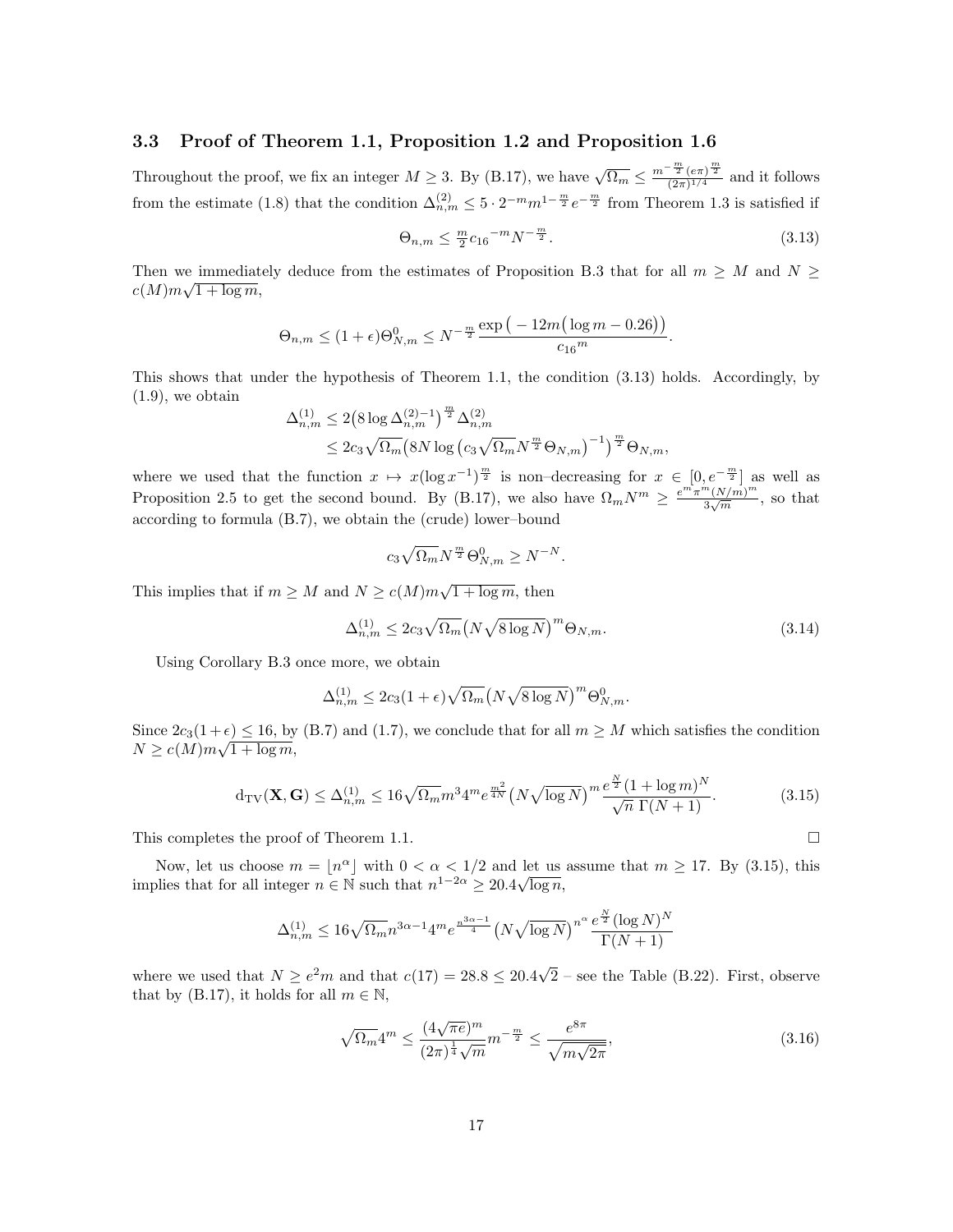where we used that the  $\max_{m\geq 0} \{(16\pi e)^m m^{-m}\} = \exp(16\pi)$ . Second, let us observe that the function  $\frac{e^{\frac{N}{2}}(\log N)^N}{\Gamma(N+1)}$  is decreasing for  $N \ge e^2$  so that by [\(B.17\)](#page-42-0),

$$
\frac{e^{\frac{N}{2}}(\log N)^N}{\Gamma(N+1)} \le \frac{n^{\frac{\alpha-1}{2}}}{\sqrt{2\pi}} \exp\bigg(-n^{1-\alpha}\log(n^{1-\alpha})\bigg(1-\frac{\log(\log\sqrt{n})+3/2}{\log(n^{1-\alpha})}\bigg)\bigg).
$$

Since  $1/\sqrt{m} \leq n^{-\frac{\alpha}{2}} \sqrt{18/17}$  for  $n \geq 18^{\alpha^{-1}}$ , these estimates imply that

$$
\Delta_{n,m}^{(1)} \leq C n^{3\alpha-\frac{3}{2}} e^{\frac{n^{3\alpha-1}}{4}} \left(N\sqrt{\log N}\right)^{n^\alpha} \exp\bigg(-n^{1-\alpha}\log(n^{1-\alpha})\bigg(1-\frac{\log(\log\sqrt{n})+3/2}{\log(n^{1-\alpha})}\bigg)\bigg),
$$

with  $C = \frac{18e^{8\pi}}{10^{-3}}$  $\frac{18e^{8\pi}}{(2\pi)^{\frac{3}{4}}}$ . Now, let us also observe that  $N \leq e^{0.0572} n^{1-\alpha}$  for  $n \geq 18^{\alpha^{-1}}$ , so that

$$
\left(N\sqrt{\log N}\right)^{n^{\alpha}} \le \exp\bigg(n^{\alpha}\log(n^{1-\alpha})\bigg(1+\frac{\log\log n+0.1144}{2\log(n^{1-\alpha})}\bigg)\bigg).
$$

This shows that if  $n \geq 18^{\alpha^{-1}}$  (so that  $m \geq 17$ ) and  $n^{1-2\alpha} \geq 20.4\sqrt{\log n}$ ,

<span id="page-17-1"></span><span id="page-17-0"></span>
$$
\Delta_{n,m}^{(1)} \le Cn^{3\alpha - \frac{3}{2}} \exp\left(-\left(1 - \epsilon_n\right)n^{1-\alpha} \log(n^{1-\alpha})\right)
$$

with

$$
\epsilon_n := \frac{\log \log(\sqrt{n}) + 3/2}{\log(n^{1-\alpha})} + n^{-(1-2\alpha)} \left( 1 + \frac{\log \log n + 0.1144}{2 \log(n^{1-\alpha})} \right) + \frac{n^{-2(1-2\alpha)}}{4 \log(n^{1-\alpha})} \tag{3.17}
$$

$$
\leq \frac{2(\log\log n + 0.8069)}{\log n} + \frac{0.0649}{\sqrt{\log n}} + \frac{0.0012}{(\log n)^2},\tag{3.18}
$$

where we have used that  $n^{1-2\alpha} \geq 20.4\sqrt{\log n}$ ,  $\alpha \leq 1/2$  and the numerical bound  $1 + \frac{\log \log n + 0.1144}{\log n} \leq$ 20.4 · 0.0649 for all  $n \geq 18^2$  to obtain the estimate [\(3.18\)](#page-17-1). We also deduce from (3.18) that  $\epsilon_n \leq$  $1-87 \cdot 10^{-3}$  for all  $n \ge 18^2$ . Since  $d_{\text{TV}}(X, G) \le \Delta_{n,m}^{(1)}$ , this completes the proof of Proposition [1.2.](#page-2-2) □

We now turn to the proof of Proposition [1.6.](#page-4-0) Let us choose  $m = \left\lfloor \sqrt{\frac{n}{41.5\sqrt{\log n}}} \right\rfloor$  and suppose that  $n \geq 4322$  so that  $m \geq 6$  and we can use the estimate  $(3.15)$  – we have  $c(6) = 58.66 \leq 41.5$ √ 2 according to the Table [\(B.22\)](#page-43-0). As  $N = \frac{n}{m} \ge e^2 m$ , this implies that

$$
\Delta_{n,m}^{(1)} \le 16 \sqrt{\Omega_m} m^{\frac{7}{2}} 4^m e^{\frac{m^3}{4n}} \left( N \sqrt{\log N} \right)^m \frac{e^{\frac{3}{2}N} (\log N)^N}{\sqrt{2\pi} n N^N}.
$$

Moreover, we verify that as  $N \geq \sqrt{41.5n\sqrt{\log n}}$ ,

$$
(\log N)^N N^{m-N} e^{\frac{3}{2}N} \le \exp\bigg(-\frac{\sqrt{41.5}}{2} \sqrt{n} (\log n)^{5/4} \bigg(1 - \frac{1}{41.5\sqrt{\log n}} - \frac{2 \log(\log \sqrt{n}) + 3}{\log n}\bigg)\bigg)
$$

and using the estimate [\(3.16\)](#page-16-3), this shows that

$$
\Delta_{n,m}^{(1)} \le \frac{16e^{8\pi}m^3}{(2\pi)^{\frac{3}{4}}n}e^{\frac{m^3}{4n}}(\log N)^{\frac{m}{2}}\exp\bigg(-\frac{\sqrt{41.5}}{2}\sqrt{n}(\log n)^{5/4}\bigg(1-\frac{1}{41.5\sqrt{\log n}}-\frac{2\log(\log\sqrt{n})+3}{\log n}\bigg)\bigg).
$$

Moreover, since  $(\log N)^{\frac{m}{2}}e^{\frac{m^3}{4n}} \leq \exp\left(\frac{\sqrt{n}}{4(41.5 \sqrt{\log n})}\right)$  $\frac{\sqrt{n}}{4(41.5\sqrt{\log n})^{3/2}} + \frac{1}{2}\sqrt{\frac{n}{41.5\sqrt{\log n}}}\log\log n$ , we obtain

$$
\Delta_{n,m}^{(1)} \leq \frac{16e^{8\pi}\sqrt{n}}{(2\pi\log n)^{\frac{3}{4}}(41.5)^{\frac{3}{2}}}\exp\bigg(-\frac{\sqrt{41.5}}{2}\sqrt{n}(\log n)^{5/4}(1-\epsilon_n)\bigg).
$$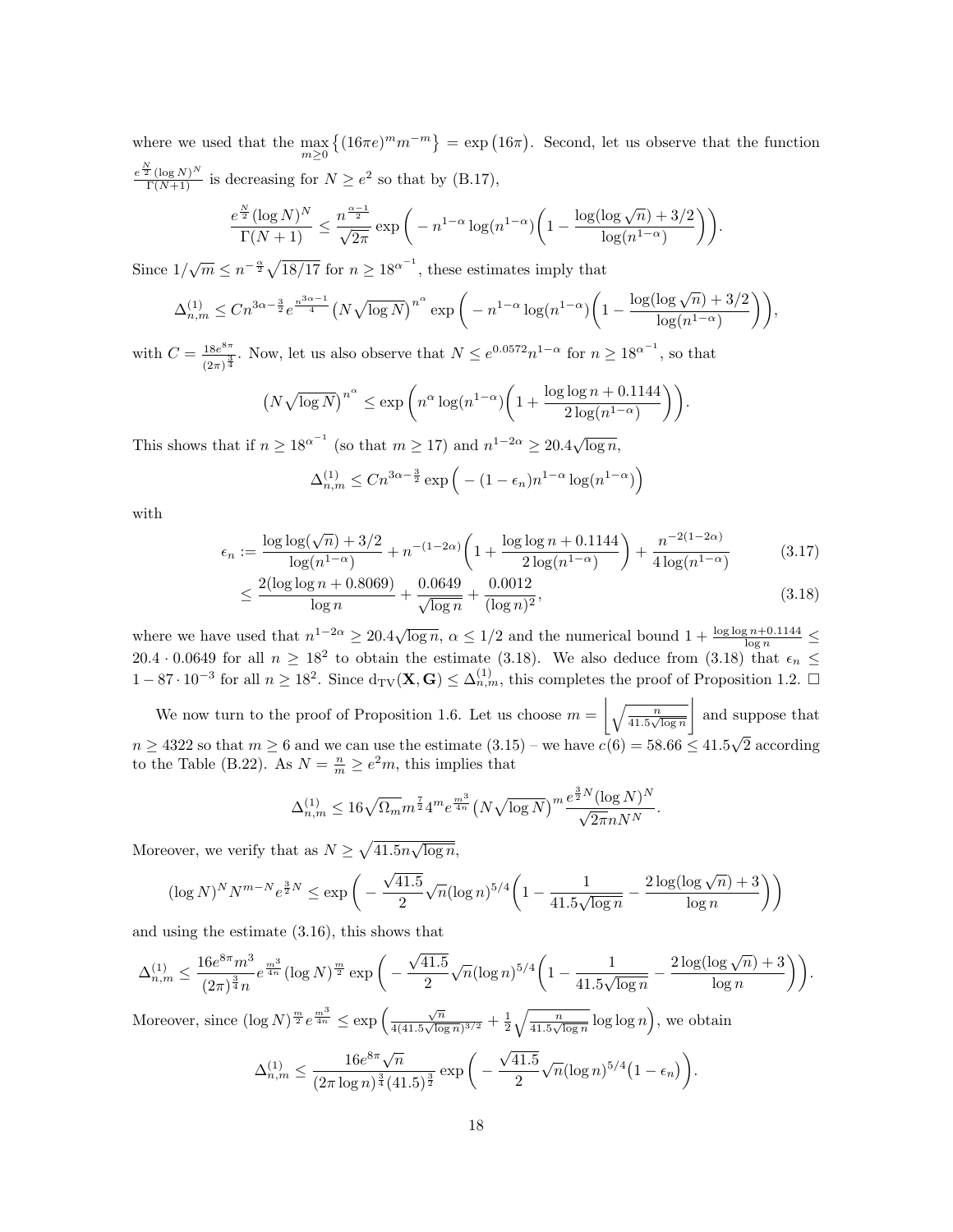where

$$
\epsilon_n = \frac{1}{41.5\sqrt{\log n}} + \frac{3 - 2\log 2 + 2\log \log n}{\log n} + \frac{\log \log n}{41.5(\log n)^{\frac{3}{2}}} + \frac{1/2}{(41.5\log n)^2}
$$

We verify numerically that  $\epsilon_n \leq 0.711$  for all  $n \geq 4322$ . In particular, this implies that

$$
\Delta_{n,m}^{(1)} \le \sqrt{n} \exp\left(19.4 - 0.93\sqrt{n}(\log n)^{5/4}\right).
$$

Since  $\Delta_{n,m}^{(1)}$  is non–decreasing in  $m \in \mathbb{N}$ , this completes the proof of Proposition [1.6.](#page-4-0)

## <span id="page-18-0"></span>4 Gaussian approximation: Proof of Proposition [2.6](#page-9-3)

Recall that  $F_{n,m}$  denotes the characteristic function of the random vector **X** and that it is given by formula [\(2.10\)](#page-7-5). In particular, it holds for any  $\xi \in \mathbb{R}^{2m}$ ,

<span id="page-18-2"></span>
$$
\left|e^{-\|\xi\|^2/2} - F_{n,m}(\xi)\right|^2 = e^{-\|\xi\|^2} \left|1 - \det[I - K_{\rm ig}Q_n]\right|^2,\tag{4.1}
$$

where g is a trigonometric polynomial [\(2.2\)](#page-5-1),  $Q_n$  is the orthogonal projection with kernel span $(e_1, \ldots, e_{n-1})$ and according to formula [\(2.8\)](#page-6-3),

<span id="page-18-5"></span>
$$
K_{\rm ig} = H_+(e^{2\Im g^+})H_-(e^{2\Im g^-}).\tag{4.2}
$$

Recall that the operator  $K_{ig}$  is trace–class, but observe that it is not self–adjoint since by  $(2.7)$ ,  $K_{ig}^* = H_+(e^{2\Im g^-})H_-(e^{2\Im g^+})$  with  $\Im g^- = -\Im g^+$  because the function g is real-valued. As we explained in Section [2.4,](#page-9-0) in order to prove Proposition [2.6,](#page-9-3) we provide estimates for the Fredholm determinant on the RHS of [\(4.1\)](#page-18-2) in the regime where  $\|\xi\| \ll N$  in order to guarantee that the Schatten norm  $||K_{ig}Q_n||_{\mathscr{J}_1}$  remains small.

The first step of the proof consists in obtaining a priori estimates on Fourier coefficients of the functions  $e^{2\Im g^{\pm}}$ .

<span id="page-18-1"></span>**Lemma 4.1.** Fix  $m \in \mathbb{N}$  and  $\xi \in \mathbb{R}^{2m}$ . Let  $\rho = \sqrt{\frac{1+\log m}{2}} ||\xi||$ . We have for all integers  $k > 2m\rho$ ,  $\left(\widehat{e^{\pm 2\Im g^+}}\right)_k \Big| \leq 2e^{\rho} \frac{\rho^{\lceil k/m \rceil}}{\lceil k/m \rceil}$  $\frac{P}{\lceil k/m \rceil!}$ .

*Proof.* Let us define  $\phi_M(w) = \sum_{k=0}^M \frac{w^k}{k!}$  $\frac{w^k}{k!}$  for  $M \geq 1$ . Since  $g^+(\theta) = \sum_{k=1}^m \frac{\zeta_k}{\sqrt{2}}$  $\frac{1}{2k}e^{ik\theta}$  and  $g^{-} = \overline{g^{+}}$ , we have for all integers  $k > Mm$ ,

<span id="page-18-3"></span>
$$
\int_{\mathbb{T}} \phi_M(-ig^+(\theta))e^{ig^-(\theta)-ik\theta}\frac{d\theta}{2\pi} = 0.
$$

This implies that any  $k > Mm$ ,

$$
\begin{aligned} \left| \widehat{(e^{2\Im g^{-+}})}_k \right| &= \left| \int_{\mathbb{T}} e^{-ig^+(\theta) + ig^-(\theta) - ik\theta} \frac{d\theta}{2\pi} \right| \\ &\leq \int_{\mathbb{T}} \left| e^{-ig^+(\theta)} - \phi_M(-ig^+(\theta)) \right| e^{-\Im g^-(\theta)} \frac{d\theta}{2\pi} . \end{aligned} \tag{4.3}
$$

Now, let us observe that for any  $|w| \leq M/2$ ,

<span id="page-18-4"></span>
$$
|e^{w} - \phi_M(w)| \le \frac{|w|^{M+1}}{(M+1)!} \sum_{j \ge 0} \left(\frac{|w|}{M+2}\right)^j
$$
  

$$
\le 2 \frac{|w|^{M+1}}{(M+1)!}.
$$
 (4.4)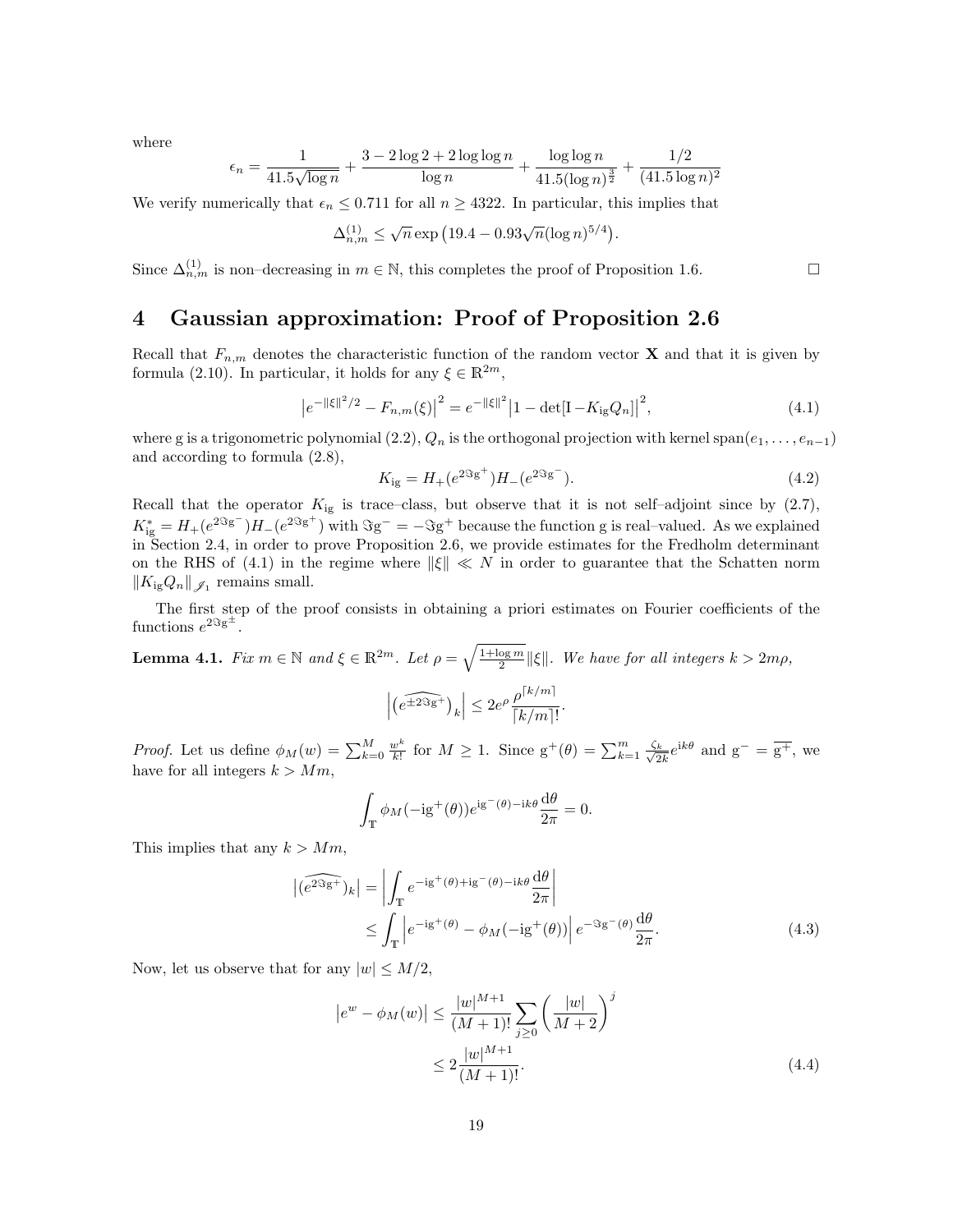Moreover, by [\(2.2\)](#page-5-1) and since  $\sum_{k=1}^{m} |\zeta_k|^2 = ||\xi||^2$ , we also have

<span id="page-19-0"></span>
$$
\|g^+\|_{\infty} \le \sum_{k=1}^m \frac{|\zeta_k|}{\sqrt{2k}} \le \rho = \sqrt{\frac{1 + \log m}{2}} \|\xi\|,\tag{4.5}
$$

where we used that  $\sum_{k=1}^{m} k^{-1} \leq 1 + \log m$  for any  $m \geq 1$  and the Cauchy–Schwartz inequality. Then, using the estimates [\(4.3\)](#page-18-3), [\(4.4\)](#page-18-4) and [\(4.5\)](#page-19-0), we obtain if both  $M \geq 2\rho$  and  $k > Mm$ ,

$$
\big|\widehat{(e^{2\Im g^+})_k}\big|\leq 2e^\rho\frac{\rho^{M+1}}{(M+1)!}.
$$

By choosing  $M = |k/m|$ , this implies the claim. Indeed, by the same argument, we obtain the same bound for  $\left| \widehat{(e^{-2\Im g^+})_k} \right|.$  $\Box$ 

Now, let us use these estimates to bound the Schatten norm  $||K_{ig}Q_n||_{\mathscr{J}_1}$ .

<span id="page-19-2"></span>**Lemma 4.2.** Fix  $m \in \mathbb{N}$ ,  $\xi \in \mathbb{R}^{2m}$  and let  $\rho = \sqrt{\frac{1+\log m}{2}} ||\xi||$ . If we assume that  $N = \frac{n}{m} \ge c_*^{-1} \rho$  with  $c_* < \frac{1}{2}$ , then

$$
||K_{\rm ig}Q_n||_{\mathscr{J}_1} \le \frac{4m^2e^{2\rho}}{(1-c_*)^2} \frac{\rho^{2N}}{\Gamma(N+1)^2}.
$$

*Proof.* Let us recall that the operators  $H_{\pm}(e^{2\Im g^{\pm}})$  are Hilbert–Schmidt and that by [\(2.7\)](#page-6-4), we have

$$
||Q_nH_{\pm}(e^{2\Im g^{\pm}})||_{\mathscr{J}_2}^2 \leq \sum_{k\geq n} (k-n+1) \Big| \widehat{\left(e^{2\Im g^{\pm}}\right)}_k \Big|^2.
$$

Moreover, by formula [\(4.2\)](#page-18-5) and the Cauchy–Schwartz inequality (for the Schatten norms), since  $Q_n$  is a projection, we have

$$
||K_{\rm ig}Q_n||_{\mathscr{J}_1} \le ||H_+(e^{2\Im g^+})Q_n||_{\mathscr{J}_2} ||H_-(e^{2\Im g^-})Q_n||_{\mathscr{J}_2}.
$$

Using the estimates form Lemma [4.1,](#page-18-1) this implies that if the dimension  $n > 2m\rho$ , then

<span id="page-19-1"></span>
$$
||K_{\rm ig}Q_n||_{\mathscr{J}_1} \le 4e^{2\rho} \sum_{k \ge n} (k - n + 1) \frac{\rho^{2\lceil k/m \rceil}}{(\lceil k/m \rceil!)^2}.
$$
 (4.6)

Under the condition  $N = \frac{n}{m} \ge c_*^{-1} \rho$ , since  $j! \ge \Gamma(N+1)N^{j-N}$  for all  $j \ge N$ , we obtain

$$
\sum_{k\geq n} (k - n + 1) \frac{\rho^{2\lceil k/m \rceil}}{(\lceil k/m \rceil!)^2} \leq m^2 \sum_{j\geq N} (j + 1 - N) \frac{\rho^{2j}}{(j!)^2}
$$
  

$$
\leq m^2 \frac{\rho^{2N}}{\Gamma(N+1)^2} \sum_{j\geq 0} (j + 1) \left(\frac{\rho}{N}\right)^{2j}
$$
  

$$
\leq \left(1 - c_*^2\right)^{-2} m^2 \frac{\rho^{2N}}{\Gamma(N+1)^2}.
$$

Note that for the last bound, it suffices that  $c_* < 1$ . However, we impose that  $c_* < \frac{1}{2}$  to guarantee that  $n > 2m\rho$ . Then, by combining the previous estimate with [\(4.6\)](#page-19-1), this completes the proof.  $\Box$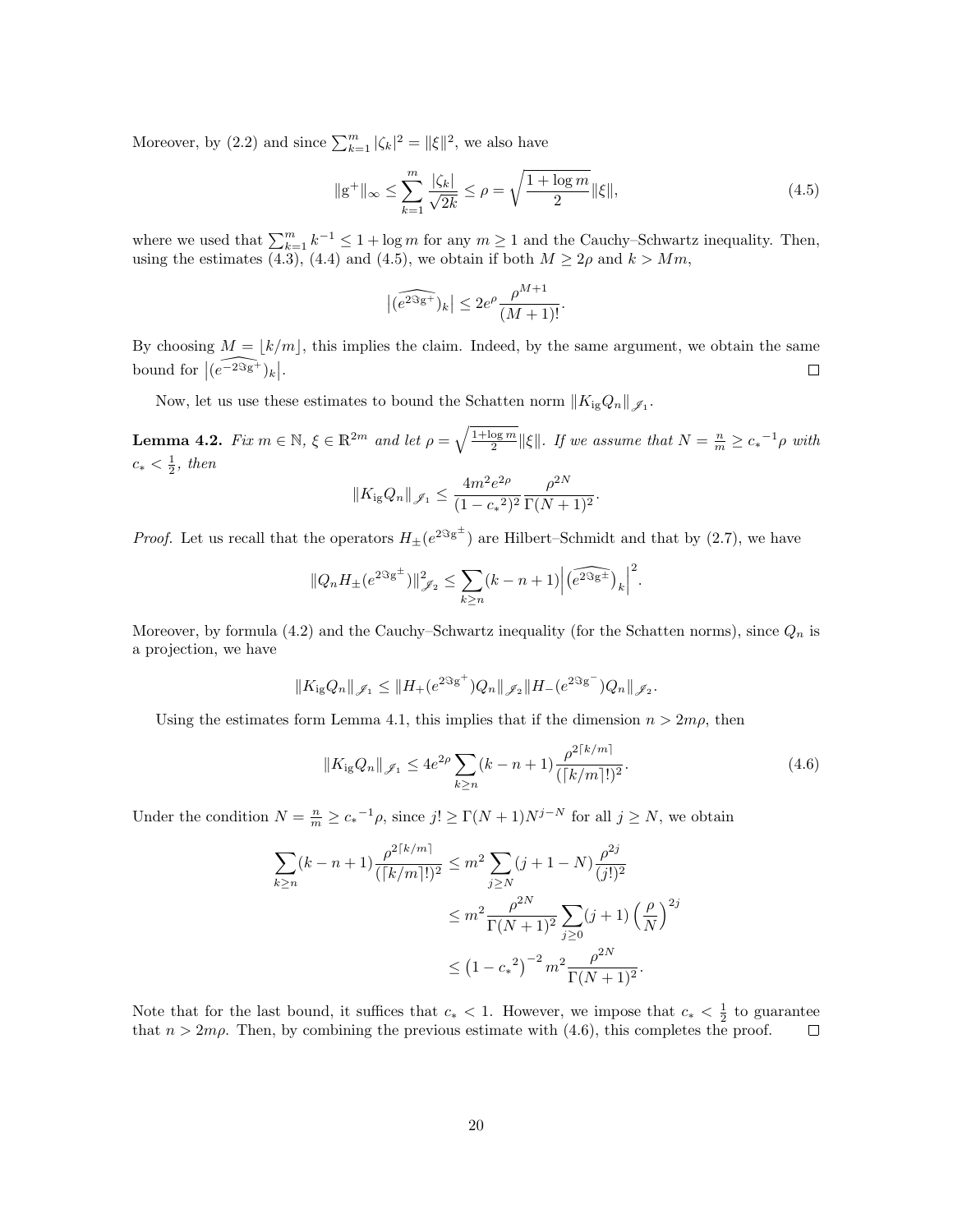We are now ready to finish the proof of Proposition [2.6.](#page-9-3) First, let us observe that by Lemma [4.2](#page-19-2) and using formula [\(B.17\)](#page-42-0) for the  $\Gamma$  function, we obtain that if  $N \geq c_*^{-1}\rho$ ,

<span id="page-20-2"></span>
$$
||K_{\rm ig}Q_n||_{\mathscr{J}_1} \le \frac{2/\pi}{(1 - c_*^2)^2} m^2 e^{2\rho} \frac{(\rho e)^{2N}}{N^{2N+1}} \le \frac{2/\pi}{(1 - c_*^2)^2} \frac{m^2}{N} \left(c_* e^{c_*+1}\right)^{2N}.
$$
 (4.7)

If we choose  $c_* = 1/4$ , then  $c_* e^{c_*+1} \le 0.873$  so that the RHS of [\(4.7\)](#page-20-2) is very small for large N. Actually, in the regime where  $N > 4m$  (in particular when  $N \ge 13$ ), this implies that

$$
||K_{\rm ig}Q_n||_{\mathscr{J}_1} \le \frac{32}{225 \cdot \pi} N \big(c_* e^{c_*+1}\big)^{2N} \le \frac{416}{225 \cdot \pi} (0.873)^{26} \le \log(2.766) - 1,
$$

where we obtained the last two bounds numerically. Hence, using the inequality  $(2.19)$  from [\(Simon,](#page-46-10) [2005b,](#page-46-10) Theorem 3.4), we deduce from Lemma [4.2](#page-19-2) with  $c_* = 1/4$  and the previous estimate that if  $N \geq 4(\rho \vee m),$ 

$$
\left|1-\det[\mathbf{I}-K_{\rm ig}Q_n]\right|^2 \leq \|K_{\rm ig}Q_n\|_{\mathscr{J}_1}^2 e^{2(1+\|K_{\rm ig}Q_n\|_{\mathscr{J}_1})} \leq c_8^2 m^4 e^{4\rho} \frac{\rho^{4N}}{\Gamma(N+1)^4}.
$$

where  $c_8 = 2.766 \frac{4}{(1-c_*)^2}$  according to [\(B.3\)](#page-39-2). If we combine this estimate with formula [\(4.1\)](#page-18-2) and replace  $\rho = \sqrt{(1 + \log m)/2} ||\xi||$ , this implies that for any  $N \ge 4m$  and all  $||\xi|| \le \Lambda_1 = \frac{N}{4\sqrt{(1 + \log m)}}$  $\frac{N}{4\sqrt{(1+\log m)/2}}$ 

$$
\left|e^{-\|\xi\|^2/2} - F_{n,m}(\xi)\right|^2 \le c_8^2 m^4 e^{4\rho} \frac{\rho^{4N}}{\Gamma(N+1)^4} e^{-\|\xi\|^2}.
$$

This completes the proof.  $\square$ 

## <span id="page-20-1"></span>5 Tail bound for large  $\|\xi\|$ : Proof of Proposition [2.7](#page-10-5)

Recall that the function g is given by  $(2.2)$  and let us observe that by choosing  $h = g'$  in Lemma [2.4,](#page-7-3) we obtain the following bound.

<span id="page-20-0"></span>**Proposition 5.1.** Fix  $m, n \in \mathbb{N}$  and let  $N = \frac{n}{m}$ . For any  $\eta > 0$  and any  $\xi \in \mathbb{R}^{2m}$ , we have

$$
\left|F_{n,m}(\xi)\right| \leq \exp\left(c_{20}\left(n+\frac{2}{\pi^2}\right)\right) \mathbb{E}_n\left[e^{-\gamma \sum_{j=1}^n g'(\theta_j)^2}\right],
$$

where  $\gamma = \frac{\eta}{\sqrt{2m(m)}}$  $\frac{\eta}{\overline{n}m(m+1)\|\xi\|}\left(1-\frac{\eta^2c_{21}}{n}\right)$  and  $c_{20}=\frac{\pi^2\eta^2}{8}$  $rac{\eta}{8}$ .

In order to prove Proposition [5.1,](#page-20-0) we need the following basic estimate which is proved in the Appendix [A.3.](#page-37-1)

<span id="page-20-3"></span>**Lemma 5.2.** For any  $y \in [-1, 1]$ ,  $y \neq 0$  and  $x \in \mathbb{R}$ , we have

$$
1 + \left(\frac{\sinh(x)}{y}\right)^2 \le \exp\left(\frac{x}{y}\right)^2.
$$

*Proof.* We apply Lemma [2.4](#page-7-3) with  $h = g'$  and  $\nu = \frac{\eta \sqrt{n}}{m(m+1) \|\xi\|}$  where  $\eta > 0$ . We obtain

<span id="page-20-4"></span>
$$
|F_{n,m}(\xi)| \leq \mathbb{E}_n \left[ \prod_{i < j} \left| \frac{\sin\left(\frac{\theta_i - \theta_j}{2} + i\nu \frac{g'(\theta_i) - g'(\theta_j)}{2n}\right)}{\sin\left(\frac{\theta_i - \theta_j}{2}\right)} \right|^2 \prod_{j=1}^n \left| 1 + i\frac{\nu}{n} g''(\theta_j) \right| e^{-\Im g\left(\theta_j + i\frac{\nu}{n} g'(\theta_j)\right)} \right]. \tag{5.1}
$$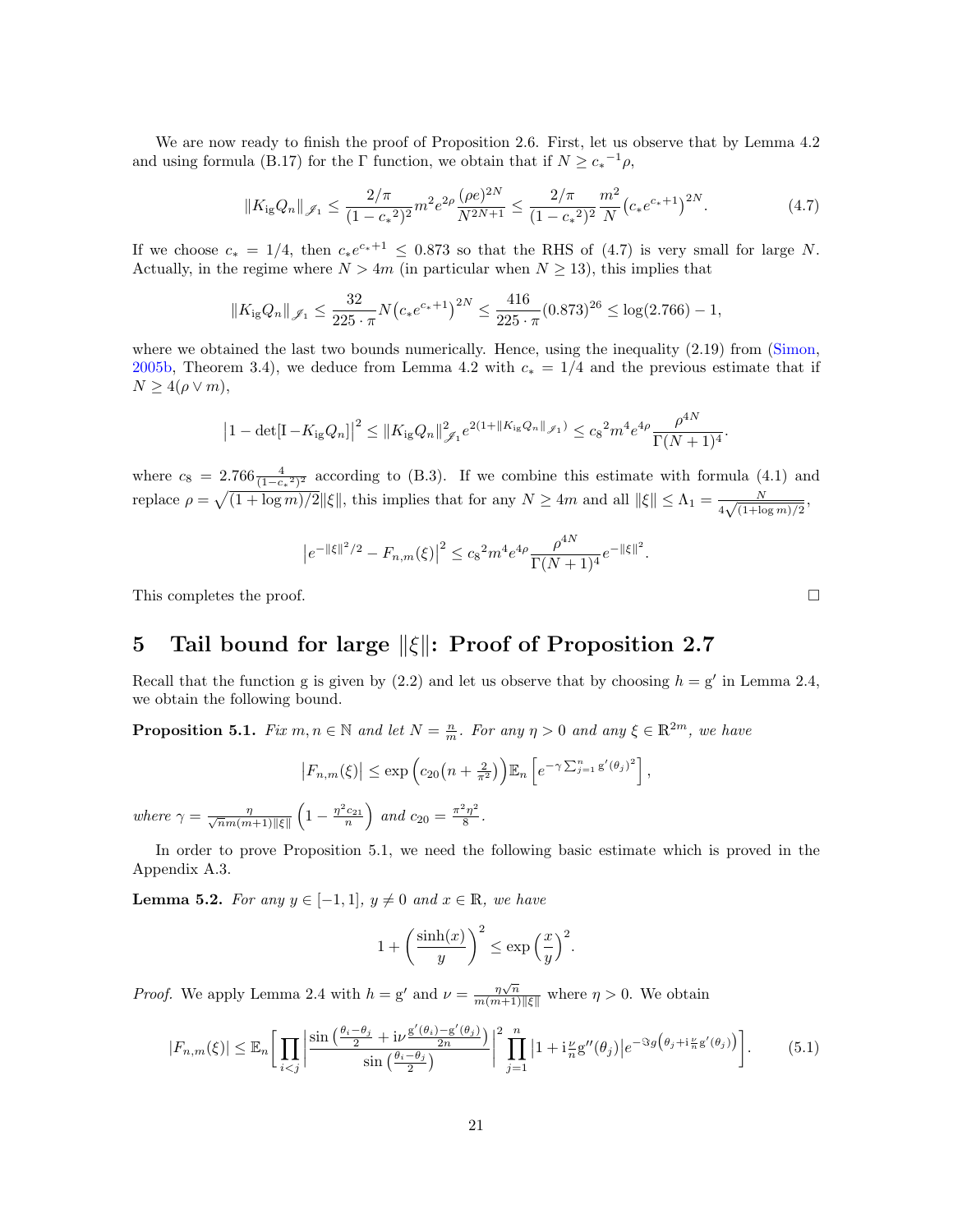Moreover, by the Cauchy–Schwartz, we have

<span id="page-21-0"></span>
$$
\|g'\|_{\infty} \le \sum_{k=1}^{m} \sqrt{2k} |\zeta_k| \le \sqrt{2 \sum_{k=1}^{m} |\zeta_k|^2 \sum_{k=1}^{m} k} = \sqrt{m(m+1)} \|\xi\|.
$$
 (5.2)

Observe that with these choices, we have  $\frac{\nu}{n} ||g'||_{\infty} \leq \frac{\eta/m}{\sqrt{n(1+1)}}$  $\frac{\eta/m}{n(1+1/m)}$ , so that by Taylor's theorem, since g is real–valued, we have for  $j \in \{1, \ldots, n\}$ ,

$$
\left|\Im g(\theta_j+i\frac{\nu}{n}g'(\theta_j))-\frac{\nu}{n}g'(\theta_j)^2\right|\leq\frac{1}{6}\left|\frac{\nu}{n}g'(\theta_j)\right|^3\sup_{|\Re z|\leq\pi,|\Im z|\leq\frac{\eta/m}{\sqrt{n(1+1/m)}}}|g'''(z)|.
$$

We also have

$$
|g'''(z)| \leq \sum_{|k| \leq m} |\zeta_k| \frac{|k|^{5/2}}{\sqrt{2}} e^{k|\Im z|} \qquad \text{so that} \qquad \sup_{|\Re z| \leq \pi, |\Im z| \leq \frac{\eta/m}{\sqrt{n(1+1/m)}}} |g'''(z)| \leq 6c_{21} (m(m+1))^{3/2} \|\xi\|,
$$

where  $c_{21} = \frac{\exp \left( \frac{\eta}{\sqrt{n(1+1/m)}} \right)}{6\sqrt{3}}$  $\frac{\binom{n(1+1/m)}{6\sqrt{3}}}{\binom{6}{3}}$  and we used that  $\sum_{k=1}^{m} k^5 \le \frac{m^3(m+1)^3}{6}$  $\frac{n+1}{6}$ . Then using the estimate  $(5.2)$ , the previous bounds imply that

$$
\left| \Im g(\theta_j + i\frac{\nu}{n} g'(\theta_j)) - \frac{\nu}{n} g'(\theta_j)^2 \right| \le c_{21} \frac{\nu^3 m^2 (m+1)^2 ||\xi||^2}{n^3} g'(\theta_j)^2
$$
  
=  $\frac{\nu}{n} \frac{\eta^2 c_{21}}{n} g'(\theta_j)^2$ ,

where we used our choice for  $\nu$ . This shows that

<span id="page-21-1"></span>
$$
\prod_{j=1}^{n} e^{-\Im g\left(\theta_j + i\frac{\nu}{n}g'(\theta_j)\right)} \le \exp\left(-\frac{\nu}{n}\left(1 - \frac{\eta^2 c_{21}}{n}\right)\sum_{j=1}^{n}g'(\theta_j)^2\right).
$$
\n(5.3)

Moreover, by Lemma [5.2](#page-20-3) and since by convexity,  $sin(u/2) \ge u/\pi$  for all  $u \in [0, \pi]$ , we obtain for any  $u\in[-\pi,\pi]$  and  $\alpha>0,$ 

$$
1 + \left(\frac{\sinh(\alpha u/2)}{\sin(u/2)}\right)^2 \le \exp\left(\frac{\alpha u}{2\sin(u/2)}\right)^2 \le \exp\left(\frac{\pi\alpha}{2}\right)^2.
$$

This estimate implies that for all  $i, j \in \{1, \ldots, n\}$ ,

$$
\left| \frac{\sin\left(\frac{\theta_i - \theta_j}{2} + i\nu \frac{g'(\theta_i) - g'(\theta_j)}{2n}\right)}{\sin\left(\frac{\theta_i - \theta_j}{2}\right)} \right|^2 = 1 + \left( \frac{\sinh\left(\nu \frac{g'(\theta_i) - g'(\theta_j)}{2n}\right)}{\sin\left(\frac{\theta_i - \theta_j}{2}\right)} \right)^2
$$
  

$$
\leq 1 + \left( \frac{\sinh\left(\frac{\nu || g'' ||_{\infty}}{n} \frac{(\theta_i - \theta_j)}{2}\right)}{\sin\left(\frac{\theta_i - \theta_j}{2}\right)} \right)^2
$$
  

$$
\leq \exp\left(\frac{\nu \pi || g'' ||_{\infty}}{2n}\right)^2.
$$

Moreover, by the Cauchy–Schwartz inequality, we have

$$
||g''||_{\infty} \le \sum_{|k| \le m} \frac{k^{3/2}}{\sqrt{2}} |\zeta_k| \le \sqrt{\sum_{k=1}^m k^3 \sum_{|k| \le m} |\zeta_k|^2} = \frac{m(m+1)}{\sqrt{2}} ||\xi||.
$$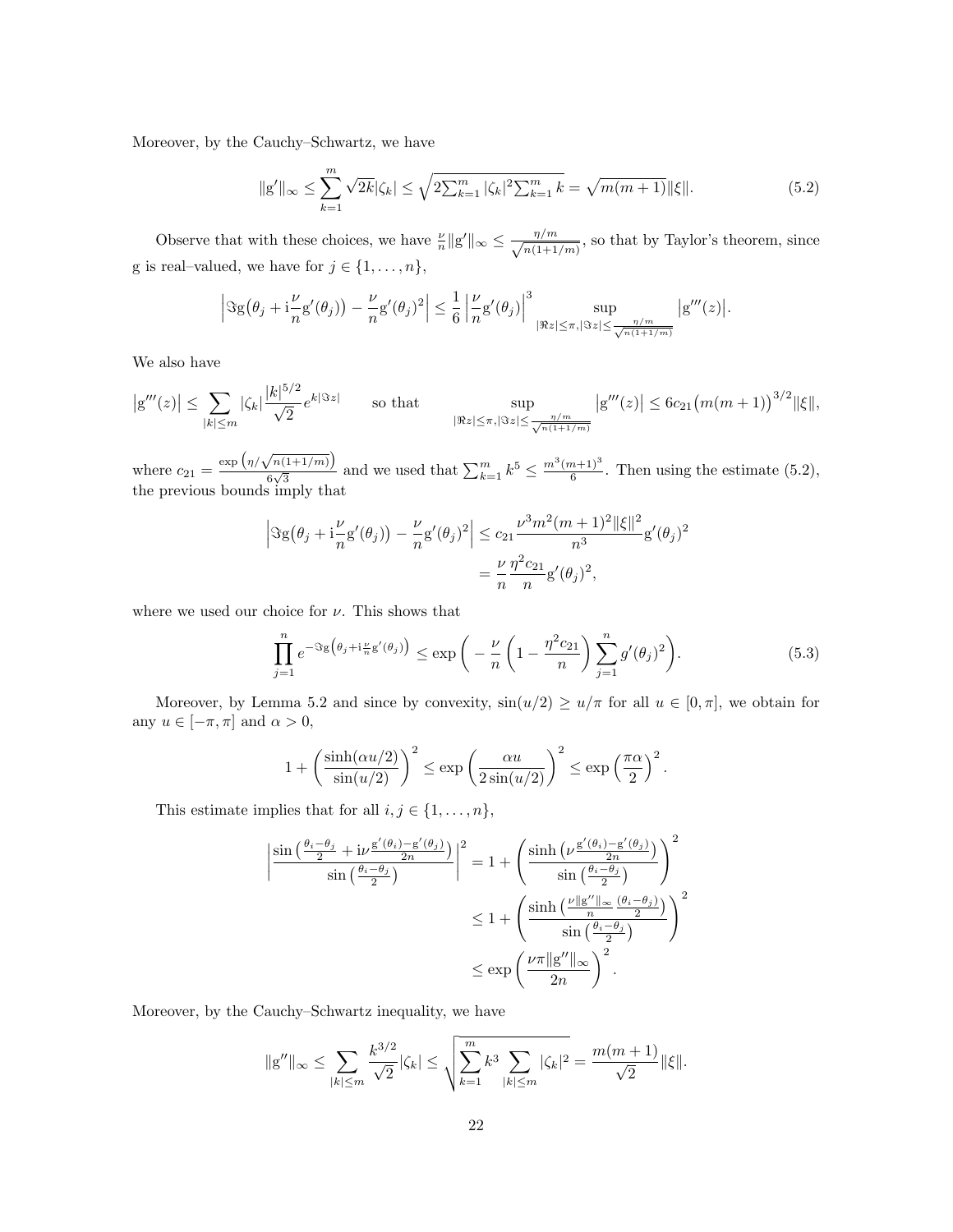Hence, this shows that

<span id="page-22-2"></span>
$$
\prod_{1 \le i < j \le n} \left| \frac{\sin\left(\frac{\theta_i - \theta_j}{2} + i\nu \frac{g'(\theta_i) - g'(\theta_j)}{2n}\right)}{\sin\left(\frac{\theta_i - \theta_j}{2}\right)} \right|^2 \le \exp\left(\frac{\nu m(m+1) \|\xi\|}{2\sqrt{2}/\pi}\right)^2 = e^{c_{20}n},\tag{5.4}
$$

where we used the definition of  $\nu$  and set  $c_{20} = \frac{\pi^2 \eta^2}{8}$  $\frac{\eta}{8}$ . Similarly, we have

<span id="page-22-3"></span>
$$
\prod_{j=1}^{n} |1 + i_n^{\nu} g''(\theta_j)| \le \left(1 + \frac{\nu^2 \|g''\|_{\infty}^2}{n^2}\right)^{n/2} \le \exp\left(\frac{(\nu m(m+1) \|\xi\|)^2}{4n}\right) = \exp\left(\frac{2c_{20}}{\pi^2}\right),\tag{5.5}
$$

where we used that  $1+x \leq e^x$  for all  $x \in \mathbb{R}$  to obtain the second estimate. By combining the estimates [\(5.3\)](#page-21-1), [\(5.4\)](#page-22-2), [\(5.5\)](#page-22-3) with [\(5.1\)](#page-20-4), we obtain that for all  $\xi \in \mathbb{R}^{2m}$ ,

$$
\left|F_{n,m}(\xi)\right| \leq \mathbb{E}_n\left[\exp\left(c_{20}\left(n+\frac{2}{\pi^2}\right)-\gamma\sum_{j=1}^n g'(\theta_j)^2\right)\right],
$$
  
where  $\gamma = \frac{\nu}{n}\left(1-\frac{\eta^2c_{21}}{n}\right) = \frac{\eta}{\sqrt{n}m(m+1)\|\xi\|}\left(1-\eta^2\frac{\exp\left(\frac{\eta}{\sqrt{n(1+\frac{1}{\eta})}}\right)}{6\sqrt{3}n}\right).$ 

Thus, in order to estimate  $|F_{n,m}(\xi)|$  using Proposition [5.1,](#page-20-0) we need a bound for  $\mathbb{E}_n[e^{-\gamma \sum_{j=1}^n g'(\theta_j)^2}]$ . Let us point out that in the regime where  $\|\xi\|$  is large compared with N, we cannot use the bound from Lemma [2.3](#page-7-2) to estimate this quantity. Indeed, we have  $||g'||_{L^2}^2 \ge ||\xi||^2$ , while our basic estimate for  $\mathcal{A}(g'^2)$  is of the form  $\mathcal{A}(g'^2) \le cm^5 ||\xi||^4$  for a numerical constant  $c > 0$ . Then, by optimizing over all  $\gamma > 0$ , we would obtain

$$
\mathbb{E}_n\big[e^{-\gamma \sum_{j=1}^n g'(\theta_j)^2}\big] \leq \exp\big(-\gamma n \|g'\|_{L^2}^2 + \gamma^2 \mathcal{A}(g'^2)\big) \leq \exp\left(-\frac{N^2}{4cm^3}\right).
$$

This estimate is similar to those from Proposition [2.8](#page-11-1) but it not as good for large  $m \in \mathbb{N}$ . More importantly, it does not yield any decay as  $\|\xi\| \to +\infty$ . So, instead of Lemma [2.3,](#page-7-2) we will use the bound [\(2.23\)](#page-10-2) which follows from the next Lemma.

<span id="page-22-0"></span>**Lemma 5.3.** For any function  $f: \mathbb{T} \to \mathbb{R}$  such that  $e^{-f}$  is integrable, we have for any  $n \geq 2$ ,

<span id="page-22-4"></span>
$$
\mathbb{E}_n\left[e^{-\sum_{j=1}^n f(\theta_j)}\right] \le \frac{e^n}{\sqrt{2\pi n}} \left(\int_{\mathbb{T}} e^{-f(\theta)} \frac{d\theta}{2\pi}\right)^n.
$$
\n(5.6)

The proof of Lemma [5.3](#page-22-0) is given in the appendix (Section [A.4\)](#page-38-0) and it relies on the fact that the configurations which minimize the *energy* associated with the probability measure  $\mathbb{P}_n$  are uniformly distributed on  $T$  (like the vertices of a regular *n*-gon) so that we known explicitly the minimal energy as well as the partition function.

To complete the proof of Proposition [2.7,](#page-10-5) we also need [\(Chahkiev,](#page-45-9) [2008,](#page-45-9) Lemma 2) in order to give an estimate for the integral on the RHS of [\(5.6\)](#page-22-4).

<span id="page-22-1"></span>**Lemma 5.4** ([\(Chahkiev,](#page-45-9) [2008\)](#page-45-9)). Let  $f : \mathbb{T} \to \mathbb{R}$  be a trigonometric polynomial of degree  $m \in \mathbb{N}$  and Let  $||f||_{L^2} = \sqrt{\int_{\mathbb{T}} f(\theta)^2 d\mu}$  where  $d\mu = \frac{d\theta}{2\pi}$  denotes the uniform measure on T. If we let  $\mathcal{T}_\lambda = \{ \theta \in \mathbb{T} :$  $|f(\theta)| \leq \lambda$ , then we have for any  $\lambda > 0$ ,

$$
\mu(\mathscr{T}_{\lambda}) \leq 2e \left( \frac{\lambda}{\sqrt{2} \| f \|_{L^2}} \right)^{1/2m}.
$$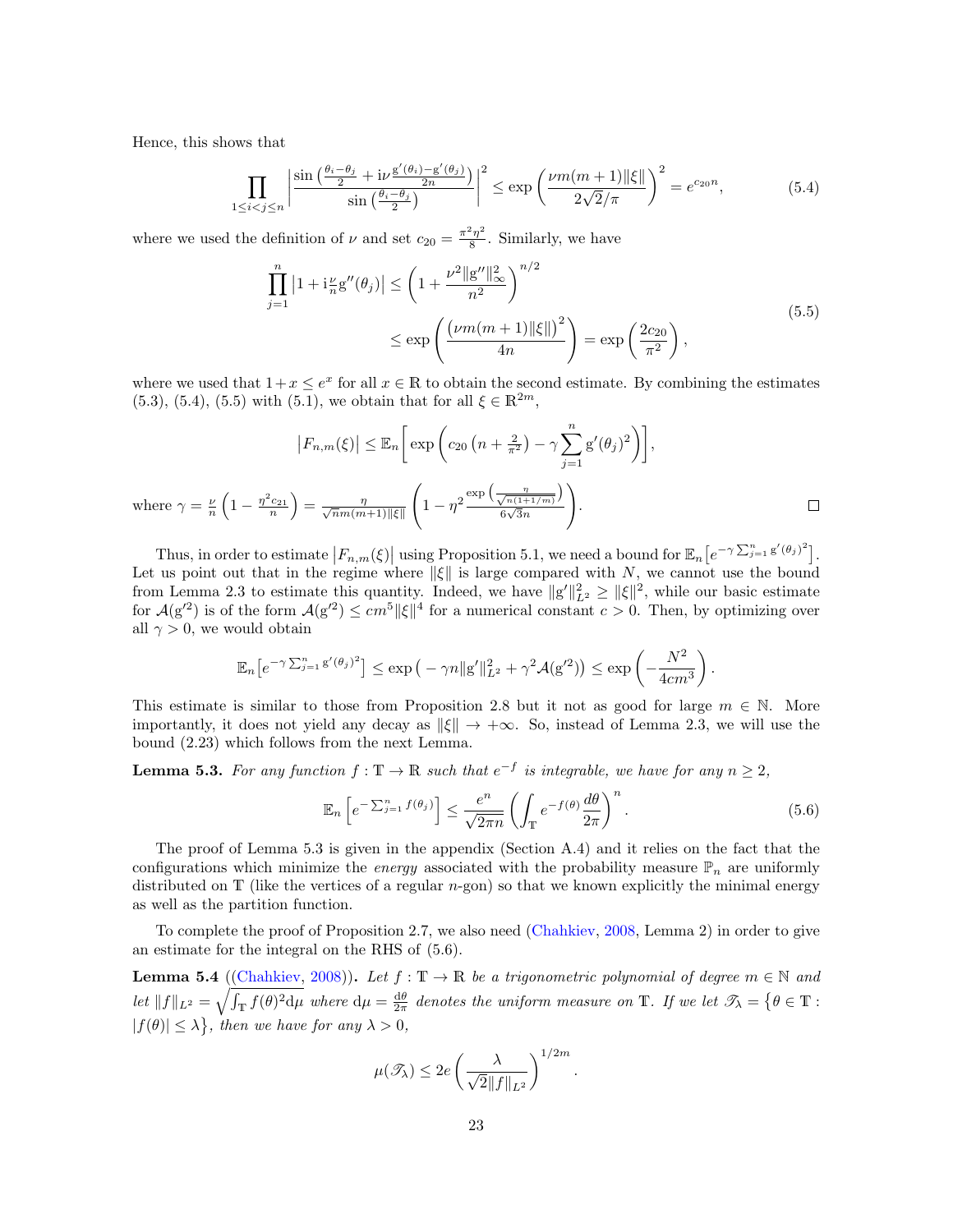From Lemma [5.4,](#page-22-1) we deduce that for any trigonometric polynomial  $f : \mathbb{T} \to \mathbb{R}$  of degree at most  $m \in \mathbb{N}$ , we have

$$
\int_{\mathbb{T}} e^{-f(\theta)^2} \frac{d\theta}{2\pi} = \int_{\mathbb{T}} \left( \int_0^{+\infty} e^{-\lambda} \mathbf{1}_{\{|f(\theta)| \le \sqrt{\lambda}\}} d\lambda \right) \mu(d\theta)
$$

$$
= \int_0^{+\infty} e^{-\lambda} \mu(\mathcal{T}_\sqrt{\lambda}) d\lambda
$$

$$
\le 2e \int_0^{+\infty} e^{-\lambda} \left( \frac{\lambda}{2\|f\|_{L^2}^2} \right)^{1/4m} d\lambda
$$

$$
\le \frac{2e}{(2\|f\|_{L^2}^2)^{1/4m}},
$$

where we used that  $\Gamma(1+1/4m) = \int_0^{+\infty} e^{-\lambda} \lambda^{1/4m} d\lambda \leq 1$  for any  $m \in \mathbb{N}$  in the last step. Hence, by combining this estimate with [\(5.6\)](#page-22-4), we obtain the following general bound.

<span id="page-23-0"></span>**Proposition 5.5.** Let  $f : \mathbb{T} \to \mathbb{R}$  be a trigonometric polynomial for degree  $m \in \mathbb{N}$ ,. We have for any  $n \geq 2$ ,

$$
\mathbb{E}_n\left[e^{-\sum_{j=1}^n f(\theta_j)^2}\right] \le \frac{c_{15}^n}{\sqrt{2\pi n}(2\|f\|_{L^2}^2)^{N/4}},
$$

where  $N = \frac{n}{m}$ ,  $c_{15} = 2e^2$  and  $||f||_{L^2} = \sqrt{\int_{\mathbb{T}} f(\theta)^2 \frac{d\theta}{2\pi}}$ .

We are now ready to complete the proof of Proposition [2.7.](#page-10-5) By combining the estimates from Proposition [5.1](#page-20-0) and Proposition [5.5](#page-23-0) with  $f = \sqrt{\gamma}g'$  which is a real–valued<sup>[2](#page-23-1)</sup> trigonometric polynomial of degree  $m \in \mathbb{N}$ , we obtain that for any  $n \geq 2$  and any  $\eta \in (0, 1]$ ,

<span id="page-23-2"></span>
$$
\left|F_{n,m}(\xi)\right| \le \exp\left(c_{20}\left(n+\frac{2}{\pi^2}\right)\right) \frac{c_{15}^n}{\sqrt{2\pi n} (2\gamma \|g'\|_{L^2}^2)^{N/4}} \le \frac{1}{\sqrt{2\pi n}} \left(\frac{e^{m\eta^2(\frac{\pi^2}{2}+\frac{1}{n})}}{2\gamma \|\xi\|}\right)^{N/4} \frac{c_{15}^n}{\|\xi\|^{N/4}},\tag{5.7}
$$

where we used that by definition we have  $||g'||_{L^2}^2 = \sum_{k=1}^m k |\zeta_k|^2 \ge ||\xi||^2$  and we replaced  $c_{20} = \frac{\pi^2 \eta^2}{8}$  $\frac{5\eta^2}{8}$ . We still have the freedom to choose the parameter  $\eta \in (0,1]$  in the estimate [\(5.7\)](#page-23-2) and we choose it in such a way to minimize  $\eta^{-1}e^{mn^2\frac{\pi^2}{2}}$ . That is, we choose  $\eta = \frac{1/\pi}{\sqrt{m}}$  and since  $2\gamma \|\xi\| = \frac{2\eta}{\sqrt{n}m(m+1)}\left(1 - \frac{\eta^2 c_{21}}{n}\right)$ , this implies that

$$
|F_{n,m}(\xi)| \leq \left(\frac{\pi e^{\frac{1}{2}(1+\frac{2}{\pi^2 n})}\sqrt{n}m^{3/2}(m+1)}{2\left(1-\frac{c_{21}/\pi^2}{nm}\right)}\right)^{N/4} \frac{c_{15}^n}{\|\xi\|^{N/4}}.
$$

Finally, let us observe that in the regime where  $n \geq 4m^2$  (note that it is the only place where we use this condition), this implies that

$$
|F_{n,m}(\xi)|^2 \leq \Upsilon_3(m)^{N/2} \frac{c_{15}^{2n} n^{N/4}}{\|\xi\|^{N/2}}.
$$

where  $\Upsilon_3(m) = \frac{\pi m^{3/2} (m+1) e^{\frac{1}{2} \left(1 + \frac{1/2}{(\pi m)^2}\right)}}{\sqrt{m}}$  $\frac{(m+1)e^{2\sqrt{-(m+1)e^{2\sqrt{-(m+1)}}}}}{2\left(1-\frac{c_{21}}{4\pi^{2}m^{3}}\right)}$  according to [\(B.11\)](#page-40-4). This completes the proof.

<span id="page-23-1"></span><sup>2</sup>We verify that for any  $n, m \in \mathbb{N}$  and  $\eta \in (0, 1], \gamma > 0$ .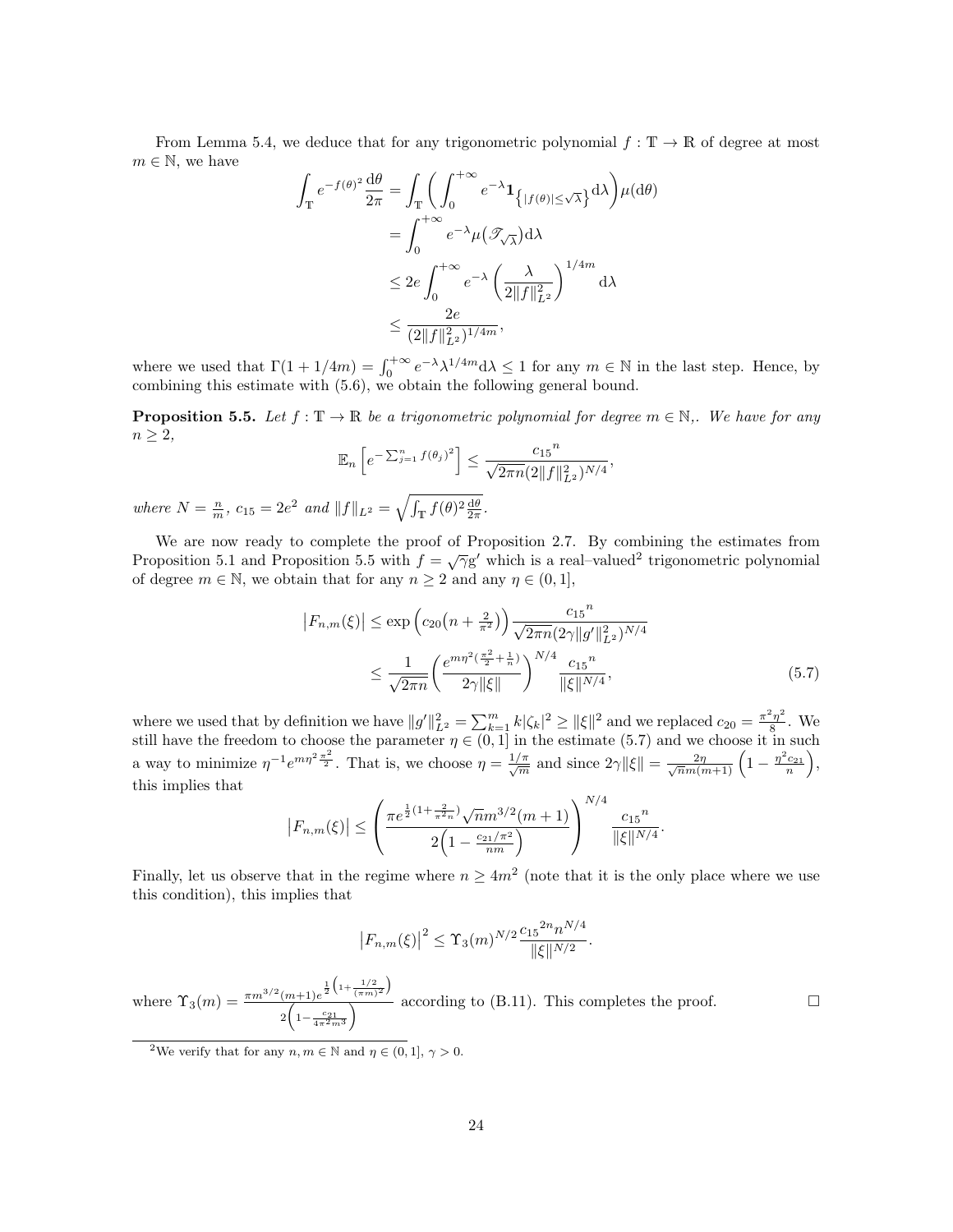## <span id="page-24-0"></span>6 Intermediate regime

The goal of this section is to prove Proposition [2.8.](#page-11-1) Recall that the polynomial g is given by [\(2.2\)](#page-5-1) and that  $h = -\mathscr{U}$ g is the Hilbert transform of the function  $-g$  – see [\(2.13\)](#page-8-0). We will make use of the following basic estimates. We have for any  $\xi \in \mathbb{R}^{2m}$ ,

<span id="page-24-5"></span>
$$
\|g\|_{\infty}, \|h\|_{\infty} \le \sqrt{2(1 + \log m)} \|\xi\|.
$$
\n(6.1)

Similarly, for any  $\xi \in \mathbb{R}^{2m}$  and any integer  $\kappa \geq 0$ ,

$$
||h^{(\kappa+1)}||_{\infty} \le \sum_{k \le m} |\zeta_k| k^{\kappa} \sqrt{2k} \le C_{\kappa} ||\xi|| \big(m(m+1)\big)^{\frac{\kappa+1}{2}},\tag{6.2}
$$

with  $C_0 = 1, C_1 = 1/$ √  $2, C_2 = 1/$ √ 3 and

<span id="page-24-6"></span>
$$
||h^{(\kappa+1)}||_{L^2} = \sqrt{\sum_{k \le m} |\zeta_k|^2 k^{2\kappa+1}} \le m^{\kappa+1/2} ||\xi||. \tag{6.3}
$$

We will also make use of Lemma [2.9](#page-11-2) which is proved in Section [6.2](#page-25-0) and we fix (throughout this section) the parameter

<span id="page-24-3"></span>
$$
\nu = \frac{\nu_* N}{\sqrt{m+1}(1+\log m)^{1/4} \|\xi\|},\tag{6.4}
$$

where  $N = \frac{n}{m}$  and  $0 < \nu_* \leq c_0$  as in [\(B.1\)](#page-39-3). This last condition is necessary for our proof of Propo-sition [6.2](#page-24-2) below and we will optimize over the parameter  $\nu_*$  in the proof of Proposition [2.8](#page-11-1) which is given in the next section. This proof relies crucially on the following two estimates.

<span id="page-24-1"></span>**Proposition 6.1.** Let  $n, m \in \mathbb{Z}_+$  and  $\xi \in \mathbb{R}^{2m}$ . If  $\nu > 0$  is given by [\(6.4\)](#page-24-3), then

$$
\mathbb{E}_n\bigg[e^{-2\sum_{j=1}^n\Im g\big(\theta_j+i_n^zh(\theta_j)\big)}\bigg]\leq \exp\bigg(-2\nu\|\xi\|^2\bigg(1-c_{10}-\frac{4c_{11}\nu_*\|\xi\|}{N\sqrt{m+1}}(1+\log m)^{3/4}\bigg)\bigg).
$$

<span id="page-24-2"></span>**Proposition 6.2.** Let  $n, m \in \mathbb{Z}_+$  with  $m \geq 3$ ,  $\xi \in \mathbb{R}^{2m}$  and suppose that the parameter  $\nu$  is given by [\(6.4\)](#page-24-3) with  $0 < \nu_* \leq c_0$ . If H is given by [\(2.14\)](#page-8-1), we have

$$
\mathbb{E}_n\bigg[\exp\bigg(\frac{\nu^2}{n^2}\sum_{i,j=1}^n H(\theta_i,\theta_j)\bigg)\bigg] \leq \exp\bigg(2c_9 + \frac{\nu_*^2N^2(1+\epsilon_0)}{(m+1)\sqrt{1+\log m}}\bigg).
$$

The proof of Proposition [6.1](#page-24-1) is given in Section [6.3](#page-26-0) while the proof of Proposition [6.2](#page-24-2) is given in Section [6.4.](#page-27-0) Now that we are equipped with these two estimates, we can proceed with the proof of Proposition [2.8.](#page-11-1)

#### 6.1 Proof of Proposition [2.8](#page-11-1)

Let us recall that the parameter  $\nu$  is chosen according to [\(6.4\)](#page-24-3) and we assume that  $0 < \nu_* \le c_0 = \sqrt{\frac{1}{6\sqrt{2}}}$ . By combining Lemma [2.9,](#page-11-2) Lemma [6.1](#page-24-1) and Proposition [6.2,](#page-24-2) we obtain

<span id="page-24-4"></span>
$$
\left|F_{n,m}(\xi)\right|^2 \le \exp\left(2c_9 + \frac{\nu_*^2 N^2 (1+\epsilon_0)}{(m+1)\sqrt{1+\log m}} - \frac{2\nu_* N \|\xi\|}{\sqrt{m+1}(1+\log m)^{1/4}} \left(1-c_{10} - \frac{4c_{11}\nu_* \|\xi\|}{N\sqrt{m+1}} (1+\log m)^{3/4}\right)\right).
$$
\n
$$
(6.5)
$$

Let  $\Lambda_2$  be as in [\(2.25\)](#page-11-4), that is

$$
\Lambda_2 = \frac{c_0^{-1} (1 - c_{10}) N \sqrt{m+1}}{8 (1 + \log m)^{3/4} c_{11}}.
$$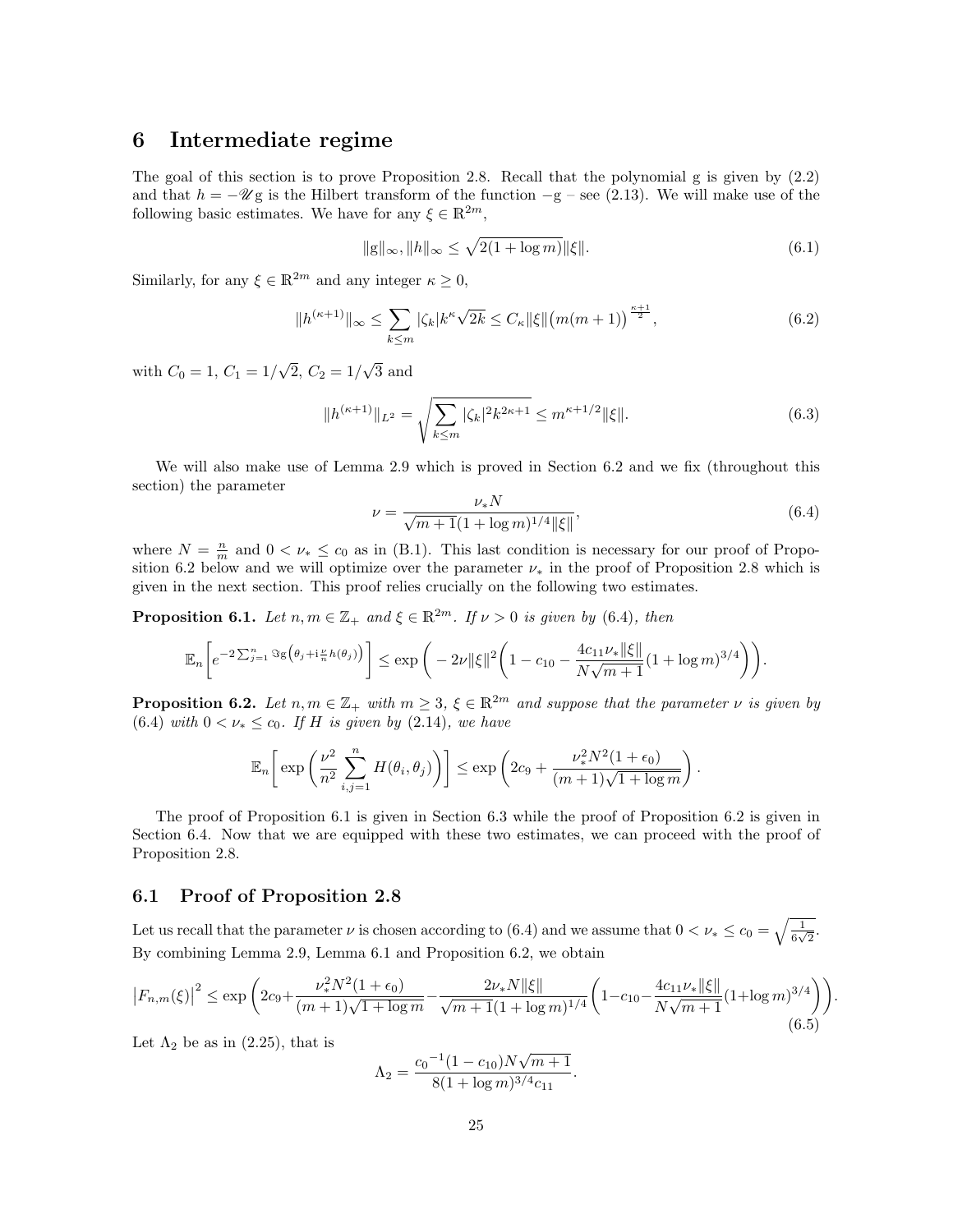In order to maximize the polynomial  $\nu_*(1 - c_{10} - 4\nu_*c_{11}\frac{\|\xi\|}{N\sqrt{m}})$  $\frac{\|\xi\|}{N\sqrt{m+1}}(1+\log m)^{3/4}),$  we choose  $\nu_* =$  $(1-c_{10})N\sqrt{m+1}$  $\frac{(1-c_{10})N\sqrt{m+1}}{8\|\xi\|(1+\log m)^{3/4}c_{11}}$ . Then, we verify that in the regime where  $\|\xi\|\geq \Lambda_2$ , we have  $\nu_* \leq c_0$  so that we are allowed to use the estimate [\(6.5\)](#page-24-4). We obtain

$$
|F_{n,m}(\xi)|^2 \le \exp\left(2c_9 + \frac{c_0^2 N^2 (1+\epsilon_0)}{(m+1)\sqrt{1+\log m}} - \frac{(1-c_{10})^2 N^2}{8(1+\log m)c_{11}}\right)
$$

If  $c_1 = \frac{(1-c_{10})^2}{16c_{11}}$  $\frac{(-c_{10})^2}{16c_{11}} - c_0^2(1+\epsilon_0)\frac{\sqrt{1+\log m}}{2(m+1)}$  according to [\(B.3\)](#page-39-2), it follows from the previous formula that in the regime where  $\|\xi\| \geq \Lambda_2$ ,

$$
|F_{n,m}(\xi)|^2 \le \exp\left(2c_9 - \frac{2c_1N^2}{1 + \log m}\right).
$$

This proves the estimate [\(2.26\)](#page-11-5).

On the other hand, in the regime where  $\|\xi\| \leq \Lambda_2$  if we choose  $\nu_* = c_0$  in the estimate [\(6.5\)](#page-24-4), by [\(2.25\)](#page-11-4), we verify that

$$
|F_{n,m}(\xi)|^2 \le \exp\left(2c_9 + c_0^2 \left(\frac{N^2(1+\epsilon_0)}{(m+1)\sqrt{1+\log m}} - 8c_{11}\frac{\sqrt{1+\log m}}{m+1} ||\xi|| (2\Lambda_2 - ||\xi||)\right)\right)
$$
  

$$
\le \exp\left(2c_9 + c_0^2 \left(\frac{N^2(1+\epsilon_0)}{(m+1)\sqrt{1+\log m}} - 8c_{11}\frac{\sqrt{1+\log m}}{m+1}\Lambda_1(2\Lambda_2 - \Lambda_1)\right)\right),
$$

where we used that the minimum of the function  $\xi \mapsto ||\xi|| (2\Lambda_2 - ||\xi||)$  for  $\Lambda_1 \le ||\xi|| \le \Lambda_2$  equals

$$
\Lambda_1(2\Lambda_2 - \Lambda_1) = \frac{c_4 N}{\sqrt{1 + \log m}} \left( \frac{c_0^{-1} (1 - c_{10}) N \sqrt{m+1}}{4c_{11} (1 + \log m)^{3/4}} - \frac{c_4 N}{\sqrt{1 + \log m}} \right)
$$
  
= 
$$
\frac{c_0^{-1} c_4 \sqrt{m+1}}{4c_{11} (1 + \log m)^{5/4}} N^2 \left( 1 - c_{10} - \frac{4c_4 c_0 c_{11} (1 + \log m)^{1/4}}{\sqrt{m+1}} \right).
$$

Hence, if  $c_2 = c_0 c_4 \left( 1 - c_{10} - \frac{4 c_4 c_0 c_{11} (1 + \log m)^{1/4}}{\sqrt{m+1}} \right) - c_0^2 \frac{(1 + \epsilon_0)(1 + \log m)^{1/4}}{2\sqrt{m+1}}$  $\frac{2(1+\log m)^{2/3}}{2\sqrt{m+1}}$  according to [\(B.3\)](#page-39-2), it follows from the previous formulae that in the regime where  $\Lambda_1 \leq ||\xi|| \leq \Lambda_2$ ,

$$
|F_{n,m}(\xi)|^2 \le \exp\left(2c_9 - \frac{2c_2(m)N^2}{\sqrt{m+1}(1+\log m)^{3/4}}\right).
$$

This proves the estimate [\(2.27\)](#page-11-6) and it completes the proof. It just remains to prove Lemma [2.9](#page-11-2) as well as Propositions [6.1](#page-24-1) and [6.2](#page-24-2) which is the task that we undertake in the next sections.  $\Box$ 

#### <span id="page-25-0"></span>6.2 Proof of Lemma [2.9](#page-11-2)

Let us recall that by Lemma [2.4,](#page-7-3) we have for any  $\nu > 0$ ,

$$
|F_{n,m}(\xi)| \leq \mathbb{E}_n \bigg[ \prod_{1 \leq i < j \leq n} \bigg| \frac{\sin \big( \frac{\theta_i - \theta_j}{2} + i \nu \frac{h(\theta_i) - h(\theta_j)}{2n} \big)}{\sin \big( \frac{\theta_i - \theta_j}{2} \big)} \bigg|^2 \prod_{j=1}^n \big| 1 + i \frac{\nu}{n} h'(\theta_j) \big| e^{-\Im \xi \big( \theta_j + i \frac{\nu}{n} h(\theta_j) \big)} \bigg].
$$

By Lemma [5.2,](#page-20-3) we obtain for all  $\theta_i, \theta_j \in \mathbb{T}$  with  $\theta_i \neq \theta_j$ ,

$$
\left| \frac{\sin\left(\frac{\theta_i - \theta_j}{2} + i\nu \frac{h(\theta_i) - h(\theta_j)}{2n}\right)}{\sin\left(\frac{\theta_i - \theta_j}{2}\right)} \right|^2 = 1 + \left( \frac{\sinh\left(\nu \frac{h(\theta_i) - h(\theta_j)}{2n}\right)}{\sin\left(\frac{\theta_i - \theta_j}{2}\right)} \right)^2
$$

$$
\leq \exp\left(\nu \frac{h(\theta_i) - h(\theta_j)}{2n \sin\left(\frac{\theta_i - \theta_j}{2}\right)}\right)^2
$$

$$
= \exp\left(\frac{\nu^2}{n^2} H(\theta_i, \theta_j)\right),
$$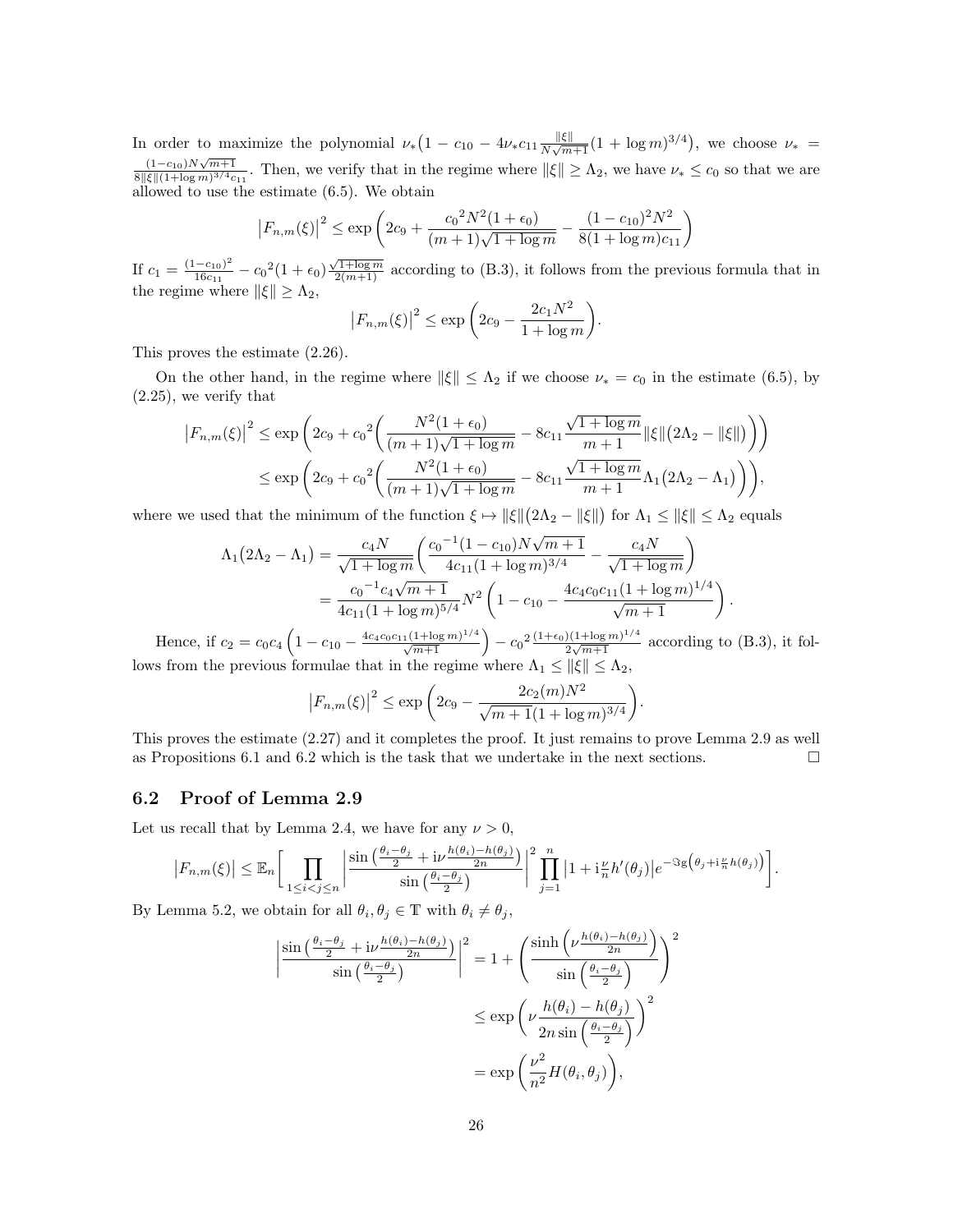where the function  $H$  is as in  $(2.14)$ . Moreover, we also have

$$
\prod_{j=1}^n \left|1 + \mathrm{i} \frac{\nu}{n} h'(\theta_j)\right|^2 \leq \exp\left(\frac{\nu^2}{n^2} \sum_{j=1}^n H(\theta_j, \theta_j)\right).
$$

Combining these bounds, we obtain for any  $\theta_1, \ldots, \theta_n \in \mathbb{T}$  distinct and any  $\nu > 0$ ,

$$
\prod_{1 \leq i < j \leq n} \left| \frac{\sin \left( \frac{\theta_i - \theta_j}{2} + i \nu \frac{h(\theta_i) - h(\theta_j)}{2n} \right)}{\sin \left( \frac{\theta_i - \theta_j}{2} \right)} \right|^2 \prod_{j=1}^n \left| 1 + i \frac{\nu}{n} h'(\theta_k) \right| \leq \exp \left( \frac{1}{2} \frac{\nu^2}{n^2} \sum_{i,j=1}^n H(\theta_i, \theta_j) \right).
$$

Hence, by the Cauchy–Schwartz inequality, this implies that

$$
\left|F_{n,m}(\xi)\right|^2 \leq \mathbb{E}_n\bigg[\exp\bigg(\frac{\nu^2}{n^2}\sum_{i,j=1}^n H(\theta_i,\theta_j)\bigg)\bigg]\mathbb{E}_n\bigg[e^{-2\sum_{j=1}^n\Im g\big(\theta_j+i\frac{\nu}{n}h(\theta_j)\big)}\bigg].
$$

#### <span id="page-26-0"></span>6.3 Proof of Proposition [6.1](#page-24-1)

Recall that according to [\(6.4\)](#page-24-3), we assume that  $\nu = \frac{\nu_* n}{m \sqrt{m+1} (1 + \log m)^{1/4} ||\xi||}$  for a constant  $\nu_* > 0$ . Using the estimate [\(6.1\)](#page-24-5), this implies that  $\frac{\nu}{n} ||h||_{\infty} \leq$ √  $2\nu_* \frac{(1+\log m)^{1/4}}{m \sqrt{m+1}}$  $\frac{(\pm \log m)^n}{m\sqrt{m+1}}$ . Then, since both functions g, h are real–valued on T and g is an analytic function, we have

$$
\left|\Im g(\theta_j+i\frac{\nu}{n}h(\theta_j))-\frac{\nu}{n}g'(\theta_j)h(\theta_j)\right|\leq \frac{\nu^3}{6n^3}|h(\theta_j)|^3\sup_{\substack{z\in\mathbb{C}:\\|\Re z|\leq \pi,|\Im z|\leq \sqrt{2}\nu_*}\frac{|\mathrm{g}'''(z)|}{\frac{m\sqrt{m+1}}{m\sqrt{m+1}}}}.
$$

Moreover, by  $(2.2)$ , we have for any  $z \in \mathbb{C}$ ,

$$
g'''(z) = \frac{-i}{\sqrt{2}} \sum_{|k| \le m} |k|^{5/2} \zeta_k e^{ikz}
$$

so that if  $|\Re z| \leq \pi$ ,  $|\Im z| \leq \sqrt{2}\nu_* \frac{(1+\log m)^{1/4}}{m \sqrt{m+1}}$  $\frac{+ \log m}{m \sqrt{m+1}}$ , then

$$
|g'''(z)| \le \sqrt{2}e^{\sqrt{2}\nu_* \frac{(1+\log m)^{1/4}}{\sqrt{m+1}}} \sum_{k=1}^m |\zeta_k| k^{5/2} \le 3\sqrt{2}c_{19} ||\xi|| m^{3/2} (m+1)^{3/2},
$$

where  $c_{19}(m) = \frac{1}{3\sqrt{6}}e$  $\sqrt{2}c_0 \frac{(1+\log m)^{1/4}}{\sqrt{m+1}}$  and we used that  $\sum_{k=1}^m k^5 \le \frac{m^3(m+1)^3}{6}$  $\frac{n+1}{6}$ . These bounds and the estimate [\(6.1\)](#page-24-5) show that

$$
\mathbb{E}_n \bigg[ \exp \bigg( -2 \sum_{j=1}^n \Im g \big( \theta_j + i \frac{\nu}{n} h(\theta_j) \big) \bigg) \bigg] \n\leq \mathbb{E}_n \bigg[ \exp \bigg( -\frac{2\nu}{n} \sum_{j=1}^n g'(\theta_j) h(\theta_j) + 2c_{19} ||\xi||^2 \frac{\nu^3 m^{3/2} (m+1)^{3/2}}{n^3} \sqrt{1 + \log m} \sum_{j=1}^n h(\theta_j)^2 \bigg) \bigg].
$$

Let us denote  $\gamma = c_{19} ||\xi||^2 \frac{\nu^2 m^{3/2} (m+1)^{3/2}}{n^2}$  $\overline{n^2}$  $\sqrt{1 + \log m}$  and  $f = g' - \gamma h$ . By Lemma [2.3,](#page-7-2) this implies that

$$
\mathbb{E}_n\bigg[\exp\bigg(-2\sum_{j=1}^n \Im g(\theta_j + i\frac{\nu}{n}h(\theta_j))\bigg)\bigg] \leq \mathbb{E}_n\bigg[\exp\bigg(-\frac{2\nu}{n}\sum_{j=1}^n f(\theta_j)h(\theta_j)\bigg)\bigg]
$$
  

$$
\leq \exp\bigg(-2\nu\int_{\mathbb{T}} f(\theta)h(\theta)\frac{d\theta}{2\pi} + \frac{4\nu^2}{n^2}\mathcal{A}(fh)\bigg).
$$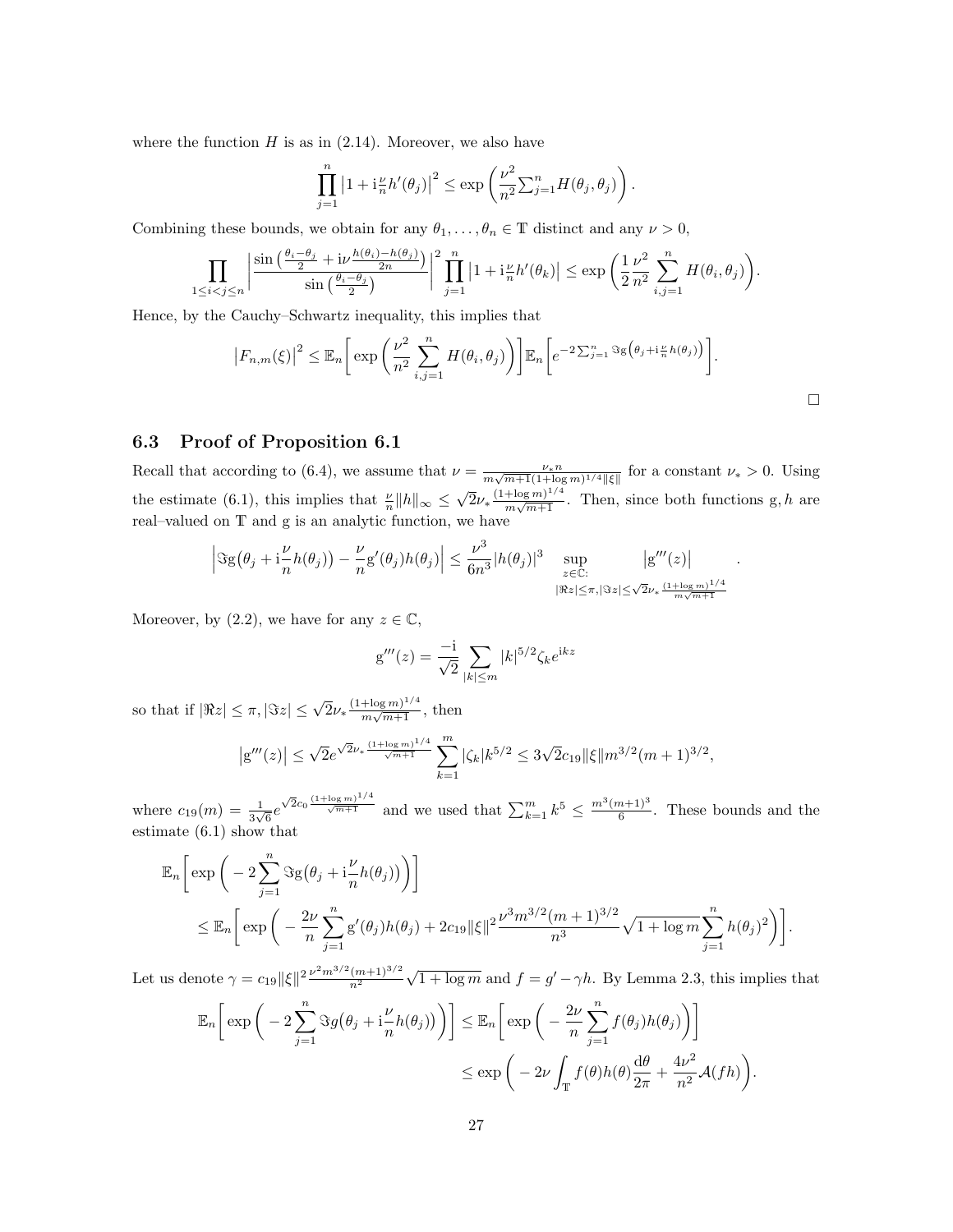First observe that since we have chosen  $h = -\mathscr{U}$ g, we have

<span id="page-27-1"></span>
$$
\int_{\mathbb{T}} h(\theta)^2 \frac{d\theta}{2\pi} \le \|\xi\|^2 \tag{6.6}
$$

and by formulae  $(2.15)$ – $(2.16)$ , we obtain

<span id="page-27-2"></span>
$$
\mathbb{E}_n\bigg[\exp\bigg(-2\sum_{j=1}^n\Im g\big(\theta_j+i\frac{\nu}{n}h(\theta_j)\big)\bigg)\bigg]\leq \exp\bigg(-2\nu(1-\gamma)\|\xi\|^2+\frac{4\nu^2}{n^2}\mathcal{A}(fh)\bigg). \tag{6.7}
$$

It remains to estimate the quantities  $A(fh)$  where the seminorm A is given by [\(2.4\)](#page-5-3) and  $f = g' - \gamma h$ . To that end, we may use the bound  $\mathcal{A}(u) \le ||u||_{L^2} ||u'||_{L^2}$  which holds for any smooth function  $u : \mathbb{T} \to \mathbb{C}$ . First, we have

$$
||fh||_{L^2} \le ||h||_{\infty} ||f||_{L^2} \le \sqrt{2(1 + \log m)} \left(\sqrt{m} + \gamma\right) ||\xi||^2
$$

where we used the estimates  $(6.1)$ ,  $(6.3)$  and  $(6.6)$ . Second, we have

$$
\begin{aligned} ||(fh)'||_{L^2} &\le ||h||_{\infty} ||f'||_{L^2} + ||f||_{\infty} ||h'||_{L^2} \\ &\le \left(\sqrt{2m(1+\log m)} \left(m+\gamma\right) + \left(\sqrt{m(m+1)} + \gamma \sqrt{2(1+\log m)}\right) \sqrt{m}\right) ||\xi||^2 \\ &= m\sqrt{2m(1+\log m)} \left(1 + \frac{2\gamma}{m} + \sqrt{\frac{1+1/m}{2(1+\log m)}}\right) ||\xi||^2 \end{aligned}
$$

Here we used that  $||g^{(\kappa)}||_{L^2} = ||h^{(\kappa)}||_{L^2}$  for any  $\kappa \geq 0$  since h is the Hilbert transform of g and the estimates  $(6.1)$ – $(6.3)$ . Combining all these estimates, we deduce from formula  $(6.7)$  that

$$
\mathbb{E}_n\bigg[\exp\bigg(-2\sum_{j=1}^n\Im\bigg\{g\big(\theta_j+i\frac{\nu}{n}h(\theta_j)\big)\bigg\}\bigg)\bigg]
$$
  
\$\leq\$ exp
$$
\bigg(-2\nu\|\xi\|^2\left(1-\gamma-\frac{4\nu\|\xi\|^2m^2}{n^2}(1+\log m)\left(1+\frac{\gamma}{\sqrt{m}}\right)\left(1+\frac{2\gamma}{m}+\sqrt{\frac{1+1/m}{2(1+\log m)}}\right)\bigg)\bigg].
$$

To complete the proof, it remains to observe that by  $(6.4)$  and  $(B.3)$ , we have

$$
\gamma = c_{19} \|\xi\|^2 \frac{\nu^2 (m+1)^{3/2}}{N^2 \sqrt{m}} \sqrt{1 + \log m} = c_{19} \nu_*^2 \sqrt{1 + 1/m} \le c_{10}(m) = c_0^2 \frac{\sqrt{1 + 1/m}}{3\sqrt{6}} e^{c_0 \frac{(1 + \log m)^{1/4}}{\sqrt{(m+1)/2}}}
$$

after replacing  $c_{19} = \frac{1}{3}$  $\frac{1}{3\sqrt{6}}e^{c_0\frac{(1+\log m)^{1/4}}{\sqrt{(m+1)/2}}}$  and using that  $\nu_* \leq c_0$ . Moreover, by [\(6.4\)](#page-24-3), we also have  $\frac{\nu \|\xi\|^2 m^2}{n^2}(1 + \log m) = \frac{\nu_* \|\xi\|}{N\sqrt{m+1}}(1 + \log m)^{3/4}$ , so as  $c_{11} = \left(1 + \frac{c_{10}}{\sqrt{m}}\right)\left(1 + \frac{2c_{10}}{m} + \sqrt{\frac{1+1/m}{2(1+\log m)}}\right)$ , this proves the claimed bound.  $\Box$ 

## <span id="page-27-0"></span>6.4 Proof of Proposition [6.2](#page-24-2)

Let us denote for any  $k \in \mathbb{Z}$ ,

$$
T_k = \text{Tr } \mathbf{U}^k = \sum_{j=1}^n e^{ik\theta_j} = \sqrt{\frac{k}{2}} (X_{2k-1} + iX_{2k}).
$$

The idea of the proof is to view  $\sum_{i,j=1}^n H(\theta_i, \theta_j)$  as a quadratic form in the random variables  $(T_k)_{k \in \mathbb{Z}}$ and to use this observation to express the Laplace transform of the random variable  $\sum_{i,j=1}^{n} H(\theta_i, \theta_j)$ as a (multivariate) Gaussian integral as explained at the end of Section [2.4.](#page-9-0)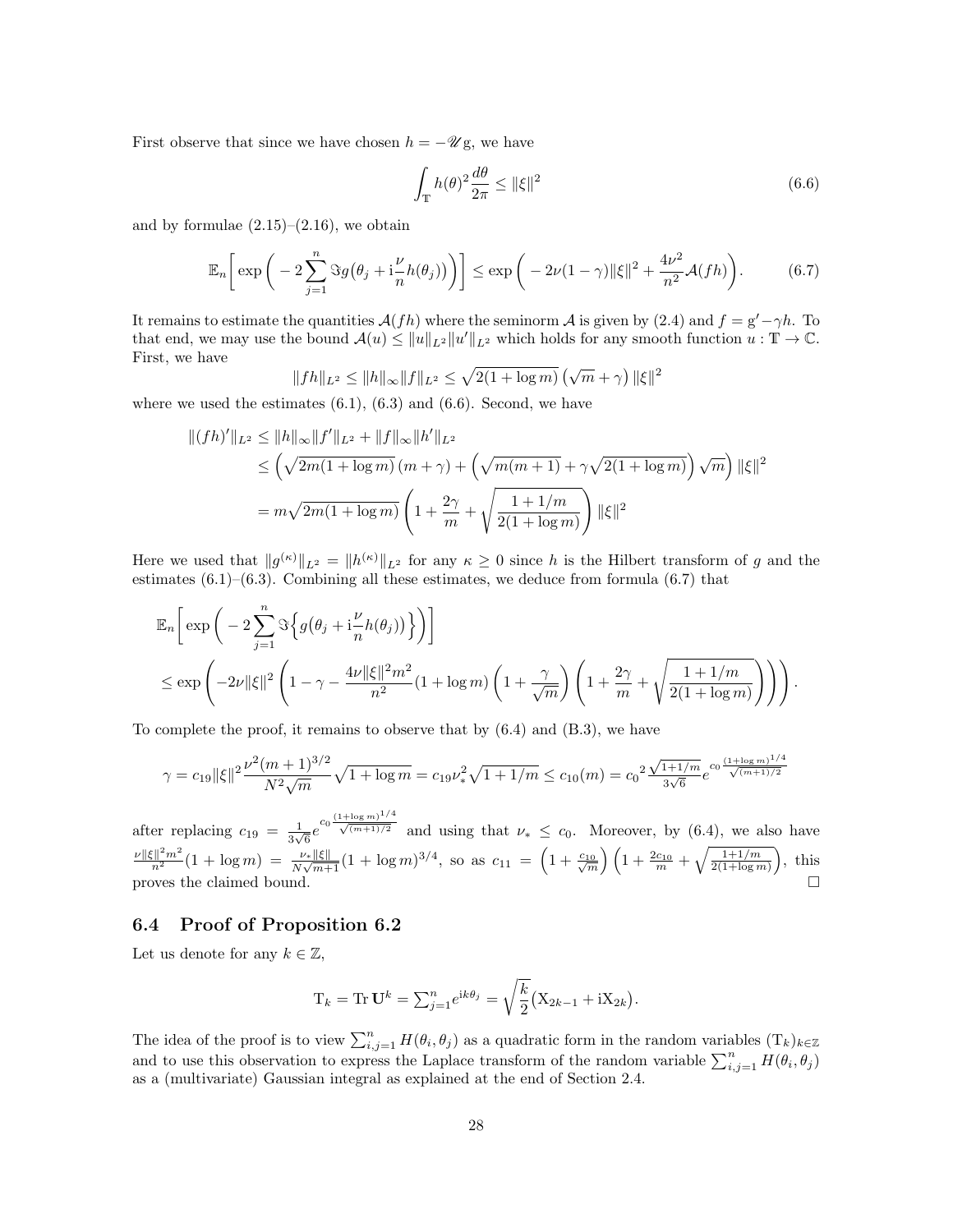<span id="page-28-0"></span>Lemma 6.3. We have the identity

$$
\sum_{i,j=1}^n H(\theta_i, \theta_j) = \frac{1}{2} \Re \bigg\{ \sum_{p,q \in \mathbb{Z}} A_{pq} T_p T_q + \sum_{p,q \in \mathbb{Z}} B_{pq} T_p T_q \bigg\},\,
$$

where

$$
A_{pq} = \sum_{1 \le k \le \ell \le m} (1_{1 \le p-k+1 \le p+q-\ell \le m} + 1_{1 \le q-k+1 \le p+q-\ell \le m}) \frac{\zeta_{\ell} \zeta_{p+q-\ell}}{\sqrt{\ell(p+q-\ell)}}
$$

and

$$
B_{pq} = \sum_{1 \leq k \leq \ell \leq m} \left( \mathbf{1}_{1 \leq k-p \leq \ell-p-q \leq m} + \mathbf{1}_{1 \leq k-q \leq \ell-p-q \leq m} \right) \frac{\zeta_{\ell} \zeta_{p+q-\ell}}{\sqrt{\ell(\ell-p-q)}}.
$$

*Proof.* An elementary computation gives that for any  $\ell \in \mathbb{Z}$ ,

$$
\frac{e^{i\ell\theta} - e^{i\ell x}}{2i\sin(\frac{\theta - x}{2})} = \sum_{k=1}^{\ell} e^{i(k-1/2)\theta} e^{i(\ell - k + 1/2)x}, \qquad x, \theta \in \mathbb{T}.
$$

By  $(2.13) - (2.14)$  $(2.13) - (2.14)$ , this directly implies that for any  $i, j = 1, \ldots, n$ ,

$$
H(\theta_i, \theta_j) = \Re \Bigg\{ \sum_{1 \leq k \leq \ell \leq m} \sum_{1 \leq r \leq s \leq m} \frac{\zeta_{\ell} \zeta_s}{\sqrt{\ell s}} e^{i(k-1/2)\theta_i} e^{i(\ell-k+1/2)\theta_j} e^{i(r-1/2)\theta_i} e^{i(s-r+1/2)\theta_j} \Bigg\} + \Re \Bigg\{ \sum_{1 \leq k \leq \ell \leq m} \sum_{1 \leq r \leq s \leq m} \frac{\zeta_{\ell} \zeta_s}{\sqrt{\ell s}} e^{i(k-1/2)\theta_i} e^{i(\ell-k+1/2)\theta_j} e^{-i(r-1/2)\theta_i} e^{-i(s-r+1/2)\theta_j} \Bigg\}.
$$

Then summing over all variables  $\theta_i, \theta_j$ , we obtain

$$
\sum_{1 \le i,j \le n} H(\theta_i, \theta_j) = \Re \left\{ \sum_{1 \le k \le \ell \le m} \sum_{1 \le r \le s \le m} \frac{\zeta_\ell \zeta_s}{\sqrt{\ell s}} \mathcal{T}_{k+r-1} \mathcal{T}_{\ell+s-k-r+1} \right\}
$$
(6.8)

<span id="page-28-4"></span><span id="page-28-3"></span><span id="page-28-2"></span><span id="page-28-1"></span>
$$
+\Re\bigg\{\sum_{1\leq k\leq\ell\leq m}\sum_{1\leq r\leq s\leq m}\frac{\zeta_{\ell}\overline{\zeta_{s}}}{\sqrt{\ell s}}\mathcal{T}_{k-r}\mathcal{T}_{\ell-s+r-k}\bigg\}.\tag{6.9}
$$

In [\(6.8\)](#page-28-1) we make the change of variables  $(r, s) \leftrightarrow (p, q)$  given by  $r = p - k + 1$  and  $s = q + p - \ell$ . Similarly, in [\(6.9\)](#page-28-2) we make the change of variables  $(r, s) \leftrightarrow (p, q)$  given by  $r = k - p$  and  $s = \ell - q - p$ . This implies that

$$
\sum_{1 \leq i,j \leq n} H(\theta_i, \theta_j) = \Re \left\{ \sum_{1 \leq k \leq \ell \leq m} \sum_{p,q \in \mathbb{Z}} \frac{\zeta_{\ell} \zeta_{q+p-\ell}}{\sqrt{\ell(q+p-\ell)}} \mathbf{1}_{1 \leq p-k+1 \leq q+p-\ell \leq m} T_p T_q \right\}
$$
(6.10)

$$
+\Re\bigg\{\sum_{1\leq k\leq\ell\leq m}\sum_{p,q\in\mathbb{Z}}\frac{\zeta_{\ell}\overline{\zeta_{\ell-q-p}}}{\sqrt{\ell(\ell-q-p)}}\mathbf{1}_{1\leq k-p\leq\ell-q-p\leq m}\mathcal{T}_p\mathcal{T}_q\bigg\}.\tag{6.11}
$$

To finish the proof, it remains to symmetrize the previous formula over  $(p, q)$  and use that  $\zeta_{-j} = \zeta_j$ for all  $j = 1, \ldots, m$ . Then [\(6.10\)](#page-28-3) corresponds to  $\frac{1}{2} \Re \{\sum_{p,q \in \mathbb{Z}} A_{pq} T_p T_q \}$  and [\(6.11\)](#page-28-4) corresponds to  $\frac{1}{2} \Re \big\{ \sum_{p,q \in \mathbb{Z}} B_{pq} \mathrm{T}_p \mathrm{T}_q \big\}.$  $\Box$ 

Let us observe that in the notation of Lemma [6.3](#page-28-0),  $A_{pq}\neq 0$  only if  $1 \leq p, q \leq 2m-1$  and  $B_{pq}\neq 0$ only if  $|p|, |q| \leq m-1$ , so we may view  $\mathbf{A} = (A_{pq})_{p,q=1}^{2m-1}$  and  $\mathbf{B} = (B_{pq})_{1 \leq |p|, |q| < m}$  as symmetric matrix–valued functions of the parameters  $(\zeta_k)_{k=1}^m$ . In the following, we denote

$$
\mathfrak{Q}_{\mathbf{A}} = \Re \bigg\{ \sum_{p,q \in \mathbb{Z}} A_{pq} \mathrm{T}_p \mathrm{T}_q \bigg\}, \qquad \mathfrak{Q}_{\mathbf{B}} = \Re \bigg\{ \sum_{\substack{p,q \in \mathbb{Z} \\ p,q \neq 0}} B_{pq} \mathrm{T}_p \mathrm{T}_q \bigg\} \qquad \text{and} \qquad \mathfrak{L} = \Re \bigg\{ n B_{00} + 2 \sum_{\substack{p \in \mathbb{Z} \\ p \neq 0}} B_{p0} \mathrm{T}_p \bigg\}.
$$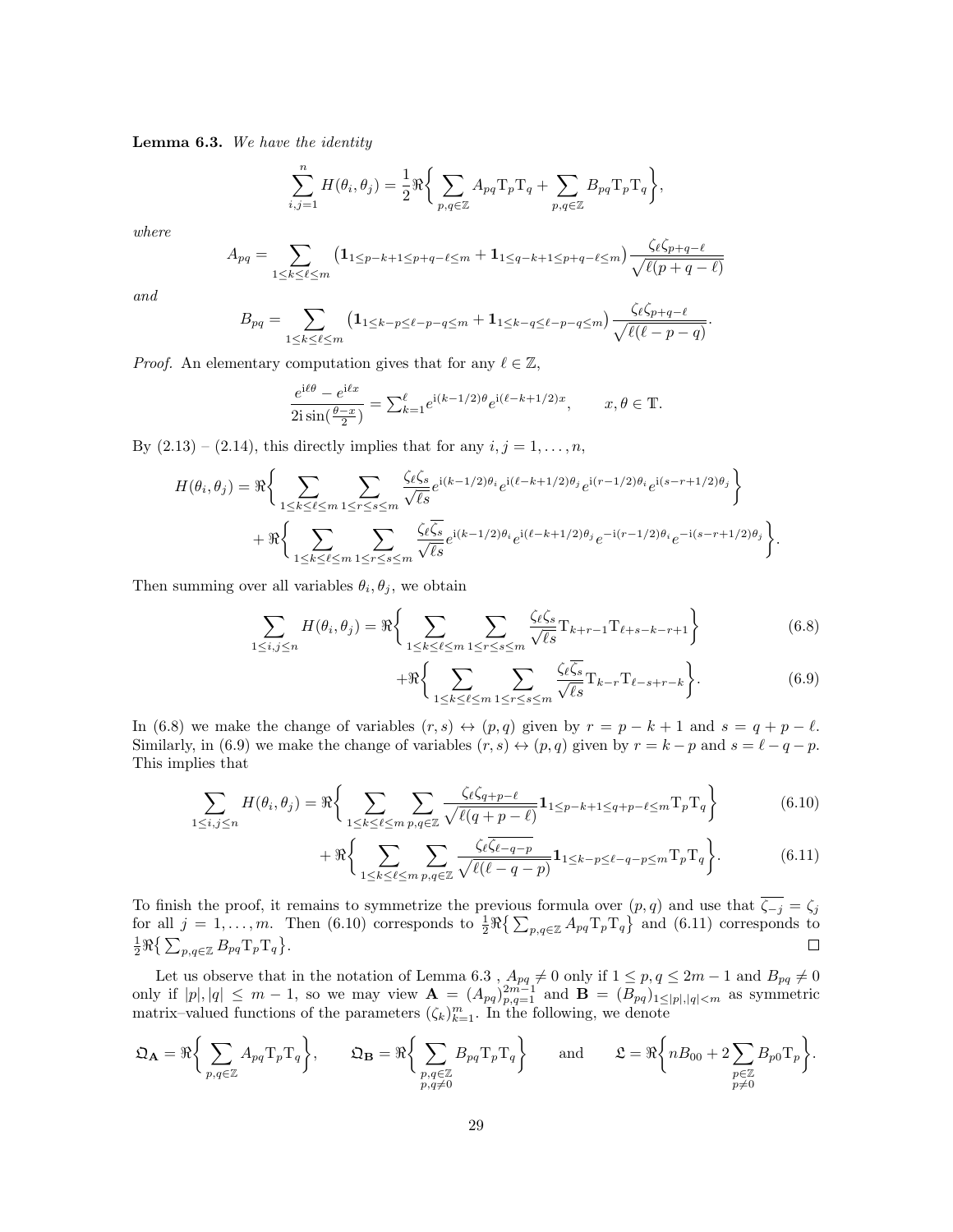We introduce this decomposition because  $T_0 = n$  is not a random variable and should be treated individually. By Cauchy–Schwartz inequality, Lemma [6.3](#page-28-0) implies that

<span id="page-29-1"></span>
$$
\mathbb{E}_n\bigg[\exp\bigg(\delta\sum_{i,j=1}^n H(\theta_i,\theta_j)\bigg)\bigg] \leq \bigg(\mathbb{E}_n\big[\exp(2\delta\mathfrak{Q}_{\mathbf{A}})\big]\mathbb{E}_n\big[\exp(2\delta\mathfrak{Q}_{\mathbf{B}})\big]\bigg)^{1/4}\sqrt{\mathbb{E}_n\big[\exp(\delta n\mathfrak{L})\big]},\qquad(6.12)
$$

where  $\delta = (\frac{\nu}{n})^2$ . Our first observation is that  $\mathfrak L$  is a linear statistic associated with the trigonometric polynomial  $\hat{f} = nB_{00} + 2\Re\{\sum_{p\neq 0} B_{p0}e^{ip\theta}\}\$  so that by Lemma [2.3,](#page-7-2) we have the estimate

$$
\mathbb{E}_n\big[\exp(\delta n\mathfrak{L})\big] \le \exp\bigg(\delta n^2 B_{00} + (\delta n)^2 \sum_{0 < p < m} p|B_{p0} + \overline{B_{-p0}}|^2\bigg).
$$

In combination with Lemma [6.4](#page-29-0) below, this implies that

<span id="page-29-2"></span>
$$
\mathbb{E}_n\big[\exp(\delta n\mathfrak{L})\big] \le \exp\bigg(2\delta n^2 \|\xi\|^2 + (\delta n)^2 \frac{4m^3}{3} \|\xi\|^4\bigg). \tag{6.13}
$$

<span id="page-29-0"></span>**Lemma 6.4.** In the notation of Lemma [6.3,](#page-28-0) we have  $B_{00} = 2 \|\xi\|^2$  and

$$
\sum_{0 < p < m} p|B_{p0} + \overline{B_{-p0}}|^2 \le \frac{4m^3}{3} \|\xi\|^4.
$$

Proof. First of all, by definition, we have

$$
\frac{B_{00}}{2} = \sum_{1 \le k \le \ell \le m} \frac{\zeta_{\ell} \zeta_{-\ell}}{\ell} = \sum_{1 \le k \le m} |\zeta_{\ell}|^2 = ||\xi||^2.
$$

Secondly, we also have for any  $p \in \mathbb{Z}$ ,

$$
B_{p0} = \sum_{1 \leq k \leq \ell \leq m} \left( \mathbf{1}_{1 \leq k-p \leq \ell-p \leq m} + \mathbf{1}_{1 \leq k \leq \ell-p \leq m} \right) \frac{\zeta_{\ell} \zeta_{p-\ell}}{\sqrt{\ell(\ell-p)}}.
$$

This shows that for  $p \geq 1$ ,

$$
|B_{p0}| \le ||\xi|| \sum_{1 \le k \le \ell \le m} (1_{p+1 \le k \le \ell \le m} + 1_{1 \le k \le \ell - p \le m}) \frac{|\zeta_{\ell}|}{\sqrt{\ell(\ell - p)}}
$$
  
= 2||\xi|| \sum\_{p+1 \le \ell \le m} \sqrt{1 - p/\ell} |\zeta\_{\ell}|,

where at the second step we computed the sum over  $k$ . By Cauchy–Schwartz inequality, this shows that √

$$
|B_{p0}|\leq 2\sqrt{m-p}\|\xi\|^2
$$

This estimate implies that

$$
\sum_{p=1}^{m-1} p|B_{p0}|^2 \le 4 \|\xi\|^4 \sum_{p=1}^{m-1} p(m-p) \le \frac{2m^3}{3} \|\xi\|^4.
$$

Similarly, we can show that  $|B_{-p0}| \le 2\sqrt{m-p} \|\xi\|^2$  for any  $p \ge 1$  so that we also have  $\sum_{p=1}^{m-1} p|B_{-p0}|^2 \le$  $\frac{2m^3}{3}$  || $\xi$ ||<sup>4</sup>. This completes the proof.  $\Box$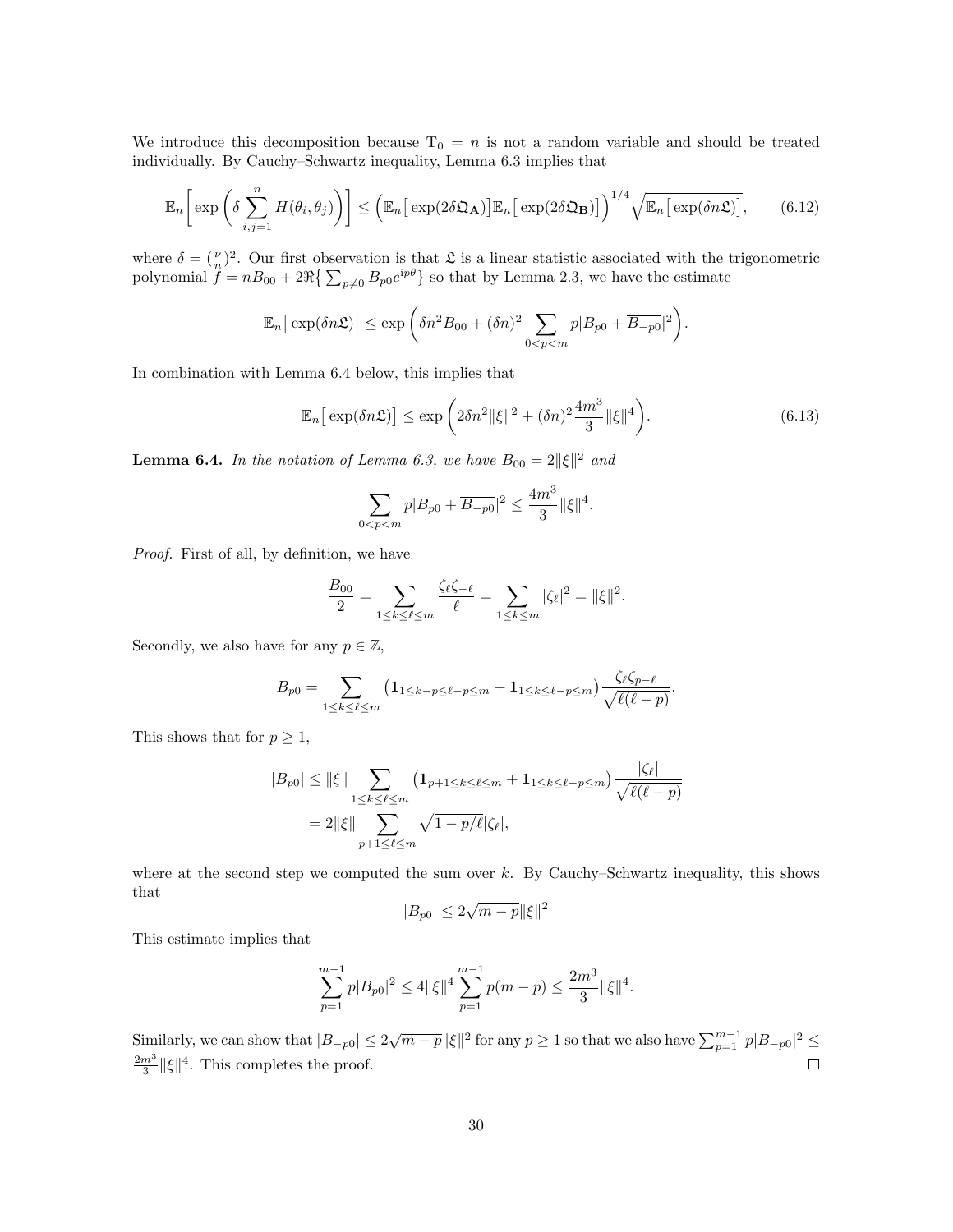In the remainder of this section, our task is to bound the terms which involve the quadratic forms  $\mathfrak{Q}_A$  and  $\mathfrak{Q}_B$  on the RHS of [\(6.12\)](#page-29-1). In order to do this, we need a priori estimates for the norms of the corresponding matrices A and B.

<span id="page-30-1"></span>**Lemma 6.5.** Let  $||\mathbf{A}|| = \max_{1 \leq p < 2m} \sum_{q=1}^{2m-1} |A_{pq}|$  and  $||\mathbf{B}|| = \max_{1 \leq |p| < m} \sum_{|q|=1}^{m-1} |B_{pq}|$ . We have

$$
\|\mathbf{A}\|, \|\mathbf{B}\| \le \sqrt{2m(m+1)(1+\log m)} \|\xi\|^2.
$$

Proof. By definition, we have

$$
\sum_{q=1}^{2m-1} |A_{pq}| \leq 2 \sum_{1 \leq k \leq \ell \leq m} \frac{|\zeta_{\ell}|}{\sqrt{\ell}} \sum_{q=1}^{2m-1} \mathbf{1}_{1 \leq p+q-\ell \leq m} \frac{|\zeta_{p+q-\ell}|}{\sqrt{p+q-\ell}}.
$$

The last sum is bounded by  $\sum_{r=1}^{m} \frac{|\zeta_r|}{\sqrt{r}}$ , so we obtain

$$
\sum_{q=1}^{2m-1} |A_{pq}| \le 2 \sum_{k,r=1}^m \sqrt{\frac{\ell}{r}} |\zeta_{\ell}| |\zeta_r|.
$$

By the Cauchy–Schwartz inequality, this shows that

$$
\sum_{q=1}^{2m-1} |A_{pq}| \le 2 \|\zeta\|^2 \sqrt{\sum_{k,r=1}^m \frac{\ell}{r}} \le \sqrt{2m(m+1)(1+\log m)} \|\zeta\|^2.
$$

Since  $\|\zeta\| = \|\zeta\|$ , this gives the estimate for  $\|\mathbf{A}\|$  – the argument for  $\|\mathbf{B}\|$  is exactly the same.  $\Box$ 

Let us define new objects. For  $\delta_1, \delta_2 > 0$ , we set

<span id="page-30-2"></span>
$$
\mathbf{M} = \begin{pmatrix} \mathbf{I}_{2m-1} & \delta_2 \mathbf{A}^* \\ \delta_2 \mathbf{A} & \mathbf{I}_{2m-1} \end{pmatrix} \quad \text{and} \quad \mathbf{v} = \sqrt{\delta_1} \begin{pmatrix} \mathbf{T}_1 \\ \vdots \\ \mathbf{T}_{2m-1} \end{pmatrix} . \tag{6.14}
$$

<span id="page-30-0"></span>Remark 6.1. As explained in Section [2.4,](#page-9-0) it is not clear whether the matrices A and B are positive definite. This issue is resolved by bounding the quadratic from  $\mathfrak{Q}_A$  using the matrix M (see the estimate [\(6.16\)](#page-31-0)) and by choosing the parameter  $\delta_2$  small enough to guarantee that M is positive definite and the Gaussian integral [\(6.17\)](#page-31-1) is convergent.

Since **A** is a symmetric matrix, we have  $\|\mathbf{A}^*\| = \|\mathbf{A}\|$  and

$$
\|\mathbf{M} - \mathbf{I}_{4m-2}\| = \max_{1 \le p < 4m-1} \sum_{q=1}^{4m-2} |M_{pq} - \mathbf{1}_{pq}| = \delta_2 \|\mathbf{A}\|.
$$

Hence, by Lemma [6.5,](#page-30-1) if  $\delta_2 \leq \frac{1}{2\sqrt{2m(m+1)(\epsilon)}}$  $\frac{1}{3\sqrt{2m(m+1)(1+\log m)}\|\xi\|^2}$ , then

<span id="page-30-3"></span>
$$
\|\mathbf{M} - \mathbf{I}_{4m-2}\| \le \frac{1}{3},\tag{6.15}
$$

so that the matrix **M** is invertible with  $\mathbf{M}^{-1} = \sum_{k=0}^{+\infty} (\mathbf{I}_{4m-2} - \mathbf{M})^k$  (convergent Neumann series). This also implies that  $M$  is positive definite and we have

$$
\begin{pmatrix} \mathbf{v}^* & \overline{\mathbf{v}}^* \end{pmatrix} \begin{pmatrix} \mathbf{I} & \delta_2 \mathbf{A}^* \\ \delta_2 \mathbf{A} & \mathbf{I} \end{pmatrix} \begin{pmatrix} \mathbf{v} \\ \overline{\mathbf{v}} \end{pmatrix} = 2\delta_2 \Re \left\{ \mathbf{v}^{\mathrm{t}} \mathbf{A} \mathbf{v} \right\} + 2|\mathbf{v}|^2.
$$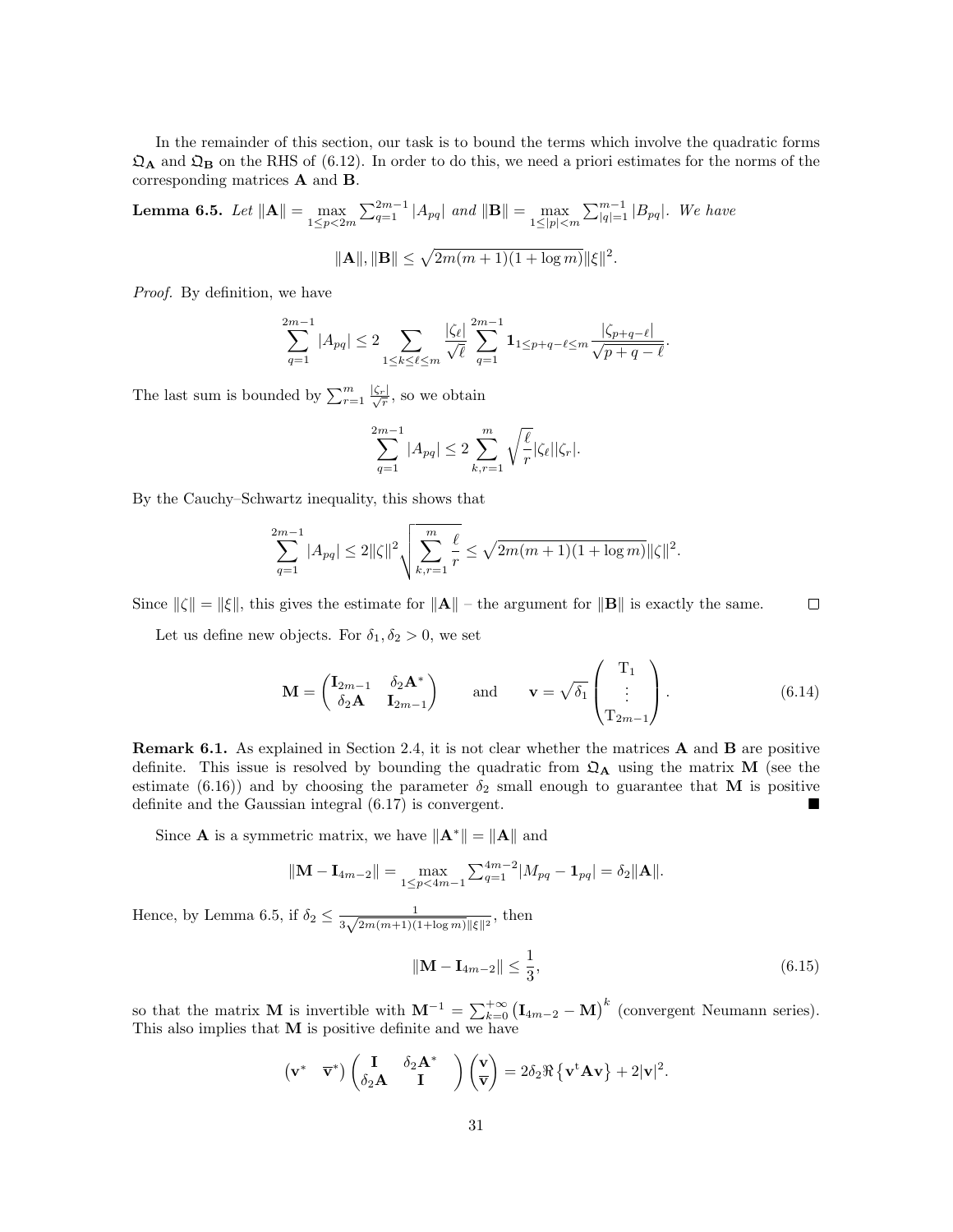Thus, if we set  $\delta = \delta_1 \delta_2$  and use the notation [\(6.14\)](#page-30-2), this shows that

<span id="page-31-0"></span>
$$
2\delta\mathfrak{Q}_{\mathbf{A}} = 2\delta\Re\bigg\{\sum_{p,q\in\mathbb{Z}} A_{pq} \mathrm{T}_p \mathrm{T}_q \bigg\} \leq \left(\frac{\mathbf{v}}{\mathbf{v}}\right)^* \mathbf{M} \left(\frac{\mathbf{v}}{\mathbf{v}}\right). \tag{6.16}
$$

Then, in order to estimate the quantity  $\mathbb{E}_n\left[\exp(2\delta\mathfrak{Q}_A)\right]$ , we may use the identity

<span id="page-31-1"></span>
$$
\pi^{4m-2} \det(\mathbf{M}) \exp\left(\left(\frac{\mathbf{v}}{\mathbf{v}}\right)^* \mathbf{M}\left(\frac{\mathbf{v}}{\mathbf{v}}\right)\right) = \int_{\mathbb{C}^{4m-2}} \exp\left(-\mathbf{z}^* \mathbf{M}^{-1} \mathbf{z} + \mathbf{z}^* \left(\frac{\mathbf{v}}{\mathbf{v}}\right) + \left(\frac{\mathbf{v}}{\mathbf{v}}\right)^* \mathbf{z}\right) d^2 \mathbf{z},\qquad(6.17)
$$

where  $z =$  $\sqrt{ }$  $\left\vert \right\vert$  $\overline{z}_1$ . . .  $z_{4m-2}$  $\setminus$ and  $d^2z = \prod_{k=1}^{4m-2} d\Re(z_k) d\Im(z_k)$  denotes the Lebesgue measure on  $\mathbb{C}^{4m-2}$ .

Formula [\(6.17\)](#page-31-1) is a simple Gaussian integration on  $\mathbb{C}^{4m-2}$  and it makes sense since we have seen that the matrix  $M$  is positive definite by  $(6.15)$ . Moreover, it is useful since

$$
\left(\frac{\mathbf{v}}{\mathbf{v}}\right)^{*} \mathbf{z} = \sqrt{\delta_1} \sum_{k=1}^{2m-1} \left(z_k \overline{T_k} + z_{2m-1+k} T_k\right)
$$

is a (mean–zero) linear statistic of a trigonometric polynomial, so that by Lemma [2.3,](#page-7-2) we have

$$
\mathbb{E}_n \left[ \exp \left( \mathbf{z}^* \left( \frac{\mathbf{v}}{\mathbf{v}} \right) + \left( \frac{\mathbf{v}}{\mathbf{v}} \right)^* \mathbf{z} \right) \right] \le \exp \left( \delta_1 \sum_{k=1}^{2m-1} k \left| \overline{z_k} + z_{2m-1+k} \right|^2 \right) \le \exp \left( 2 \delta_1 \mathbf{z}^* \mathbf{C} \mathbf{z} \right) \tag{6.18}
$$

where C is a diagonal matrix given by

<span id="page-31-3"></span><span id="page-31-2"></span>
$$
\mathbf{C} = \begin{pmatrix} 1 & & & & & \\ & \ddots & & & & \\ & & 2m - 1 & & & \\ & & & 1 & & \\ & & & & \ddots & \\ & & & & & 2m - 1 \end{pmatrix}
$$

Hence, taking expectation in formula [\(6.17\)](#page-31-1) and using the bound [\(6.18\)](#page-31-2), we obtain

$$
\mathbb{E}_n\left[\exp\left(\left(\frac{\mathbf{v}}{\mathbf{v}}\right)^* \mathbf{M}\left(\frac{\mathbf{v}}{\mathbf{v}}\right)\right)\right] \leq \frac{1}{\pi^{4m-2} \det(\mathbf{M})} \int_{\mathbb{C}^{4m-2}} \exp\left(-\mathbf{z}^* (\mathbf{M}^{-1} - 2\delta_1 \mathbf{C}) \mathbf{z}\right) d^2 \mathbf{z}
$$

$$
= \frac{\det(\mathbf{M}^{-1} - 2\delta_1 \mathbf{C})^{-1}}{\det(\mathbf{M})} = \frac{1}{\det(\mathbf{I} - 2\delta_1 \mathbf{M} \mathbf{C})}.
$$
(6.19)

Here we used that the matrix  $M^{-1} - 2\delta_1 C$  is also positive definite. Indeed, it follows from the above discussion (in particular from the estimate [\(6.15\)](#page-30-3)) that if  $\delta_2 \leq \frac{1}{2\sqrt{2\pi(1-\frac{1}{2})}}$  $\frac{1}{3\sqrt{2m(m+1)(1+\log m)}\|\xi\|^2}$  and  $\delta_1 \leq \frac{1}{2m^{3/2}\sqrt{m+1}}$ , then for any  $m \geq 3$ ,

$$
\|\mathbf{M}^{-1} - \mathbf{I}_{4m-2}\| \le \sum_{k=1}^{+\infty} \|\mathbf{M} - \mathbf{I}_{4m-2}\|^k \le \frac{1}{2} \quad \text{and} \quad 2\delta_1 \|\mathbf{C}\| \le \frac{2m-1}{m^{3/2}\sqrt{m+1}} \le \frac{5}{6\sqrt{3}} < \frac{1}{2}.
$$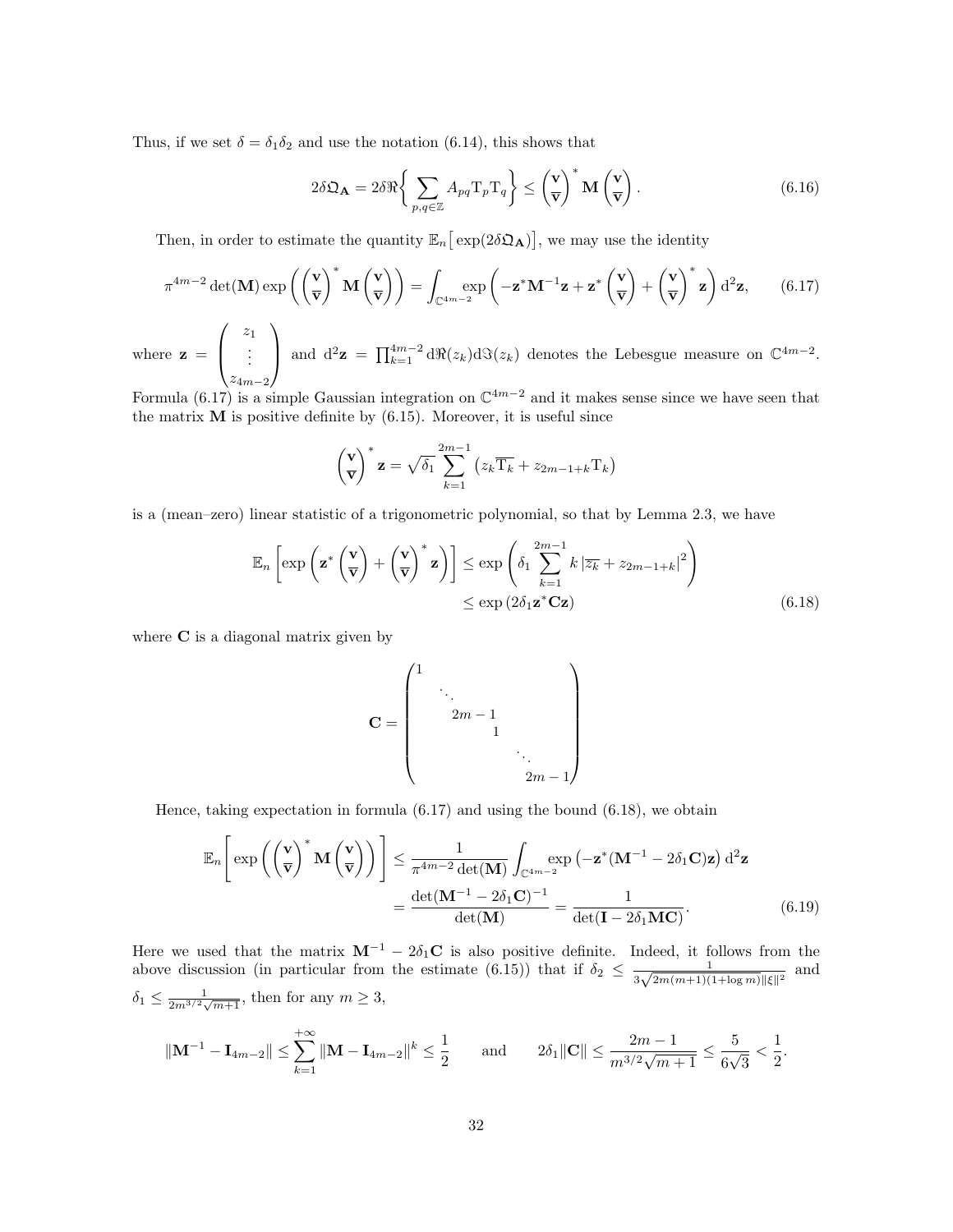Note that the condition  $m \geq 3$  is crucial in order to obtain the second estimate. Moreover, since M, C are Hermitian matrices with  $\|\mathbf{M}\| \leq 4/3$ , it follows that for all  $m \geq 3$ ,

$$
\det(\mathbf{I} - 2\delta_1 \mathbf{M} \mathbf{C}) \ge \left(1 - \frac{4(2m - 1)}{3m^{3/2}\sqrt{m+1}}\right)^{2(2m-1)} \ge e^{-c_{17}},
$$

where  $c_{17} = \frac{32}{3}(1 + \frac{(2-1/m)^3}{3(m+1)})$  and we used that  $1 - x \ge e^{-x-x^2}$  for  $0 \le x \le 2/3$ . Hence, by formula  $(6.16)$  and  $(6.19)$ , we obtain for  $m \geq 3$ ,

<span id="page-32-0"></span>
$$
\mathbb{E}_n\big[\exp(2\delta\mathfrak{Q}_{\mathbf{A}})\big] \leq \mathbb{E}_n\Bigg[\exp\left(\left(\frac{\mathbf{v}}{\mathbf{v}}\right)^* \mathbf{M}\left(\frac{\mathbf{v}}{\mathbf{v}}\right)\right)\Bigg] \leq e^{c_1 \tau}.\tag{6.20}
$$

In a analogous way, let us denote

$$
\mathbf{N} = \begin{pmatrix} \mathbf{I} & \delta_2 \mathbf{B}^* \\ \delta_2 \mathbf{B} & \mathbf{I} \end{pmatrix}, \qquad \mathbf{D} = \begin{pmatrix} m-1 & & & \\ & \ddots & & & \\ & & 1 & & \\ & & & 1 & \\ & & & & \ddots \\ & & & & & m-1 \end{pmatrix} \qquad \text{and} \qquad \mathbf{w} = \sqrt{\delta_1} \begin{pmatrix} T_{-m+1} \\ \vdots \\ T_{-1} \\ \vdots \\ T_{m-1} \end{pmatrix}.
$$

Then we have

$$
2\delta\mathfrak{Q}_{\mathbf{B}} = 2\delta\Re\bigg\{\sum_{\substack{p,q\in\mathbb{Z}\\p,q\neq 0}}B_{pq}\mathrm{T}_p\mathrm{T}_q\bigg\} \leq \left(\frac{\mathbf{w}}{\mathbf{w}}\right)^*\mathbf{N}\left(\frac{\mathbf{w}}{\mathbf{w}}\right).
$$

By Lemma [6.5,](#page-30-1) if  $\delta_2 \leq \frac{1}{2\sqrt{2m(m+1)(n+1)}}$  $\frac{1}{3\sqrt{2m(m+1)(1+\log m)}\|\xi\|^2}$ , then  $\|\mathbf{N}-\mathbf{I}_{4m-2}\|\leq 1/3$  so that both N and  $N^{-1} - 2\delta_1$ **D** are positive definite matrices. Like in our previous computations, this implies that

$$
\mathbb{E}_n\bigg[\exp\bigg(\bigg(\frac{\mathbf{w}}{\mathbf{w}}\bigg)^*\,\mathbf{N}\left(\frac{\mathbf{w}}{\mathbf{w}}\right)\bigg)\bigg] = \frac{1}{\pi^{4m-4}\det(\mathbf{N})}\int_{\mathbb{C}^{4m-4}} \exp\left(-\mathbf{z}^*\mathbf{N}^{-1}\mathbf{z}\right)\mathbb{E}_n\bigg[\exp\bigg(\mathbf{z}^*\left(\frac{\mathbf{w}}{\mathbf{w}}\right) + \left(\frac{\mathbf{w}}{\mathbf{w}}\right)^*\mathbf{z}\bigg)\bigg]d^2\mathbf{z}
$$
  

$$
\leq \frac{1}{\pi^{4m-4}\det(\mathbf{N})}\int_{\mathbb{C}^{4m-4}} \exp\left(-\mathbf{z}^*(\mathbf{N}^{-1} - 2\delta_1\mathbf{D})\mathbf{z}\right)d^2\mathbf{z}
$$
  

$$
= \frac{1}{\det(\mathbf{I} - 2\delta_1\mathbf{N}\mathbf{D})},
$$

where at the second step we used an estimate analogous to  $(6.18)$ . Moreover, since  $N, D$  are Hermitian matrices with  $\|\mathbf{N}\| \leq 4/3$  and  $\|\mathbf{D}\| = m - 1$  for  $m \geq 3$ , if  $\delta_1 \leq \frac{1}{2m^{3/2}\sqrt{m+1}}$ , we have

$$
\det(\mathbf{I} - 2\delta_1 \mathbf{ND}) \ge \left(1 - \frac{4(m-1)}{3m^{3/2}\sqrt{m+1}}\right)^{2(m-1)} \ge e^{-c_{18}},
$$

where  $c_{18} = \frac{8}{3}(1 + \frac{4(1-1/m)^3}{3(m+1)})$  and we used that  $1-x \ge e^{-x-x^2}$  for  $0 \le x \le 2/3$ . Combining these estimates, this implies that for  $m \geq 3$ ,

<span id="page-32-1"></span>
$$
\mathbb{E}_n\big[\exp\left(2\delta\mathfrak{Q}_{\mathbf{B}}\right)\big]\leq \mathbb{E}_n\bigg[\exp\left(\left(\frac{\mathbf{w}}{\mathbf{w}}\right)^*\mathbf{N}\left(\frac{\mathbf{w}}{\mathbf{w}}\right)\right)\bigg]\leq e^{c_1s}.\tag{6.21}
$$

Now, let us recall that we must have  $\delta = \left(\frac{\nu}{n}\right)^2 = \delta_1 \delta_2$ . Hence, if we choose

$$
\delta_1 = \frac{1}{2m^{3/2}\sqrt{m+1}} \quad \text{and} \quad \delta_2 = \frac{2\nu^2 m^{3/2}\sqrt{m+1}}{n^2} = \frac{2\nu_*^2}{\sqrt{m(m+1)(1+\log m)}\|\xi\|^2}
$$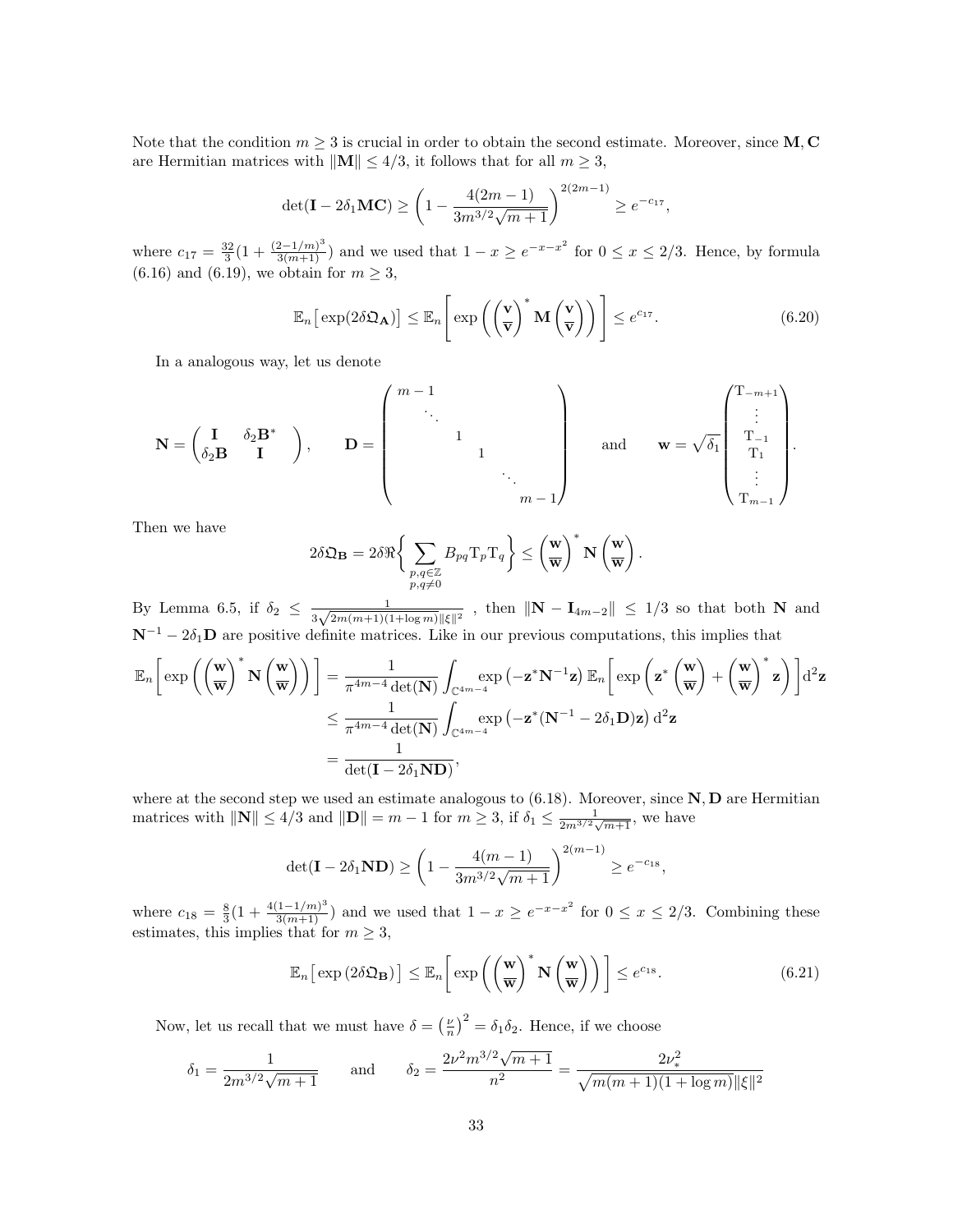according to [\(6.4\)](#page-24-3), then we have  $\delta_2 \leq \frac{1}{2\sqrt{2m(m+1)}\sqrt{n}}$  $\frac{1}{3\sqrt{2m(m+1)(1+\log m)}\|\xi\|^2}$  as required provided that  $\nu_*^2 \leq \frac{1}{6\nu^2}$  $\frac{1}{6\sqrt{2}}.$ Observe that this explains our choice for  $c_0$  as the maximum admissible value for  $\nu_*$ . In the end, if we combine all our estimates  $(6.12)$ ,  $(6.13)$ ,  $(6.20)$  and  $(6.21)$ , if the parameter  $\nu$  is given by  $(6.4)$  and  $m \geq 3$ , then we obtain

<span id="page-33-2"></span>
$$
\mathbb{E}_n\bigg[\exp\bigg(\delta \sum_{i,j=1}^n H(\theta_i, \theta_j)\bigg)\bigg] \le \exp\bigg(2\frac{c_{17} + c_{18}}{8} + \delta n^2 \|\xi\|^2 + (\delta n)^2 \frac{2m^3}{3} \|\xi\|^4\bigg). \tag{6.22}
$$

By definitions, we have  $\frac{c_{17}+c_{18}}{8}=\frac{1}{3}(5+4\frac{(1-1/m)^3+(2-1/m)^3}{3(m+1)})$ . This function attains it maximum over the positive integers for  $m = 3$ , so that  $\frac{c_{17} + c_{18}}{4} \leq c_9 = \frac{538}{243}$ . Hence, if we replace  $\delta = \frac{\nu^2}{n^2}$  in formula  $(6.22)$  and use  $(6.4)$ , we conclude that

$$
\mathbb{E}_n\bigg[\exp\bigg(\frac{\nu^2}{n^2}\sum_{i,j=1}^n H(\theta_i,\theta_j)\bigg)\bigg] \le \exp\bigg(2c_9 + \nu^2 \|\xi\|^2 + \frac{2\nu^4 m^3}{3n^2} \|\xi\|^4\bigg) \n= \exp\bigg(2c_9 + \frac{\nu_*^2 N^2}{(m+1)\sqrt{1+\log m}} + \frac{2\nu_*^4 N^2}{3(m+1)(1+1/m)(1+\log m)}\bigg)\,.
$$

By definition of  $\epsilon_0(m) \ge 0$ , [\(B.2\)](#page-39-4), this completes the proof.

## <span id="page-33-1"></span>7 Proof of Theorem [1.5](#page-3-1)

The method used in this section relies on the formalism introduced in [\(Lambert et al.,](#page-46-5) [2019\)](#page-46-5) which provides a normal approximation result for certain observable of a Gibbs–type distribution and the following moment identities from [\(Diaconis and Shahshahani,](#page-46-1) [1994\)](#page-46-1). According to [\(1.3\)](#page-1-3), we let for any  $k \geq 1$ ,

$$
T_k = \sqrt{\frac{2}{k}} \operatorname{Tr} \mathbf{U}^k = X_{2k} + iX_{2k+1}.
$$
 (7.1)

.

<span id="page-33-0"></span>**Theorem 7.1** ([\(Diaconis and Shahshahani,](#page-46-1) [1994\)](#page-46-1)). Fix  $m \in \mathbb{N}$  and let  $\mathbf{a}, \mathbf{b} \in \{0, 1, \dots\}^m$ . Then, for all  $n \geq \sum_{k=1}^m k a_k \vee \sum_{k=1}^m k b_k$ ,

$$
\mathbb{E}_n\bigg[\prod_{k=1}^m\mathrm{T}_k^{a_k}\overline{\mathrm{T}_k^{b_k}}\bigg]=\mathbb{E}\bigg[\prod_{k=1}^m\mathrm{Z}_k^{a_k}\overline{\mathrm{Z}_k^{b_k}}\bigg]
$$

where  $Z_k = G_{2k} + iG_{2k+1}$  for all  $k \ge 1$  and  $G_k$  are i.i.d. standard Gaussian random variables.

Note that the hypothesis of Theorem [7.1](#page-33-0) are incorrectly stated in [\(Diaconis and Shahshahani,](#page-46-1) [1994\)](#page-46-1) and we refer instead to [\(Diaconis and Evans,](#page-45-10) [2001\)](#page-45-10) for a correct version of this Theorem as well as several applications to the asymptotic distributions of linear statistics of the eigenvalues of the CUE.

One can interpret the the law [\(1.1\)](#page-0-0) of the eigenvalues of the CUE as a Gibbs distribution<sup>[3](#page-33-3)</sup> on  $\mathbb{T}^n$ with energy  $\Phi(\theta) := \sum_{1 \leq i < j \leq n} \log |2 \sin(\frac{\theta_i - \theta_j}{2})|^{-2}$ . This implies that formally, [\(1.1\)](#page-0-0) is the stationary measure of a diffusion with generator

<span id="page-33-4"></span>
$$
L = -\Delta + \nabla \Phi \cdot \nabla = -\sum_{j=1}^{n} \left( \partial_{jj} + \sum_{i \neq j} \frac{\partial_j}{\tan\left(\frac{\theta_j - \theta_i}{2}\right)} \right).
$$
 (7.2)

<span id="page-33-3"></span> $3$ This means that the probability measure [\(1.1\)](#page-0-0) also describes a 2d Coulomb gas of N point charges confined on the unit circle at inverse temperature  $\beta = 2$ .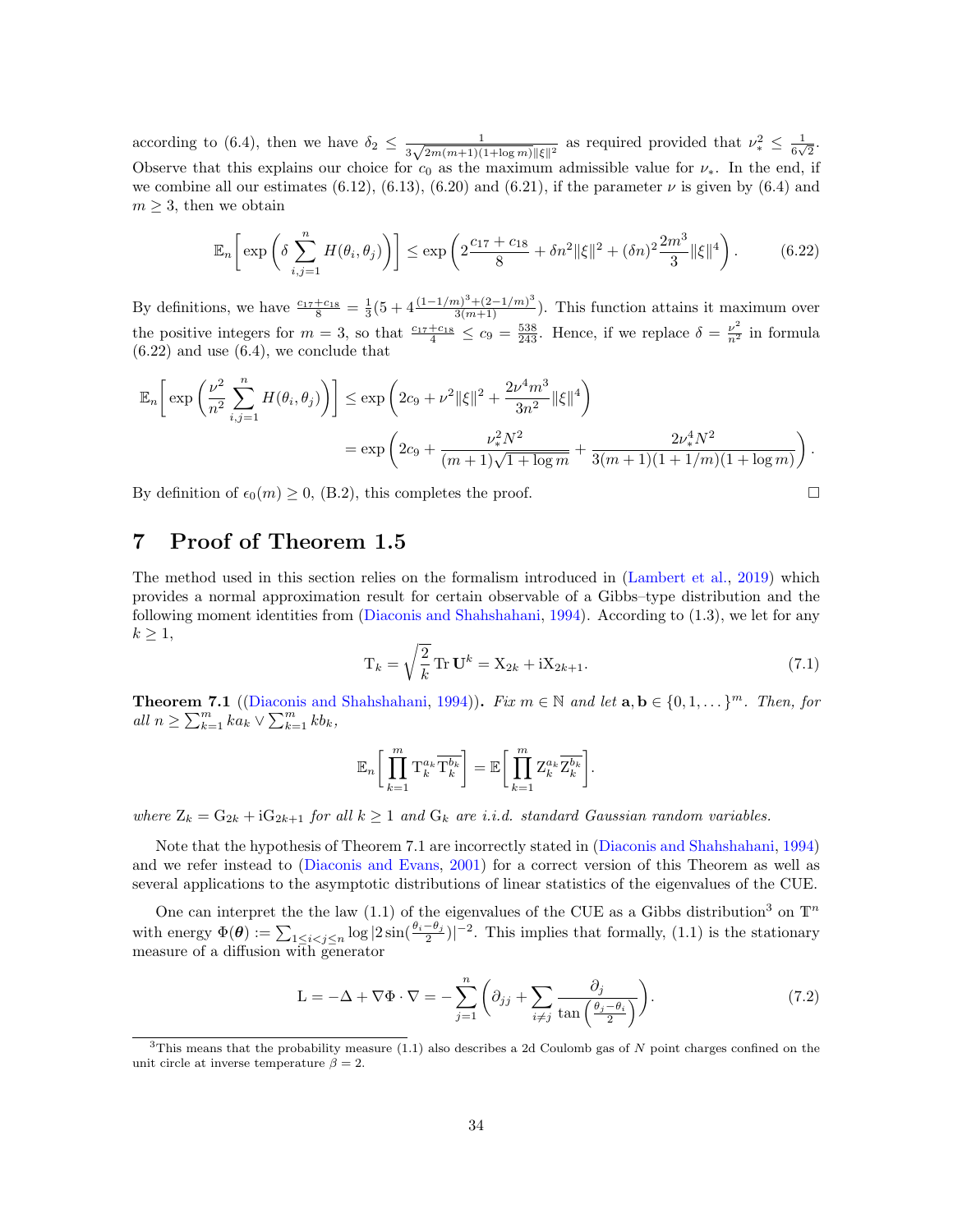We view the vector  $\mathbf{X}: \mathbb{T}^n \to \mathbb{R}^{2m}$  as a smooth function in  $L^{\infty}(\mathbb{P}_n)$ , so that we can define the vector L**X** and the  $2m \times 2m$  matrix

<span id="page-34-6"></span>
$$
\Gamma_{k,\ell} = \nabla X_k \cdot \nabla X_\ell. \tag{7.3}
$$

Recall also the definition of the Kantorovich or Wasserstein distance [\(1.10\)](#page-3-5). Then, by applying [\(Lam](#page-46-5)[bert et al.,](#page-46-5) [2019,](#page-46-5) Corollary 2.4) to the random variable  $X$  we obtain the following result.

<span id="page-34-0"></span>**Proposition 7.2.** For all  $n, m \in \mathbb{N}$  and for any positive definite diagonal matrix **K** of size  $2m \times 2m$ , we have

<span id="page-34-2"></span>
$$
W_2(\mathbf{X}, \mathbf{G}) \le \sqrt{\mathbb{E}_n[|\mathbf{K}^{-1}L\mathbf{X} - \mathbf{X}|^2]} + \sqrt{\mathbb{E}_n[||\mathbf{I} - \mathbf{K}^{-1}\mathbf{\Gamma}||^2]},
$$
\n(7.4)

where  $\|\cdot\|$  denotes the Hilbert–Schnmidt norm.

The reason the RHS of [\(7.4\)](#page-34-2) is small is because the random variables  $T_1, T_2, \ldots$  are approximate *eigenfunctions* of the generator L and the matrix  $\bf{K}$  records the corresponding eigenvalues. The following Lemma makes this claim precise. Observe that  $\xi$  is small compared to **K** which is of order n.

<span id="page-34-1"></span>**Lemma 7.3.** For all  $n, m \in \mathbb{N}$ , we have  $LX = KX + \xi$  where

$$
\mathbf{K} = n \cdot \text{diag}(1, 1, 2, 2, \cdots, m, m)
$$

$$
\boldsymbol{\xi} = (\Re \zeta_1, \Im \zeta_1, \Re \zeta_2, \Im \zeta_2, \cdots, \Re \zeta_m, \Im \zeta_m)
$$

and for all  $k \geq 1$ ,

$$
\zeta_k = \sqrt{\frac{k}{2}} \sum_{\ell=1}^{k-1} \sqrt{\ell(k-\ell)} \mathrm{T}_{\ell} \mathrm{T}_{k-\ell}.
$$

*Proof.* The Lemma follows from the fact that  $T_k = \sqrt{\frac{2}{k}} \sum_{j=1}^n e^{ik\theta_j}$  and explicit computations. Let us fix  $k\in\mathbb{N}$  and observe that

<span id="page-34-4"></span>
$$
\Delta T_k = -k^2 T_k. \tag{7.5}
$$

Second, since  $\tan\left(\frac{\theta_j-\theta_i}{2}\right) = -i\frac{e^{i\theta_j}-e^{i\theta_i}}{e^{i\theta_j}+e^{i\theta_i}}$  $e^{i\theta_j} - e^{i\theta_i} \over e^{i\theta_j} + e^{i\theta_i}$  for any  $i, j = 1, \ldots, n$ , we have

$$
\sum_{i \neq j} \frac{\partial_j \mathcal{T}_k}{\tan\left(\frac{\theta_j - \theta_i}{2}\right)} = -\sqrt{2k} \sum_{i \neq j} \frac{e^{i\theta_j} + e^{i\theta_i}}{e^{i\theta_j} - e^{i\theta_i}} e^{ik\theta_j}.
$$

By symmetry, this implies that

$$
\sum_{i \neq j} \frac{\partial_j T_k}{\tan\left(\frac{\theta_j - \theta_i}{2}\right)} = -\sqrt{2k} \sum_{i \neq j} \frac{e^{ik\theta_j} - e^{ik\theta_i}}{e^{i\theta_j} - e^{i\theta_i}} e^{i\theta_j}
$$

$$
= -\sqrt{2k} \sum_{i \neq j} \sum_{\ell=1}^k e^{i\ell\theta_j} e^{i(k-\ell)\theta_i}
$$

$$
= -\sqrt{2k} \sum_{i,j} \sum_{\ell=1}^k e^{i\ell\theta_j} e^{i(k-\ell)\theta_i} + k^2 T_k,
$$
(7.6)

where we have used that  $\frac{e^{ik\theta}j-e^{ik\theta}i}{i\theta_j}$  $\frac{i\epsilon\theta_j - e^{ik\theta_i}}{e^{i\theta_j} - e^{i\theta_i}} = \sum_{\ell=1}^k e^{i(\ell-1)\theta_j} e^{i(k-\ell)\theta_i}$ . Note that in the sum on the RHS of [\(7.6\)](#page-34-3), the term  $\ell = k$  equals to  $-nk\Gamma_k$  while the other terms can be expressed in terms of the variables  $(T_{\ell})_{\ell=1}^{k-1}$ . Hence, according to formula [\(7.2\)](#page-33-4) and by combining formulae [\(7.5\)](#page-34-4) and [\(7.6\)](#page-34-3), this shows that for any  $k \geq 1$ ,

<span id="page-34-5"></span><span id="page-34-3"></span>
$$
LT_k = nkT_k + \zeta_k \tag{7.7}
$$

Taking real and imaginary parts of the equation [\(7.7\)](#page-34-5), this completes the proof.  $\Box$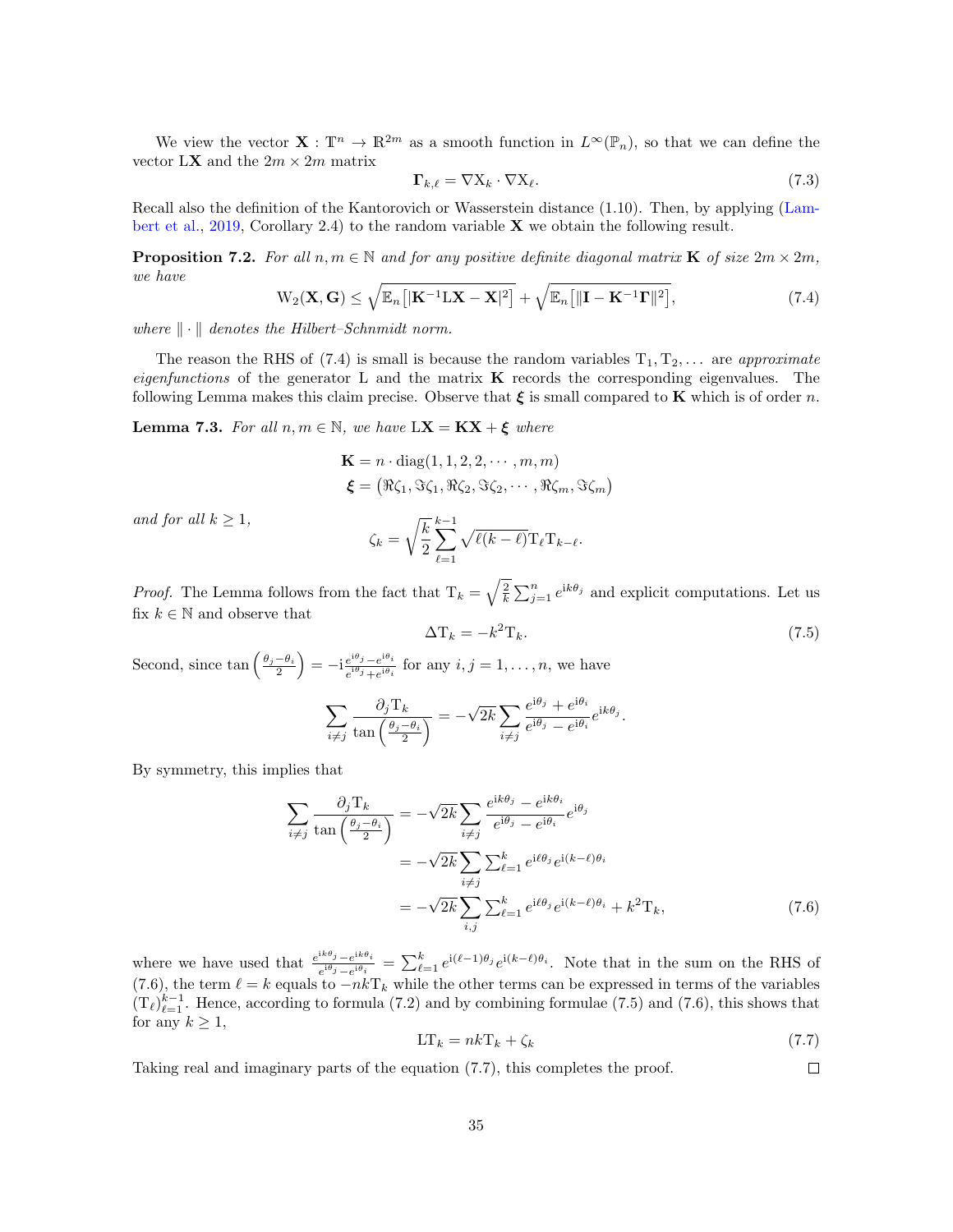Remarkably with Lemma [7.3](#page-34-1) and Theorem [7.1,](#page-33-0) we can exactly compute the error terms on the RHS of the estimate [\(7.4\)](#page-34-2). We obtain the following results.

<span id="page-35-0"></span>**Lemma 7.4.** For any  $n, m \in \mathbb{N}$  such that  $m \leq n$ ,

$$
\mathbb{E}_n[|\mathbf{K}^{-1}\boldsymbol{\xi}|^2] = \frac{(2m+5)m(m-1)}{9n^2}
$$

<span id="page-35-1"></span>**Lemma 7.5.** For any  $n, m \in \mathbb{N}$  such that  $m \leq n/2$ , we have

$$
\mathbb{E}_n\big[\|\mathbf{I}-\mathbf{K}^{-1}\mathbf{\Gamma}\|^2\big] = \frac{(8m+7)(m+1)m}{6n^2}.
$$

Using Lemmas [7.4](#page-35-0) and [7.5,](#page-35-1) we can complete the proof of Theorem [1.5.](#page-3-1) According to Lemma [7.3,](#page-34-1) we have

$$
\mathbf{K}^{-1}L\mathbf{X} - \mathbf{X} = \mathbf{K}^{-1}\boldsymbol{\xi},
$$

so that for all  $m,n\in\mathbb{N}$  such that  $m\leq n/2,$ 

$$
\sqrt{\mathbb{E}_n\left[|\mathbf{K}^{-1}\mathbf{L}\mathbf{X}-\mathbf{X}|^2\right]} + \sqrt{\mathbb{E}_n\left[|\mathbf{I}-\mathbf{K}^{-1}\mathbf{\Gamma}||^2\right]} \le \frac{\sqrt{(2m+5)m(m-1)} + \sqrt{(8m+7)(m+1)9m/6}}{3n}
$$

$$
\le (\sqrt{8} + \sqrt{2})\frac{(m+1)\sqrt{m}}{3n}.
$$

By Proposition [7.2,](#page-34-0) we obtain the required bound for the Kantorovich distance  $W_2(X, G)$  between the random vector **X** and a standard Gaussian random variable on  $\mathbb{R}^{2m}$ . Thus, to complete the proof, it remains to prove Lemmas [7.4](#page-35-0) and [7.5.](#page-35-1)

Proof of Lemma [7.4.](#page-35-0) According to the notation of Lemma [7.3,](#page-34-1) we have

$$
|\mathbf{K}^{-1}\boldsymbol{\xi}|^2 = \sum_{k=1}^m \frac{|\zeta_k|^2}{n^2 k^2} = \sum_{1 \leq \ell, \ell' < k \leq m} \frac{\sqrt{\ell(k-\ell)}\sqrt{\ell'(k-\ell')}}{2kn^2} \mathrm{T}_{\ell} \mathrm{T}_{k-\ell} \overline{\mathrm{T}_{\ell'} \mathrm{T}_{k-\ell'}}.
$$

Moreover, according to Theorem [7.1,](#page-33-0) if  $m \leq n$ , then it holds for any integers  $1 \leq \ell, \ell' < k \leq m$ ,

$$
\mathbb{E}_n \big[ T_{\ell} T_{k-\ell} \overline{T_{\ell'} T_{k-\ell'}} \big] = \left( \mathbf{1}_{\{\ell=\ell',\ell\neq k/2\}} + \mathbf{1}_{\{\ell=k-\ell',\ell\neq k/2\}} \right) \mathbb{E}_n \big[ |Z_{\ell}|^2 |Z_{k-\ell}|^2 \big] + \mathbf{1}_{\{\ell=\ell'=k/2\}} \mathbb{E}_n \big[ |Z_{\ell}|^4 \big] = 4 \big( \mathbf{1}_{\{\ell=\ell',\ell\neq k/2\}} + \mathbf{1}_{\{\ell=k-\ell',\ell\neq k/2\}} \big) + 8 \mathbf{1}_{\{\ell=\ell'=k/2\}}.
$$

This implies that

$$
\mathbb{E}_n[|\mathbf{K}^{-1}\xi|^2] = \frac{4}{n^2} \sum_{1 \le \ell < k \le m} \frac{\ell(k-\ell)}{k} = \frac{(2m+5)m(m-1)}{9n^2}
$$

where we have used that  $\sum_{1 \leq \ell < k} \frac{\ell(k-\ell)}{k} = \frac{k^2-1}{6}$ .

*Proof of Lemma [7.5.](#page-35-1)* Let us decompose  $\Gamma = \widetilde{\Gamma} + \Delta$  where  $\Delta = \text{diag}(\Gamma)$ . The point is that

<span id="page-35-2"></span>
$$
\|\mathbf{I} - \mathbf{K}^{-1}\mathbf{\Gamma}\|^2 = \|\mathbf{I} - \mathbf{K}^{-1}\mathbf{\Delta}\|^2 + \|\mathbf{K}^{-1}\widetilde{\mathbf{\Gamma}}\|^2.
$$
 (7.8)

,

Since  $X_{2k-1} = \sqrt{\frac{2}{k}} \sum_{j=1}^n \cos(k\theta_j)$  and  $X_{2k} = \sqrt{\frac{2}{k}} \sum_{j=1}^n \sin(k\theta_j)$ , by [\(7.3\)](#page-34-6), we have for any  $k =$  $1, \ldots, m$ ,

<span id="page-35-3"></span>
$$
\Gamma_{2k-1,2k-1} = 2k \sum_{j=1}^{n} \sin^2(k\theta_j) = nk - \frac{k^{3/2}}{\sqrt{2}} \Re(\mathbf{T}_{2k})
$$
  

$$
\Gamma_{2k,2k} = 2k \sum_{j=1}^{n} \cos^2(k\theta_j) = nk + \frac{k^{3/2}}{\sqrt{2}} \Re(\mathbf{T}_{2k}).
$$
 (7.9)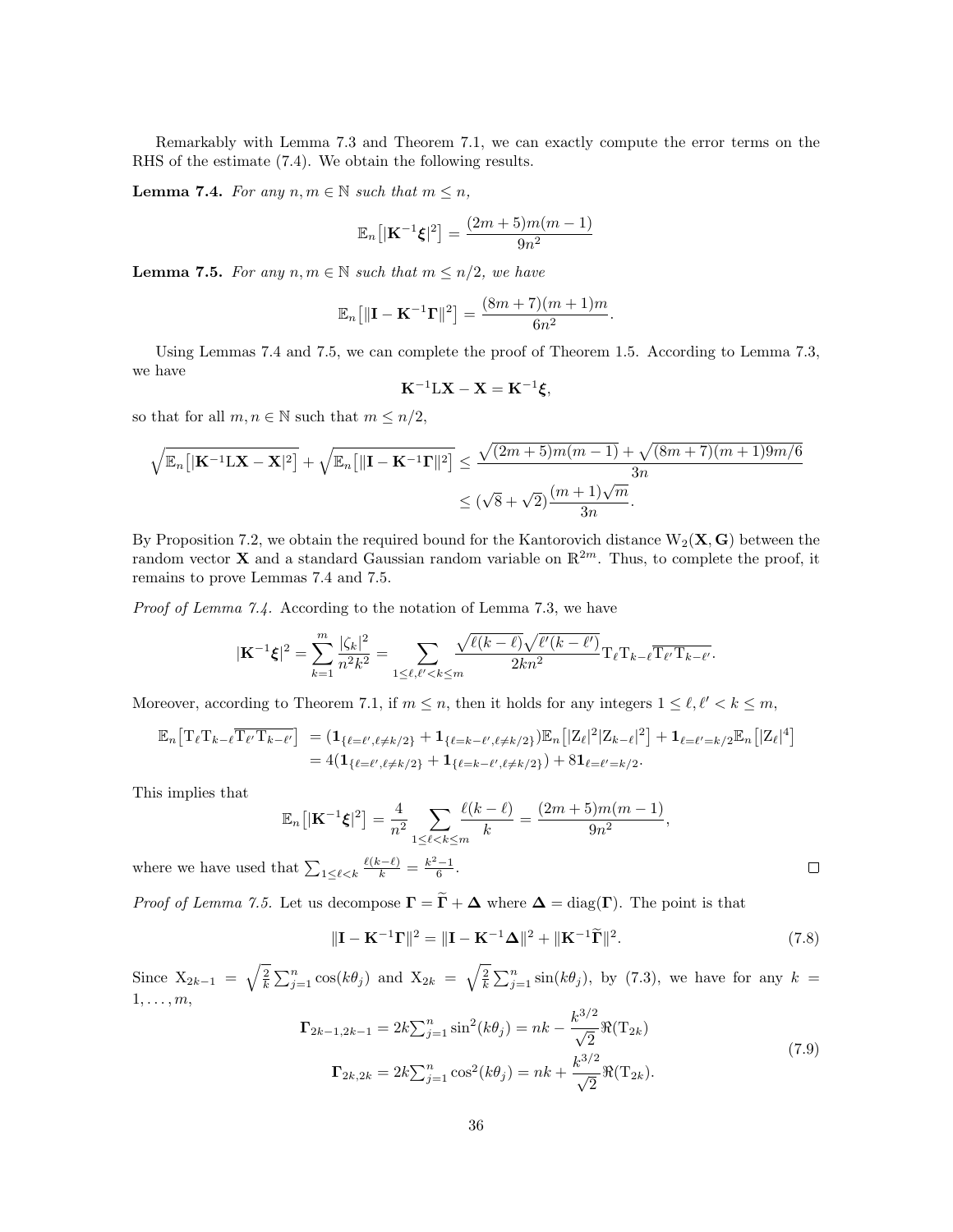According to the notation of Lemma [7.3,](#page-34-1) this shows that

<span id="page-36-2"></span>
$$
\|\mathbf{I} - \mathbf{K}^{-1} \mathbf{\Delta}\|^2 = \sum_{k=1}^{m} \frac{k}{n^2} \Re(\mathbf{T}_{2k})^2.
$$
 (7.10)

It remains to compute the second term on the RHS of [\(7.8\)](#page-35-2). Let  $\mathbf{K}^{1/2}$  be the positive square–root of the diagonal matrix  $K$  and observe that by definition of the Hilbert Schmidt norm:

<span id="page-36-1"></span>
$$
\|\mathbf{K}^{-1}\widetilde{\mathbf{\Gamma}}\| = \|\mathbf{K}^{-1/2}\widetilde{\mathbf{\Gamma}}\mathbf{K}^{-1/2}\|^2 = \frac{2}{n^2} \bigg( \sum_{1 \le k < \ell \le m} \frac{\Gamma_{2\ell,2k}^2 + \Gamma_{2\ell-1,2k-1}^2}{k\ell} + \sum_{1 \le k \le \ell \le m} \frac{\Gamma_{2\ell-1,2k}^2 + \Gamma_{2\ell,2k-1}^2}{k\ell} \bigg). \tag{7.11}
$$

Like [\(7.9\)](#page-35-3), we can compute the coefficients on the RHS of [\(7.11\)](#page-36-1). We check that for any  $1 \leq k \leq \ell \leq m$ ,

$$
\Gamma_{2\ell,2k} = 2\sqrt{k\ell} \sum_{j=1}^{n} \cos(k\theta_j) \cos(\ell\theta_j) = \sqrt{k\ell(\frac{\ell-k}{2})} \Re(\mathbf{T}_{\ell-k}) + \sqrt{k\ell(\frac{\ell+k}{2})} \Re(\mathbf{T}_{\ell+k}),
$$
  
\n
$$
\Gamma_{2\ell-1,2k-1} = 2\sqrt{k\ell} \sum_{j=1}^{n} \sin(k\theta_j) \sin(\ell\theta_j) = \sqrt{k\ell(\frac{\ell-k}{2})} \Re(\mathbf{T}_{\ell-k}) - \sqrt{k\ell(\frac{\ell+k}{2})} \Re(\mathbf{T}_{\ell+k}),
$$
  
\n
$$
\Gamma_{2\ell-1,2k} = -2\sqrt{k\ell} \sum_{j=1}^{n} \cos(k\theta_j) \sin(\ell\theta_j) = -\sqrt{k\ell(\frac{\ell-k}{2})} \Im(\mathbf{T}_{\ell-k}) - \sqrt{k\ell(\frac{\ell+k}{2})} \Im(\mathbf{T}_{\ell+k}),
$$
  
\n
$$
\Gamma_{2\ell,2k-1} = -2\sqrt{k\ell} \sum_{j=1}^{n} \sin(k\theta_j) \cos(\ell\theta_j) = +\sqrt{k\ell(\frac{\ell-k}{2})} \Im(\mathbf{T}_{\ell-k}) - \sqrt{k\ell(\frac{\ell+k}{2})} \Im(\mathbf{T}_{\ell+k}).
$$

By [\(7.11\)](#page-36-1), this implies that

$$
\begin{split} \|\mathbf{K}^{-1}\widetilde{\mathbf{\Gamma}}\|^{2} &= \frac{2}{n^{2}} \bigg( \sum_{1 \leq k < \ell \leq m} \big( (\ell - k) \Re(\mathrm{T}_{\ell-k})^{2} + (\ell + k) \Re(\mathrm{T}_{\ell+k})^{2} \big) + \sum_{1 \leq k \leq \ell \leq m} \big( (\ell - k) \Im(\mathrm{T}_{\ell-k})^{2} + (\ell + k) \Im(\mathrm{T}_{\ell+k})^{2} \big) \bigg) \\ &= \frac{2}{n^{2}} \bigg( \sum_{1 \leq k < \ell \leq m} \big( (\ell - k) |\mathrm{T}_{\ell-k}|^{2} + (\ell + k) |\mathrm{T}_{\ell+k}|^{2} \big) + 2 \sum_{k=1}^{m} k \Im(\mathrm{T}_{2k})^{2} \bigg). \end{split}
$$

Combining the previous formula with [\(7.8\)](#page-35-2) and [\(7.10\)](#page-36-2), we obtain

$$
\mathbb{E}_n[||\mathbf{I} - \mathbf{K}^{-1}\mathbf{\Gamma}||^2] = \frac{2}{n^2} \bigg( \sum_{1 \le k < \ell \le m} (\ell - k) \mathbb{E}_n[|T_{\ell - k}|^2] + (\ell + k) \mathbb{E}_n[|T_{\ell + k}|^2] \bigg) + \frac{5}{n^2} \sum_{k=1}^m k \mathbb{E}_n[ \Re(T_{2k})^2],
$$

where we used that the random variables  $\Re(T_k)$  and  $\Im(T_k)$  have the same law for all  $k \geq 1$ . Hence, by Theorem [7.1,](#page-33-0) we conclude that if  $m \leq n/2$ ,

$$
\mathbb{E}_n[||\mathbf{I} - \mathbf{K}^{-1}\mathbf{\Gamma}||^2] = \sum_{1 \le k < \ell \le m} \frac{4\ell}{n^2} + \sum_{k=1}^m \frac{5k}{n^2} = \frac{(8m+7)(m+1)m}{6n^2}.
$$

This completes the proof.

## A Additional proofs

### <span id="page-36-0"></span>A.1 Proof or Lemma [2.3](#page-7-2)

Without loss of generality, we assume that  $\hat{f}_0 = 0$ , then by [\(2.9\)](#page-6-2), we have

<span id="page-36-3"></span>
$$
\mathbb{E}_n[\exp \text{Tr } f(\mathbf{U})] = e^{\mathcal{A}(f)} \det[\mathbf{I} - K_f Q_n],\tag{A.1}
$$

,

 $\Box$ 

where according to [\(2.8\)](#page-6-3), if we let  $w = e^{-2i\Im(f^+)}$ , the kernel  $K_f$  is given by

$$
K_f = H_+(w)H_-(\overline{w}) = H(w)H(w)^*
$$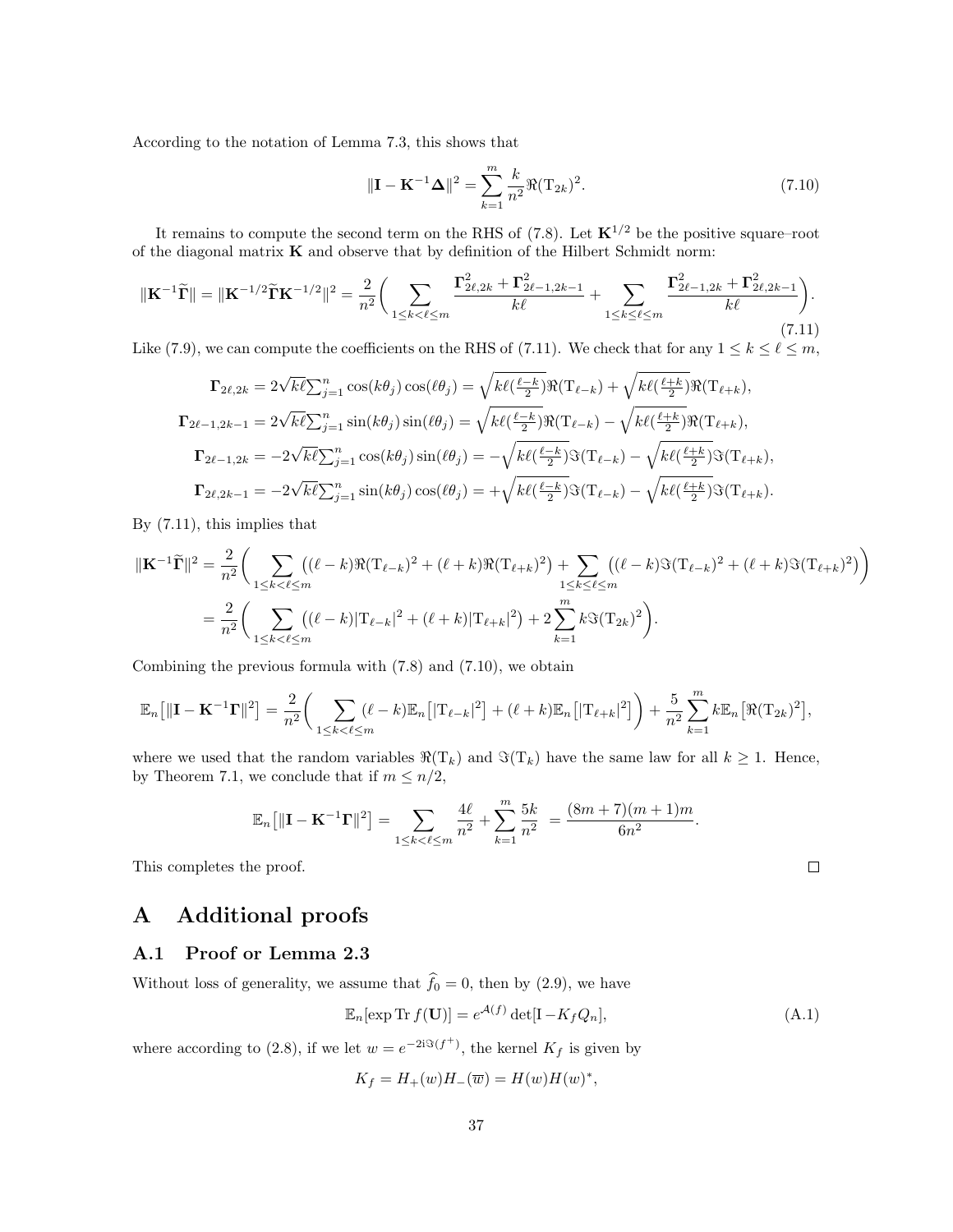where  $H(w)^*$  is the adjoint of  $H(w)$ . Therefore,  $K_f > 0$  as a trace–class operator and this implies that for any  $n \in \mathbb{Z}_+,$ 

$$
0 < \det[\mathbf{I} - K_f Q_n] \le 1.
$$

Then, the claim follows directly from [\(A.1\)](#page-36-3).

#### <span id="page-37-0"></span>A.2 Proof of Lemma [3.1](#page-12-2)

Recall that for any  $m \in \mathbb{N}$  and  $\Lambda > 0$ , we let

$$
g_m(\Lambda) = e^{-\Lambda^2} \sum_{0 \le k < m} m^k \Lambda^{-2(k+1)}.
$$

First, by going to polar coordinates and making the change of variable  $u = ||\xi||^2$ , we have for any  $\Lambda > 0$ ,

$$
\int_{\substack{\mathbb{R}^{2m} \\ \|\xi\| \geq \Lambda}} e^{-\|\xi\|^2} d\xi = \Omega_m \int_{\Lambda^2}^{+\infty} e^{-u} d(u^m)
$$

The integral on the RHS corresponds to the incomplete Gamma function – see [\(DLMF,](#page-46-16) Formula  $(8.2.2)$ ) – and repeated integrations by parts give for any  $\lambda > 0$ ,

$$
\int_{\lambda}^{+\infty} e^{-u} d(u^m) = (m-1)! e^{-\lambda} \sum_{0 \le k < m} \frac{\lambda^k}{k!}.
$$

Using the bound  $(m-k)! \geq \frac{(m-1)!}{m^{k-1}}$  valid for all  $k = 1, \ldots, m$ , this implies that

$$
\int_{\substack{\mathbb R^{2m}\\ \|\xi\|\geq \Lambda}} e^{-\|\xi\|^2} {\rm d} \xi \leq \Omega_m e^{-\Lambda^2} \sum_{1\leq k\leq m} m^{k-1}\Lambda^{2k} = \Omega_m g_m(\Lambda).
$$

Finally, if  $\Lambda^2 > m$ , by summing the geometric sum, we obtain  $g_m(\Lambda) \leq \frac{e^{-\Lambda^2}}{\Lambda^2 - m}$ .

### <span id="page-37-1"></span>A.3 Proof of Lemma [5.2](#page-20-3)

By symmetry, it suffices to prove that for all  $y \in (0,1]$  and  $x \ge 0$ ,

$$
1 + \left(\frac{\sinh(x)}{y}\right)^2 \le \exp\left(\frac{x}{y}\right)^2.
$$

We have for any fixed  $y \in (0, 1]$  and  $x \ge 0$ ,

$$
\frac{d}{dx}\left(\left(1+\left(\frac{\sinh(x)}{y}\right)^2\right)\exp\left(-\frac{x^2}{y^2}\right)\right) = -\frac{2}{y^2}\exp\left(-\frac{x^2}{y^2}\right)\left(x\left(1+\left(\frac{\sinh(x)}{y}\right)^2\right) - \sinh(x)\cosh(x)\right)
$$

$$
\le -\frac{2}{y^2}\exp\left(-\frac{x^2}{y^2}\right)\left(x\left(1+\sinh(x)^2\right) - \sinh(x)\cosh(x)\right)
$$

$$
\le -\frac{2}{y^2}\exp\left(-\frac{x^2}{y^2}\right)\cosh(x)\left(x\cosh(x) - \sinh(x)\right).
$$

Since  $x \cosh(x) - \sinh(x) \ge 0$ , this shows that for any fixed  $y \in (0, 1]$  and  $x \ge 0$ 

$$
\frac{\mathrm{d}}{\mathrm{d}x}\left(\left(1+\left(\frac{\sinh(x)}{y}\right)^2\right)\exp\left(-\frac{x^2}{y^2}\right)\right)\leq 0.
$$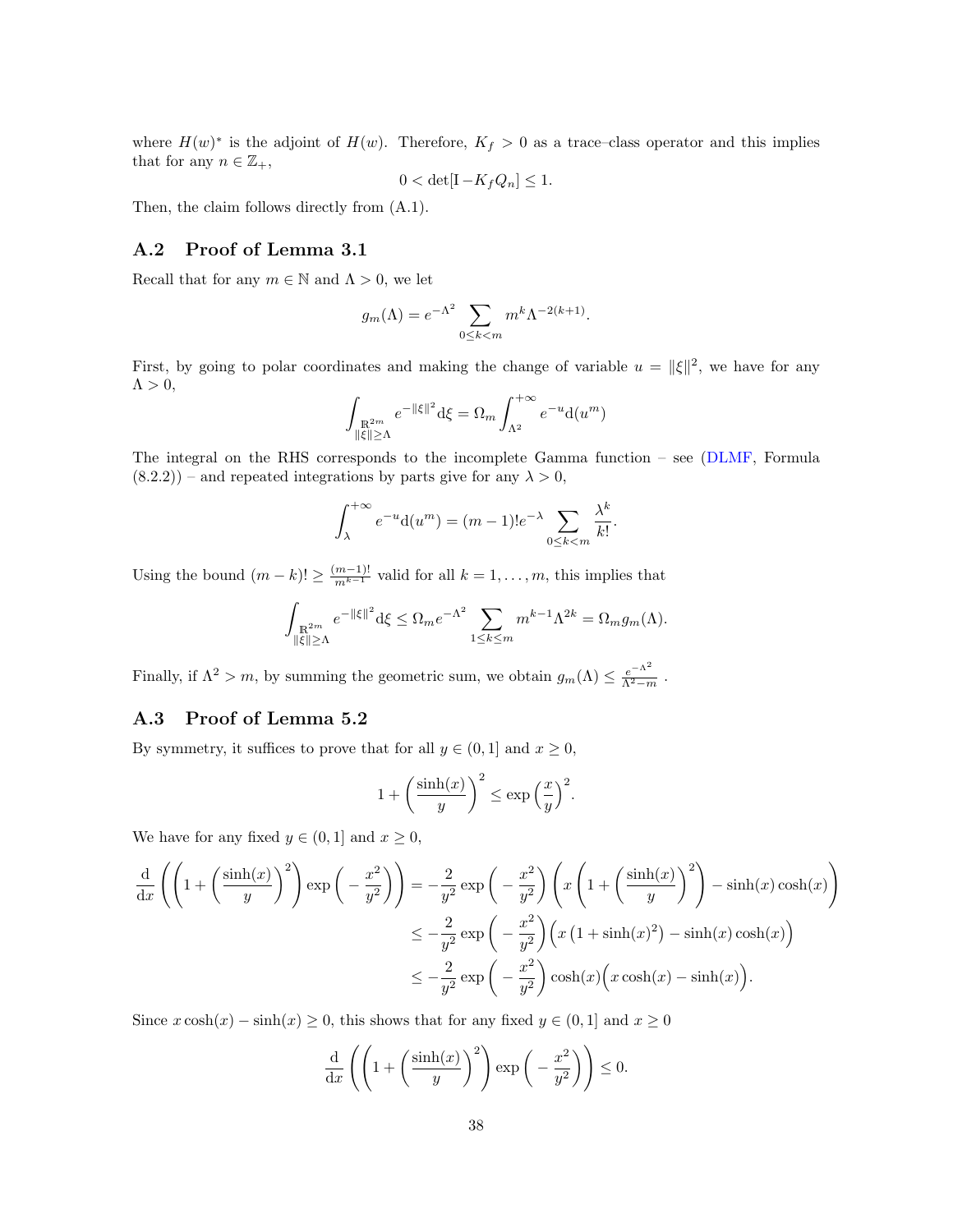This implies that for any  $y \in (0, 1]$ 

$$
\max_{x>0} \left\{ \left( 1 + \left( \frac{\sinh(x)}{y} \right)^2 \right) \exp\left( -\frac{x^2}{y^2} \right) \right\} = 1.
$$

Since the RHS is independent of  $y \in (0, 1]$ , this completes the proof.

### <span id="page-38-0"></span>A.4 Proof of Lemma [5.3](#page-22-0)

Let us define the function  $\Phi(\theta) = \sum_{1 \leq i < j \leq n} \log |e^{i\theta_i} - e^{i\theta_j}|^{-2}$  for  $\theta \in \Delta$  where  $\Delta := \{\theta \in \mathbb{R}^n : \theta_1 =$  $0 < \theta_2 < \cdots < \theta_n < 2\pi$  is a convex set. Observe that by symmetry, we have

$$
\max_{\theta_1,\ldots,\theta_n\in\mathbb{T}}\bigg(\prod_{1\leq i
$$

Since function  $\Phi$  is smooth on  $\triangle$ , by computing its Hessian (with respect to  $\theta_2, \ldots, \theta_n$ ), we verify that  $\Phi$  is strictly convex<sup>[4](#page-38-1)</sup>. Moreover, if we let  $\mathbf{\vartheta} = (0, \frac{2\pi}{n}, \dots, \frac{2\pi(n-1)}{n})$  $\frac{n-1}{n}$ , we see that by symmetry for any  $j = 2, \ldots, n$ 

$$
\nabla_j \Phi(\boldsymbol{\vartheta}) = \sum_{i \neq j} \frac{1}{\tan(\frac{\vartheta_i - \vartheta_j}{2})} = \sum_{i \neq j} \frac{1}{\tan(\pi \frac{i - j}{n})} = 0.
$$

This implies that  $\vartheta$  is the only critical point of  $\Phi$  inside  $\triangle$  and since  $\Phi = +\infty$  on  $\partial \triangle$ , we have

$$
\min_{\theta \in \triangle} \Phi(\theta) = \Phi(\theta).
$$

Moreover, by definition of the Vandermonde determinant,

$$
e^{-\Phi(\mathbf{\Theta})} = \prod_{1 \leq i < j \leq n} |e^{i\vartheta_i} - e^{i\vartheta_j}|^2 = \left| \det_{n \times n} (e^{i(j-1)\vartheta_i}) \right|^2 = \left| \det_{n \times n} (e^{i2\pi \frac{(j-1)(i-1)}{n}}) \right|^2.
$$

This shows that for any  $n \geq 2$ ,

$$
\max_{\theta_1,\dots,\theta_n \in \mathbb{T}} \prod_{1 \le i < j \le n} |e^{i\theta_i} - e^{i\theta_j}|^2 = e^{-\Phi(\boldsymbol{\vartheta})} = n^n \left| \det_{n \times n} A \right|^2,
$$

where  $A_{ij} = \frac{e^{i2\pi} \frac{(j-1)(i-1)}{n}}{\sqrt{n}}$ . We easily verify that the columns of the matrix A are orthonormal so that A is a unitary matrix and  $|\det_{n\times n} A| = 1$ . This proves that for any integer  $n \geq 2$ ,

$$
\max_{\theta_1,\dots,\theta_n\in\mathbb{T}}\prod_{1\leq i
$$

We immediately deduce from this fact and formula [\(1.1\)](#page-0-0) for the joint density of  $\mathbb{P}_n$  that

$$
\mathbb{E}_n\left[e^{-\sum_{j=1}^n f(\theta_j)}\right] = \frac{1}{n!} \int_{\mathbb{T}^n} \prod_{1 \le i < j \le n} |e^{i\theta_i} - e^{i\theta_j}|^2 e^{-\sum_{j=1}^n f(\theta_j)} \frac{d\theta_1}{2\pi} \cdots \frac{d\theta_n}{2\pi}
$$
\n
$$
\le \frac{e^n}{\sqrt{2\pi n}} \left(\int_{\mathbb{T}} e^{-f(\theta)} \frac{d\theta}{2\pi}\right)^n,
$$

where we used that  $\frac{n^n}{n!} \leq \frac{e^n}{\sqrt{2\pi n}}$  by [\(B.17\)](#page-42-0).

<span id="page-38-1"></span><sup>&</sup>lt;sup>4</sup>This follows from the fact that the Hessian  $\nabla^2 \Phi$  has a strictly dominant diagonal with positive entries on  $\Delta$ .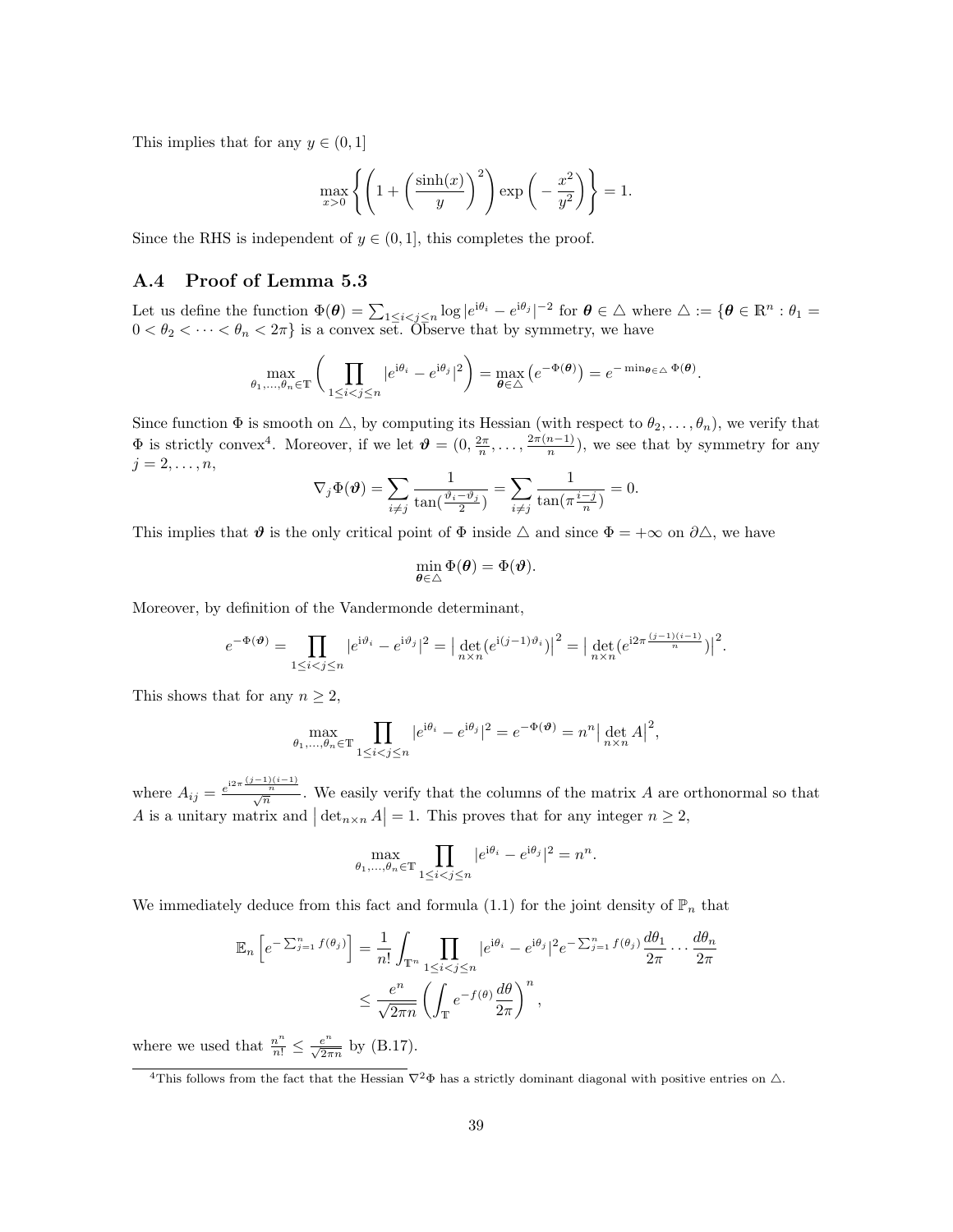## <span id="page-39-0"></span>B Constants and numerical approximations

As we pointed out in the introduction, one of the main challenge of the proof of Theorem [1.3](#page-3-0) is to try to optimize and keep track of all the constants involved in our different estimates. For the convenience of the readers, these constants as well as the error terms in Theorem [1.3](#page-3-0) are collected in this section. The constants are denoted by  $c_j = c_j(m)$ ,  $\epsilon_j = \epsilon_j(m)$  and  $\Upsilon_j = \Upsilon_j(m)$  for  $j \in \mathbb{N}_0$  since they are allowed to depend on  $m$  but not on the dimension  $n$  the random matrix. They are positive for all  $m \geq 3$  and we use the following conventions:

- $c_j(m) \to \widehat{c}_j$  as  $m \to +\infty$  where  $\widehat{c}_j > 0$ .
- $\epsilon_j(m) \to 0$  as  $m \to +\infty$ .
- $\Upsilon_j(m) \to +\infty$  as  $m \to +\infty$  and  $\Upsilon_j(m)$  is a regularly varying function.

When relevant, we also provide a numerical approximation or an estimate for these constants.

## <span id="page-39-1"></span>B.1 Errors in Theorem [1.3](#page-3-0)

We let

<span id="page-39-3"></span>
$$
c_0 = \sqrt{\frac{1}{6\sqrt{2}}} \approx 0.343
$$
 (B.1)

and

<span id="page-39-4"></span>
$$
\epsilon_0(m) = \frac{2c_0^2}{3(1+1/m)\sqrt{1+\log m}}.\tag{B.2}
$$

We note that  $\epsilon_0(m) \leq 0.041$  for all  $m \geq 3$ . The constants which are directly involved in  $\Theta_{N,m}$  from Theorem [1.3](#page-3-0) are given by

<span id="page-39-2"></span>
$$
c_1(m) = \frac{(1 - c_{10})^2}{16c_{11}} - c_0^2 (1 + \epsilon_0) \frac{\sqrt{1 + \log m}}{2(m+1)}
$$
  
\n
$$
c_2(m) = c_0 c_4 \left(1 - c_{10} - \frac{4c_4 c_0 c_{11} (1 + \log m)^{1/4}}{\sqrt{m+1}}\right) - c_0^2 \frac{(1 + \epsilon_0)(1 + \log m)^{1/4}}{2\sqrt{m+1}}
$$
  
\n
$$
c_3 = c_8/(2\pi)^{1/4} \approx 7.98
$$
  
\n
$$
c_4 = \frac{1}{2\sqrt{2}} \approx 0.354
$$
  
\n
$$
c_5 = c_3^{-1} e^{c_9} \approx 1.147
$$
  
\n
$$
c_6 = 4(2 + \log 2) \approx 10.78
$$
  
\n
$$
c_7 = \frac{\pi \sqrt{e}}{2} \approx 2.59
$$
  
\n
$$
c_8 = \frac{4 \cdot 2.766}{(1 - 1/16)^2} \approx 12.63
$$
  
\n
$$
c_9 = \frac{538}{243} \approx 2.21
$$
  
\n
$$
c_{10}(m) = c_0^2 c_{19}(m) \sqrt{1 + 1/m} = c_0^2 \frac{\sqrt{1 + 1/m}}{3\sqrt{6}} e^{c_0 \frac{(1 + \log m)^{1/4}}{\sqrt{(m+1)/2}}}, \qquad \widehat{c_{10}} = \frac{c_0^2}{3\sqrt{6}} \approx 0.016
$$
  
\n
$$
c_{11}(m) = \left(1 + \frac{c_{10}}{\sqrt{m}}\right) \left(1 + \frac{2c_{10}}{m} + \sqrt{\frac{1 + 1/m}{2(1 + \log m)}}\right).
$$

We verify that both  $c_1(m)$  and  $c_2(m)$  are increasing for  $m \geq 3$  and we have

$$
\hat{c}_1 = (1 - \hat{c}_{10})^2 / 16 \approx 0.0605
$$
,  $\hat{c}_2 = 4c_0 c_4 \sqrt{\hat{c}_1} \approx 0.119$ .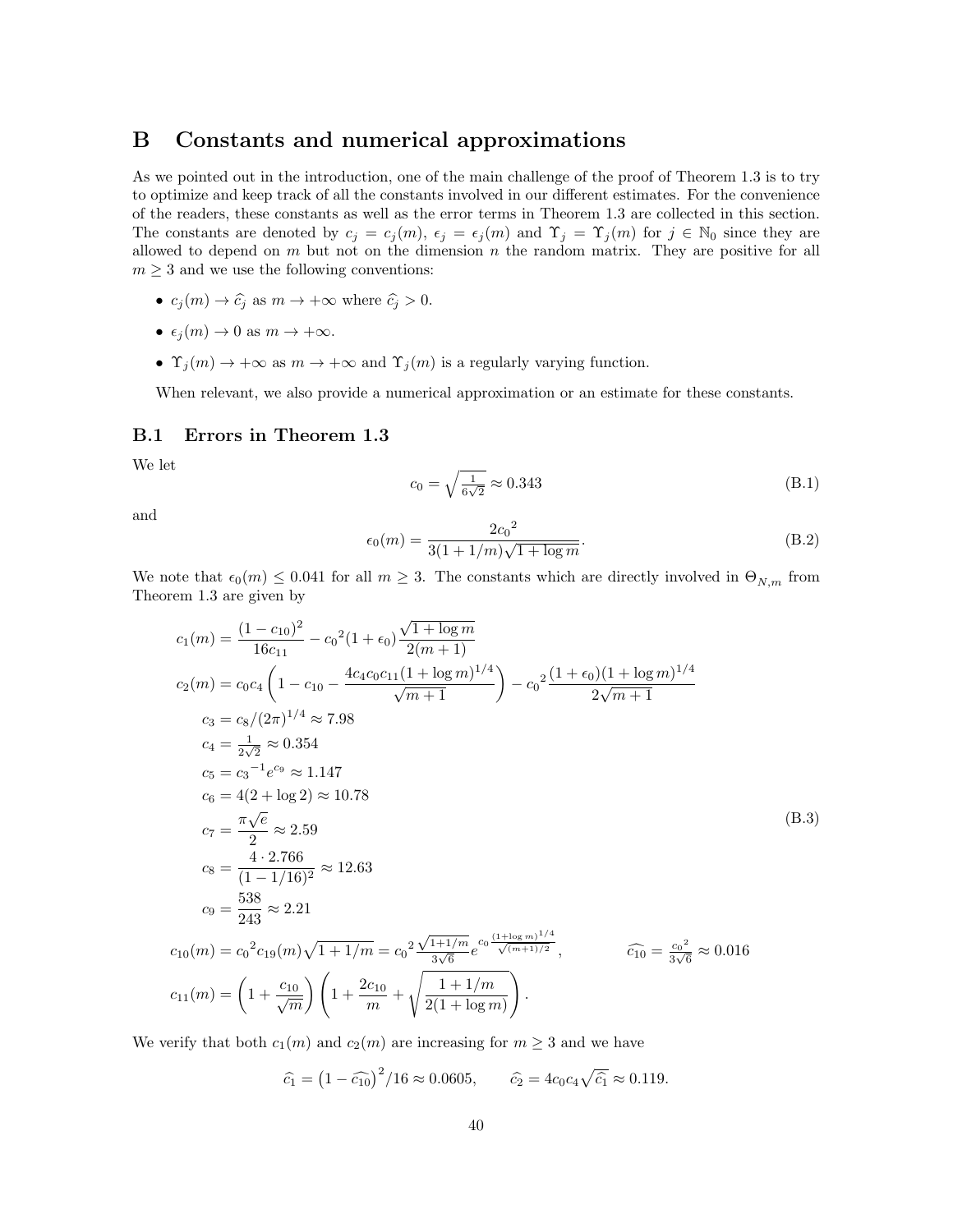Note also that the convergence is slow since  $c_j = \hat{c}_j + \mathcal{O}\left(\frac{(1+\log m)^{1/4}}{\sqrt{(m+1)}}\right)$  for  $j = 1, 2$  as  $m \to +\infty$ .

Let us also define for all  $m\geq 1,$ 

<span id="page-40-5"></span>
$$
\begin{aligned} \Upsilon_1(m) &= c_6 m^2 + \frac{5}{2} m \log m + \log(c_7) m + \frac{3}{2} \\ \Upsilon_2(m) &= \frac{1}{2} m \log m - \frac{3}{4} m \log(1 + \log m) - m \log(8c_0) + \frac{1}{2}. \end{aligned} \tag{B.4}
$$

It will turn out that we need the following estimates for the functions  $\Upsilon_1(m)$  and  $\Upsilon_2(m)$ . We have for all  $m \geq 3$ ,

<span id="page-40-6"></span>
$$
\sqrt{c_1(m)^{-1}(1 + \log m)\Upsilon_1(m)} \ge 34m\tag{B.5}
$$

and

<span id="page-40-7"></span>
$$
\frac{c_1(m)\Upsilon_2(m)\sqrt{m+1}}{c_2(m)(1+\log m)^{1/4}} \le \frac{\Upsilon_1(m)}{1500}.
$$
\n(B.6)

The numerical constants in [\(B.5\)](#page-40-6) and [\(B.6\)](#page-40-7) are not optimal but they suffice for our applications.

For any  $N,m\geq 1,$  let us define the following functions:

<span id="page-40-1"></span>
$$
\Theta_{N,m}^0 = m^{\frac{5}{2}} 2^{\frac{m}{2}} e^{\frac{m^2}{4N}} \frac{e^{\frac{N}{2}} (1 + \log m)^N}{\sqrt{N} \Gamma(N+1)}, \qquad \Theta_{N,m}^3 = \frac{c_3^{-1}}{\sqrt{m}} N^{-\frac{m}{2}} \exp\left(-\frac{N^2}{16(1 + \log m)}\right), \tag{B.7}
$$

<span id="page-40-3"></span>
$$
\Theta_{N,m}^2 = c_5 N^{\frac{m}{2}} \exp\left(\Upsilon_2(m) - \frac{c_2(m)N^2}{\sqrt{m+1}(1+\log m)^{\frac{3}{4}}}\right),\tag{B.8}
$$

and if  $N > 4m$ ,

<span id="page-40-2"></span>
$$
\Theta_{N,m}^1 = \frac{c_5 e^{-c_9 \frac{4m}{N}}}{(1 - \frac{4m}{N})^{1 - \frac{2m}{N}}} \exp\left(\Upsilon_1(m) - c_1(m) \frac{N(N - 4m)}{(1 + \log m)}\right).
$$
(B.9)

Then, the error in Theorem [1.3](#page-3-0) is given by

<span id="page-40-0"></span>
$$
\Theta_{N,m} = \Theta_{N,m}^0 + \Theta_{N,m}^1 + \Theta_{N,m}^2 + \Theta_{N,m}^3.
$$
\n(B.10)

One should keep in mind that  $\Theta_{N,m}^0$  is the main term, the term  $\Theta_{N,m}^3$  is always negligible, while  $\Theta_{N,m}^1$ and  $\Theta_{N,m}^2$  are corrections which become negligible when  $m \ll N$ . This is quantified by Proposition [B.1](#page-41-2) below.

In Sections [2](#page-4-2)[–6,](#page-24-0) the following constants will come in play.

<span id="page-40-4"></span>
$$
c_{12} = \frac{1 + \sqrt{290}}{17} \approx 1.06
$$
  
\n
$$
c_{13} = \frac{(\log 108)\sqrt{1 + \log 3}}{68\sqrt{108}c_2(m)}
$$
  
\n
$$
c_{14} = \frac{\sqrt{13}}{1500} \approx 0.0024
$$
  
\n
$$
c_{15} = 2e^2 \approx 14.78
$$
  
\n
$$
c_{16} = 2e\sqrt{\pi} \approx 9.64
$$
  
\n
$$
c_{17} = \frac{32}{3}(1 + \frac{(2 - 1/m)^3}{3(m + 1)})
$$
  
\n
$$
c_{18} = \frac{8}{3}(1 + \frac{4(1 - 1/m)^3}{3(m + 1)})
$$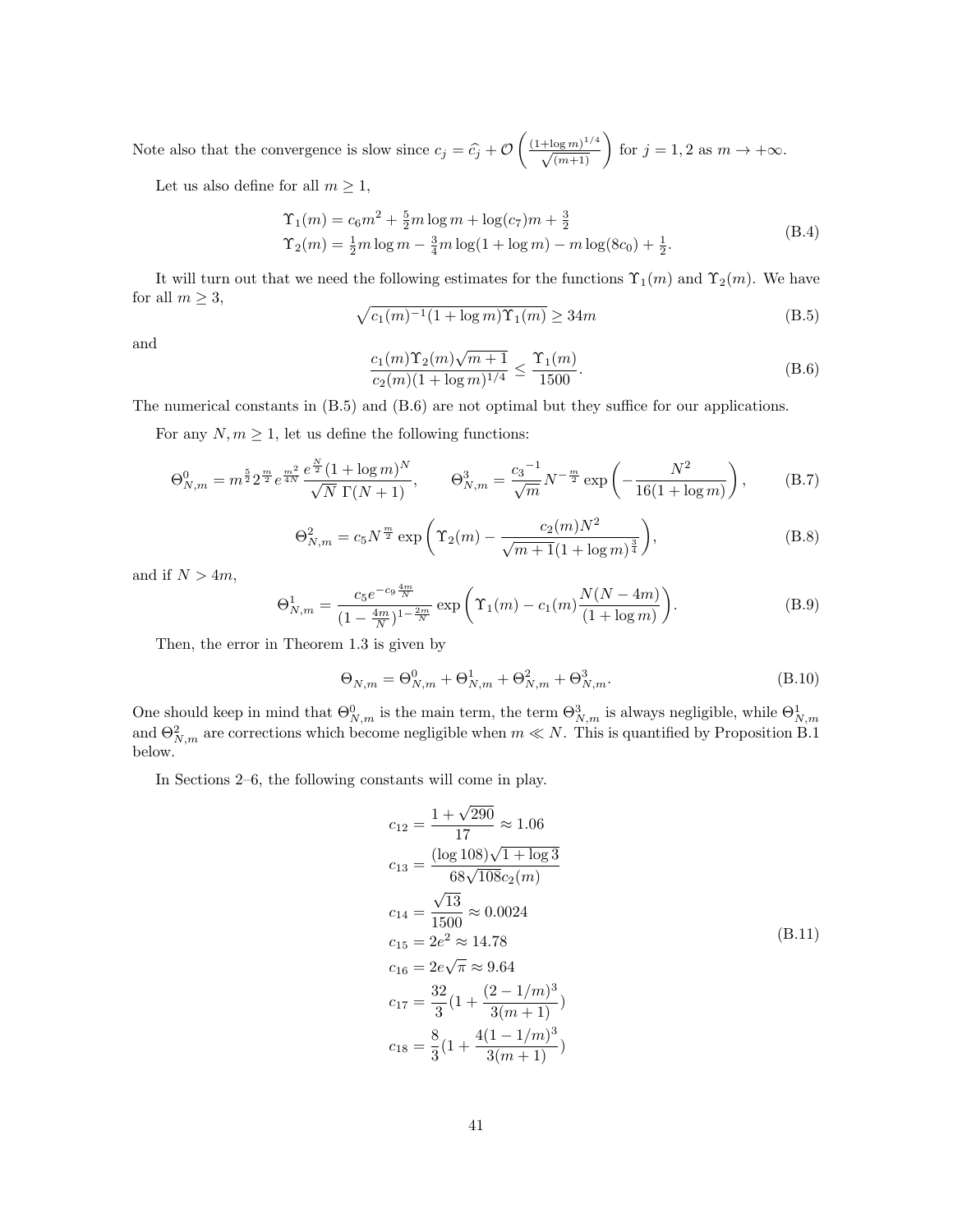$$
c_{19}(m) = \frac{1}{3\sqrt{6}} e^{\sqrt{2}c_0 \frac{(1+\log m)^{1/4}}{\sqrt{m+1}}}
$$
  
\n
$$
c_{20}(\eta) = \frac{\pi^2 \eta^2}{8}, \qquad \eta = \frac{1/\pi}{\sqrt{m}}
$$
  
\n
$$
c_{21}(m, \eta) = \frac{\exp\left(\frac{\eta}{2\sqrt{m(m+1)}}\right)}{6\sqrt{3}}, \qquad \eta = \frac{1/\pi}{\sqrt{m}}
$$
  
\n
$$
\Upsilon_3(m) = \frac{\pi m^{3/2}(m+1)e^{\frac{1}{2}\left(1+\frac{1/2}{(\pi m)^2}\right)}}{2\left(1-\frac{c_{21}}{4\pi^2 m^3}\right)}.
$$
\n(B.12)

Observe that  $\Upsilon_3(m) = c_7 m^{\frac{5}{2}} (1 + \mathcal{O}(m^{-1}))$  as  $m \to +\infty$ . Moreover, as  $c_{21} \leq \frac{1}{12}$ , we verify that for all  $m \geq 3$ ,

<span id="page-41-1"></span>
$$
\Upsilon_3^m \le c_7^m m^{\frac{5m}{2}} \frac{e^{\frac{1}{4\pi^2 m} \left(1 + 1/m\right)^m}}{\left(1 - \frac{m^{-3}}{48\pi^2}\right)^m} \le e c_7^m m^{\frac{5m}{2}}.
$$
\n(B.13)

### <span id="page-41-0"></span>B.2 Estimates for errors – Proof of Proposition [1.4.](#page-3-2)

<span id="page-41-2"></span>**Proposition B.1.**  $Fix \gamma > c_{12} = \frac{1+\sqrt{290}}{17}$ . For all  $N, m \geq 3$  such that  $N \geq \gamma \sqrt{c_1(m)^{-1}(1 + \log m)\Upsilon_1(m)}$ , we have the estimates

<span id="page-41-4"></span>
$$
\Theta_{N,m}^1 \le c_5 \exp\left(-\left(1 - \frac{2\gamma^{-1}}{17} - \gamma^{-2}\right) \frac{c_1(m)N^2}{1 + \log m}\right) \tag{B.14}
$$

and

<span id="page-41-5"></span>
$$
\Theta_{N,m}^2 \le c_5 N^{\frac{m}{2}} \exp\bigg(-\frac{\left(1 - \frac{\gamma^{-2}}{1500}\right) c_2(m) N^2}{\sqrt{m+1} (1 + \log m)^{\frac{3}{4}}}\bigg) \le c_5 \exp\bigg(-\left(\sqrt{13\gamma} - c_{13}\gamma^{-1} - c_{14}\gamma^{-\frac{3}{2}}\right) \frac{c_2(m) N^{\frac{3}{2}}}{\sqrt{1 + \log m}}\bigg). \tag{B.15}
$$

Moreover, we have the lower–bounds:  $c_1(m) \ge 0.0148$ ,  $c_2(m) \ge 0.077$  and  $c_{13} \le 0.125$  for all  $m \ge 3$ .

*Proof.* Since  $e^{c_9} \geq 4$ , we verify that the function  $x \mapsto e^{-c_9x}(1-x)^{1-2x}$  is decreasing on  $[0, \frac{1}{2}]$  so that we deduce from [\(B.9\)](#page-40-2) that for all  $N \geq 8m$ ,

$$
\Theta_{N,m}^1 \le c_5 \exp\left(\Upsilon_1(m) - c_1(m) \frac{N(N-4m)}{(1+\log m)}\right).
$$

Then, we verify that if the condition  $N \geq \gamma \sqrt{c_1(m)^{-1}(1 + \log m)\Upsilon_1(m)}$  holds with  $\gamma > 0$ ,

<span id="page-41-3"></span>
$$
c_1(m)\frac{N(N-4m)}{(1+\log m)} - \Upsilon_1(m) \ge \frac{c_1(m)N^2}{(1+\log m)} \left(1 - \frac{2\gamma^{-1}}{17} - \gamma^{-2}\right),\tag{B.16}
$$

where we used the lower–bound [\(B.5\)](#page-40-6). The RHS of [\(B.16\)](#page-41-3) is positive so long as  $\gamma > c_{12} = \frac{1+\sqrt{290}}{17}$  and this yields the estimate [\(B.14\)](#page-41-4). For the estimate [\(B.15\)](#page-41-5), let us also observe that according to [\(B.6\)](#page-40-7), we have for all  $N, m \geq 3$  such that  $N \geq \gamma \sqrt{c_1(m)^{-1}(1 + \log m)\Upsilon_1(m)}$ ,

$$
c_2(m)^{-1} \Upsilon_2(m) \sqrt{m+1} (1 + \log m)^{3/4} \le \frac{\gamma^{-2}}{1500} N^2.
$$

This implies that

$$
\Theta_{N,m}^2 \le c_5 N^{\frac{m}{2}} \exp\bigg(-\big(1-\tfrac{\gamma^{-2}}{1500}\big)\frac{c_2(m)N^2}{\sqrt{m+1}(1+\log m)^{\frac{3}{4}}}\bigg).
$$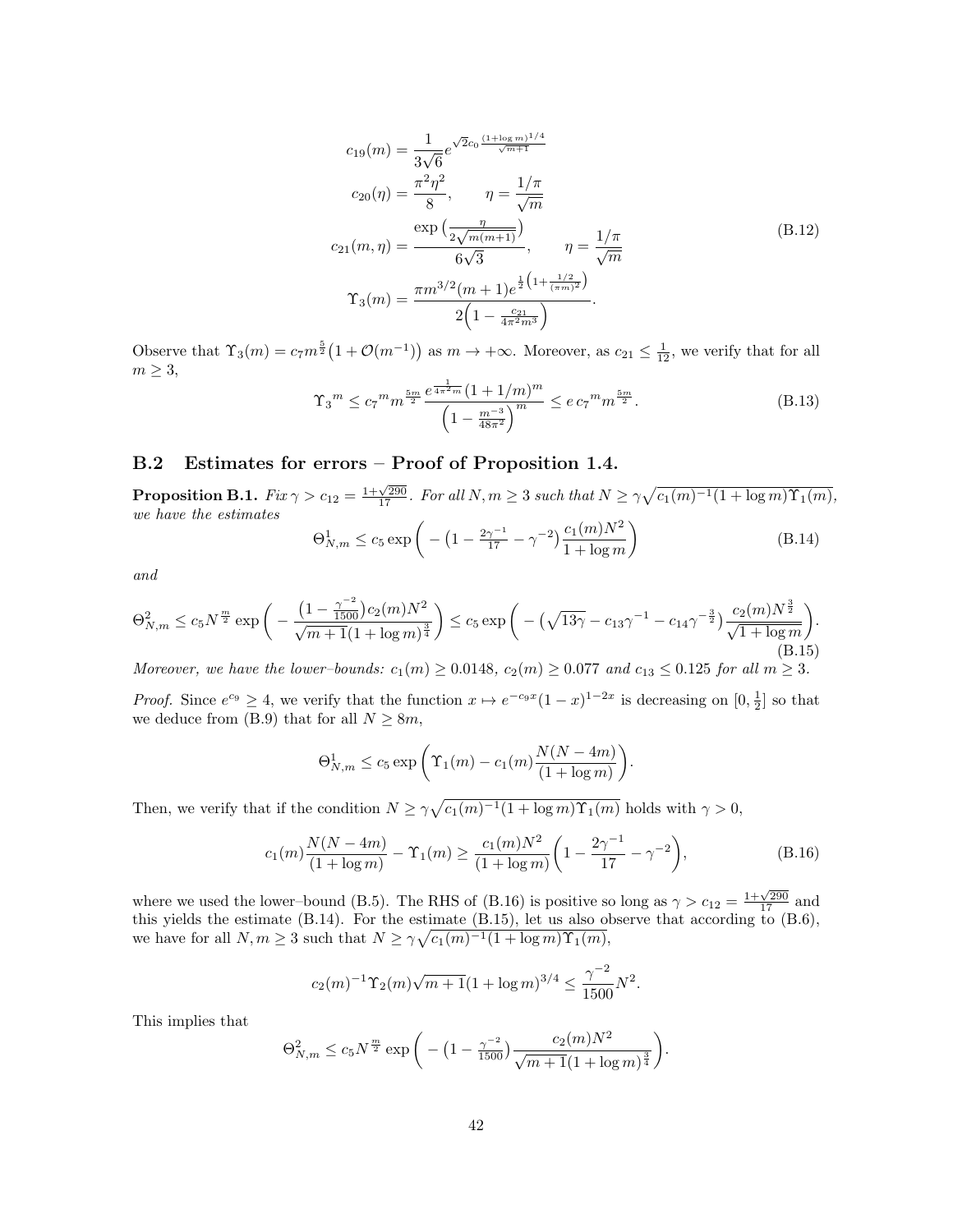Moreover, we also verify that for all  $m \geq 3$ ,

$$
(m+1)^2 \le \frac{c_1(m)^{-1} \Upsilon_1(m)}{13^2}
$$

so that under our hypothesis,

$$
\frac{N^2}{\sqrt{m+1}(1+\log m)^{\frac{3}{4}}} \ge \frac{\sqrt{13} N^2}{\sqrt{1+\log m} (c_1(m)^{-1}(1+\log m)\Upsilon_1(m))^{\frac{1}{4}}} \ge \frac{\sqrt{13\gamma} N^{3/2}}{\sqrt{1+\log m}}.
$$

Hence, if we agree to loose the Gaussian decay in N of  $\Theta_{N,m}^2$ , we obtain that for all  $N, m \geq 3$  such that  $N \geq \gamma \sqrt{c_1(m)^{-1}(1 + \log m)\Upsilon_1(m)}$ ,

$$
\Theta_{N,m}^2 \le c_5 N^{\frac{m}{2}} \exp\bigg(-\left(\sqrt{13\gamma} - \frac{\sqrt{13}}{1500}\gamma^{-\frac{3}{2}}\right) \frac{c_2(m)N^{\frac{3}{2}}}{\sqrt{1 + \log m}}\bigg)
$$

Finally, it follows from [\(B.5\)](#page-40-6) that under our hypothesis,  $N \geq 34\gamma m$  with  $\gamma > c_{12}$  so that  $N \geq 108$  and

$$
N^{\frac{m}{2}} \le \exp\left(\frac{N\log N}{68\gamma}\right) \le \exp\left(\frac{N^{\frac{3}{2}}}{\sqrt{1+\log m}}\frac{\log N\sqrt{1+\log(N/36)}}{68\gamma\sqrt{N}}\right) \le \exp\left(\frac{c_{13}c_2(m)N^{\frac{3}{2}}}{\gamma\sqrt{1+\log m}}\right),
$$

where  $c_{13} = \frac{(\log 108)\sqrt{1+\log 3}}{68\sqrt{108}c_2(m)}$ . This yields the estimate [\(B.15\)](#page-41-5). Since  $c_1, c_2$  are increasing functions for  $m \geq 3$ , we obtain the numerical estimates for  $c_1, c_2$  and  $c_{13}$  by evaluating these functions for  $m = 3$ on Mathematica. This completes the proof.  $\Box$ 

We will also need the following basic estimates for the main error term  $\Theta_{N,m}^0$ .

<span id="page-42-3"></span>**Lemma B.2.** For all  $m, N \in \mathbb{N}$  such that  $m \geq 3$  and  $N \geq 5m$ , it holds

$$
\Theta_{N,m}^0 \le \frac{1}{\sqrt{\pi}} \exp\bigg(-N \log m \bigg(1 - \frac{\log(1 + \log m)}{\log m}\bigg)\bigg).
$$

*Proof.* Let us recall from [\(DLMF,](#page-46-16) Formula (5.6.1)) that for any  $x > 0$ ,

<span id="page-42-0"></span>
$$
\Gamma(x+1) = \sqrt{2\pi x} x^x \exp\left(-x + \frac{\theta_x}{12x}\right) \quad \text{where} \quad \theta_x \in (0,1). \tag{B.17}
$$

.

In addition, since  $e^{\frac{3}{2}} \leq 5$ , let us observe that we have for all  $N \geq 5m$ ,

$$
\frac{m^{\frac{3}{2}} 2^{\frac{m}{2}} e^{\frac{m^2}{4N}} e^{\frac{3N}{2}}}{\sqrt{2\pi} 5^{N+1}} \le \frac{m^{\frac{3}{2}} e^{-cm}}{5\sqrt{2\pi}} \le \frac{1}{\sqrt{\pi}},
$$

where we used that  $c = 5 \log 5 - \frac{15}{2} - \frac{1}{20} - \frac{\log 2}{2} \ge 0.15$ . By [\(B.17\)](#page-42-0), this implies that for all  $N \ge 5m$ ,

$$
\Theta_{N,m}^0 \le \frac{m^{\frac{3}{2}} 2^{\frac{m}{2}} e^{\frac{m^2}{4N}} e^{\frac{3N}{2}}}{\sqrt{2\pi} 5^{N+1}} \frac{(1 + \log m)^N}{m^N} \le \frac{1}{\sqrt{\pi}} \exp\bigg(-N \log m \bigg(1 - \frac{\log(1 + \log m)}{\log m}\bigg)\bigg).
$$

Using the previous estimates, we are now ready to prove Proposition [1.4.](#page-3-2)

<span id="page-42-1"></span>**Proposition B.3.** Fix  $M \geq 3$ . For all  $m \geq M$  and  $N \geq c(M)m\sqrt{1 + \log m}$ , we have

<span id="page-42-2"></span>
$$
\Theta_{N,m}^1 + \Theta_{N,m}^2 + \Theta_{N,m}^3 \le 0.011 \frac{(1 + \log m)^N e^{\frac{N}{2}}}{\sqrt{N} \Gamma(N+1)} \le \epsilon \Theta_{N,m}^0
$$
\n(B.18)

where  $\epsilon \leq 25 \cdot 10^{-5}$  and the constant  $c(M)$  are explicitly given by the Table [\(B.22\)](#page-43-0) below. Moreover, under the same conditions, we also have  $\Theta_{N,m}^0 \leq N^{-\frac{m}{2}} \frac{\exp \left( -12 m \left( \log m - 0.26 \right) \right)}{\sqrt{\pi} c_{16}^m}$ .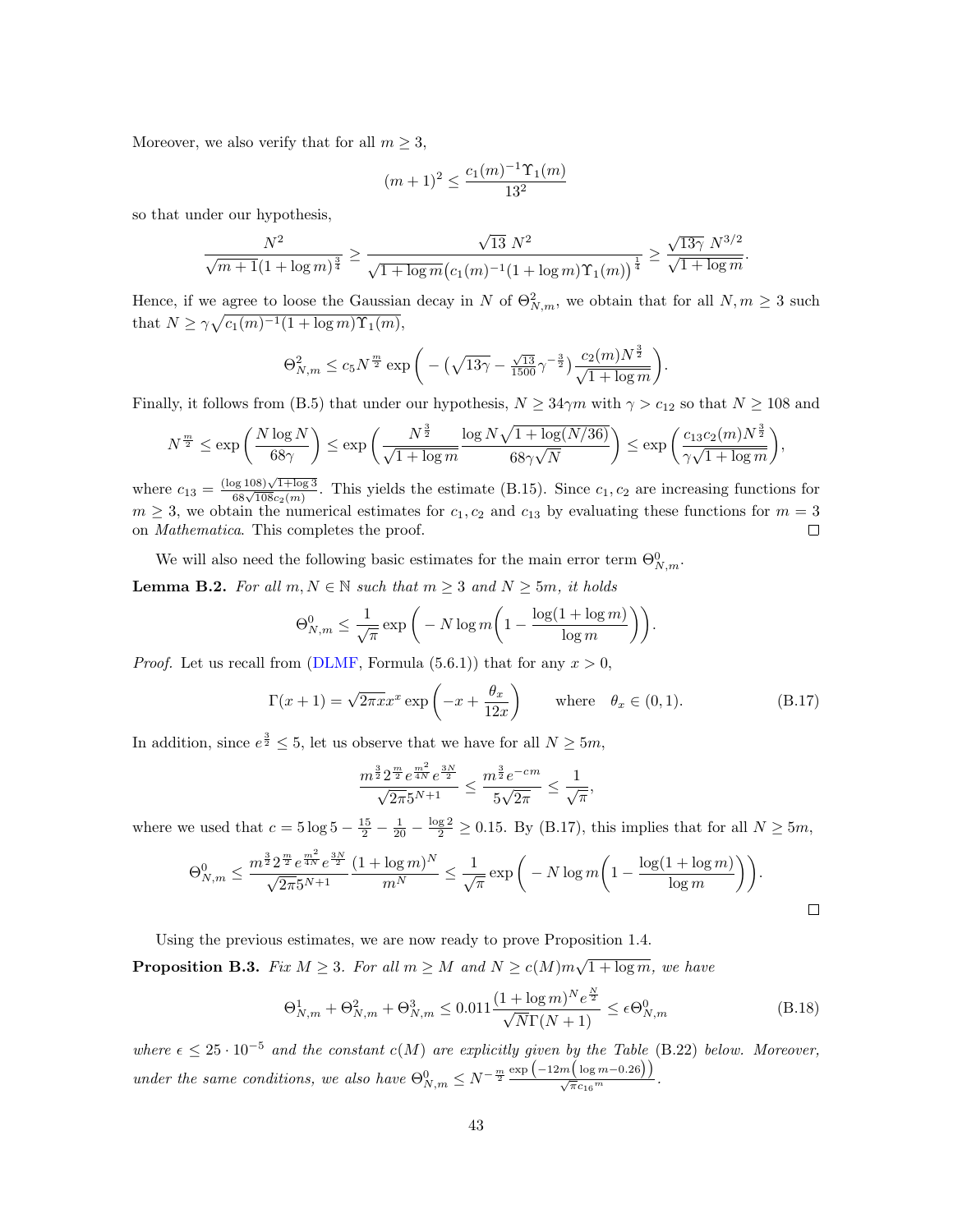*Proof.* First, observe that for all  $N \ge \gamma \sqrt{c_1(m)^{-1}(1 + \log m)\Upsilon_1(m)}$ , if  $\theta(m) := \sqrt{\frac{c_1(m)\Upsilon_1(m)}{1 + \log m}} \ge (\gamma - \sqrt{\frac{c_1(m)\Upsilon_1(m)}{1 + \log m}})$  $\frac{2}{17} - \gamma^{-1}$ , then it holds that

$$
\frac{e^{-3/2} \cdot N}{1 + \log m} \exp\left(-\frac{(1 - \frac{2\gamma^{-1}}{17} - \gamma^{-2})c_1N}{1 + \log m}\right) \le c_1^{-1}\gamma \theta e^{-3/2 - (\gamma - 2/17 - \gamma^{-1})\theta}.
$$

Let us suppose that  $\gamma \leq 5.12$ . This shows that if we choose  $\gamma$  depending on  $m \geq 3$  in such a way that

<span id="page-43-1"></span>
$$
(\gamma - 2/17 - \gamma^{-1})\theta \ge \log(5.12c_1^{-1}\theta) - 1.48 > 0,
$$
\n(B.19)

then we have

$$
\frac{e^{-3/2} \cdot N}{1 + \log m} \exp\left(-\frac{\left(1 - \frac{2\gamma^{-1}}{17} - \gamma^{-2}\right)c_1 N}{1 + \log m}\right) \le e^{-0.02}.
$$

Any solution of [\(B.19\)](#page-43-1) satisfies  $\gamma > c_{12}$  and we can choose a (numerical) solution  $\gamma(m)$  which is non-increasing in the following way:

<span id="page-43-3"></span>m 3 4 5 6 8 12 17 23 30 40 ≥ 70 <sup>γ</sup>(m) <sup>5</sup>.<sup>119</sup> <sup>3</sup>.<sup>806</sup> <sup>3</sup>.<sup>149</sup> <sup>2</sup>.<sup>754</sup> <sup>2</sup>.<sup>30</sup> <sup>1</sup>.<sup>882</sup> <sup>1</sup>.<sup>65</sup> <sup>1</sup>.<sup>507</sup> <sup>1</sup>.<sup>413</sup> <sup>1</sup>.<sup>334</sup> <sup>1</sup>.<sup>230</sup> . (B.20)

Observe that the function  $m^{-1}\sqrt{c_1(m)^{-1}\Upsilon_1(m)}$  is also decreasing for  $m \geq 3$ . By [\(B.14\)](#page-41-4), this implies Observe that the function  $m \sqrt{c_1(m) + 1_1(m)}$  is also decreasing for  $m \ge$ <br>that for any  $M \geq 3$ , if  $m \geq M$  and  $N \geq c(M)m\sqrt{1 + \log m}$ , then we obtain

<span id="page-43-2"></span>
$$
\Theta_{N,m}^1 \le c_5 \exp\left(-\frac{(1 - \frac{2\gamma^{-1}}{17} - \gamma^{-2})c_1N^2}{1 + \log m}\right)
$$
\n
$$
\le c_5 e^{-0.02N} \left(\frac{e^{-3/2} \cdot N}{1 + \log m}\right)^{-N}
$$
\n(B.21)

where  $c(M) = \gamma(M)M^{-1}\sqrt{c_1(M)^{-1}\Upsilon_1(M)}$  is a descreasing function

<span id="page-43-0"></span>

| $M$    | 3     | 4    | 5    | 6     | 8    | 12   | 17   | 23   | 30   | 40    | 70   |
|--------|-------|------|------|-------|------|------|------|------|------|-------|------|
| $c(M)$ | 146.5 | 93.8 | 71.1 | 58.66 | 45.5 | 34.5 | 28.8 | 25.5 | 23.4 | 21.64 | 19.4 |

Moreover, since  $N \geq 600$  in the regime that we consider, we also verify that

$$
Ne^{-0.02N} \le 600e^{-12} \le 3.7 \cdot 10^{-3},
$$

so that by [\(B.21\)](#page-43-2), this implies that for  $m \geq M$  and  $N \geq c(M)m\sqrt{1 + \log m}$ ,

<span id="page-43-4"></span>
$$
\Theta_{N,m}^1 \le 0.0107 \frac{(1 + \log m)^N e^{\frac{N}{2}}}{\sqrt{N} \Gamma(N+1)}
$$
(B.23)

where we used that according to [\(B.17\)](#page-42-0),  $\Gamma(N+1) \leq 2.52N^{N+1/2}e^{-N}$ . By a similar argument, we have  $\Theta_{N,m}^3 \leq 0.073 \exp\left(-\frac{0.0625 \cdot N^2}{1 + \log m}\right)$  and  $\frac{N}{1 + \log m} \geq \min_{M \geq 3} \frac{c(M)M}{\sqrt{1 + \log M}}$  $\frac{\sum\{M\}M}{1+\log M} \geq 200$ , so that

$$
\frac{e^{-3/2} \cdot N}{1 + \log m} \exp\left(-\frac{0.0625 \cdot N}{1 + \log m}\right) \le 200e^{-11} \le 3.4 \cdot 10^{-3}
$$

and

<span id="page-43-5"></span>
$$
\Theta_{N,m}^3 \le 0.2N(3.4 \cdot 10^{-3})^N \frac{(1 + \log m)^N e^{\frac{N}{2}}}{\sqrt{N} \Gamma(N+1)}.
$$
\n(B.24)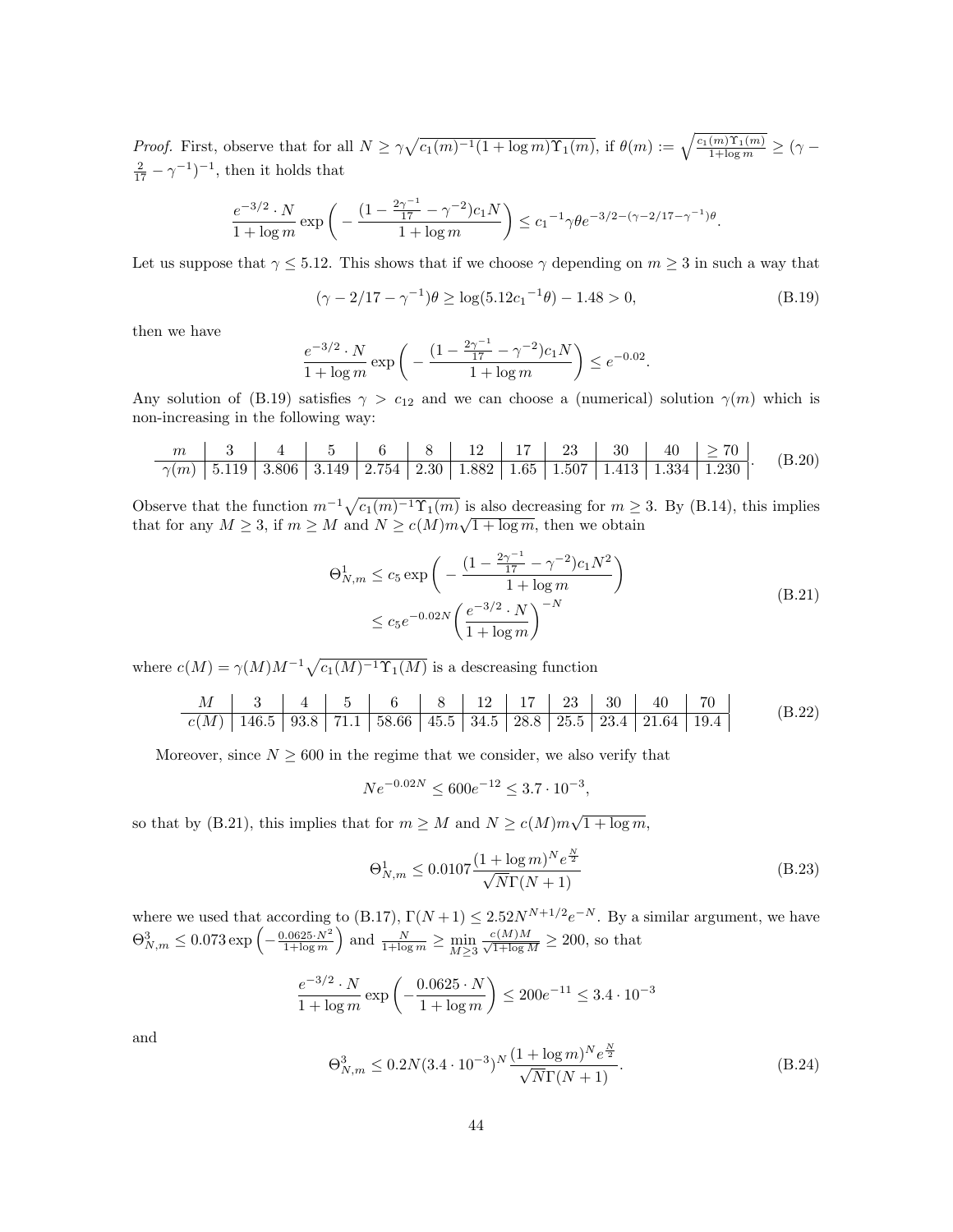Using the estimate [\(B.15\)](#page-41-5) and the fact that according to the Table [\(B.20\)](#page-43-3)  $\min_{m\geq 3} \left\{ (\sqrt{13\gamma(m)} - c_{13}/\gamma(m)$  $c_{14}/\gamma(m)^{\frac{3}{2}}c_{2}(m)\}\geq 0.422$ , we obtain the estimate

$$
\Theta_{N,m}^2 \le c_5 \exp\bigg(-\frac{0.422 \cdot N^{\frac{3}{2}}}{\sqrt{1+\log m}}\bigg).
$$

Since we have seen that  $\frac{N}{1+\log m} \geq 200$ , this implies that

$$
\frac{N}{1 + \log m} \exp\left(-\frac{0.422\sqrt{N}}{\sqrt{1 + \log m}}\right) \le \max_{x \ge \sqrt{200}} \left\{ x^2 e^{-0.422x} \right\} \le 1.
$$

So, using the same argument once more, we obtain that for any  $m \geq M$  and  $N \geq c(M)m\sqrt{1 + \log m}$ ,

<span id="page-44-1"></span>
$$
\Theta_{N,m}^2 \le 3Ne^{-3N/2} \frac{(1 + \log m)^N e^{\frac{N}{2}}}{\sqrt{N}\Gamma(N+1)}.
$$
\n(B.25)

By combining the estimates [\(B.23\)](#page-43-4), [\(B.24\)](#page-43-5) and [\(B.25\)](#page-44-1), we easily verify that for any  $m \geq M$  and for all  $N \ge c(M)m\sqrt{1+\log m}$ ,

$$
\Theta_{N,m}^1 + \Theta_{N,m}^2 + \Theta_{N,m}^3 \le 0.011 \frac{(1 + \log m)^N e^{\frac{N}{2}}}{\sqrt{N} \Gamma(N+1)}.
$$

Then, from [\(B.7\)](#page-40-1), we deduce the bound [\(B.18\)](#page-42-2) with  $\epsilon \leq 0.011 \cdot 3^{-\frac{5}{2}} 2^{-\frac{3}{2}} \leq 25 \cdot 10^{-5}$ . Finally, it remains to obtain the upper–bound for  $\Theta_{N,m}^0$ . According to Lemma [B.2,](#page-42-3) we have for all  $m \geq 3$  and  $N \geq 5m$ ,

$$
N^{\frac{m}{2}} \Theta_{N,m}^0 \le \frac{1}{\sqrt{\pi}} \exp(-0.3N \log m + 0.5m \log N).
$$

Since the function  $N \mapsto 0.3N \log m - 0.5m \log N$  is increasing and  $\min_{M \ge 3} c(M) \sqrt{1 + \log M} \ge 42$ , this implies that for  $N \geq 42m$ ,

$$
N^{\frac{m}{2}}\Theta_{N,m}^0\leq \frac{\exp\big(-12m\log m+\frac{\log 42}{2}m\big)}{\sqrt{\pi}}\leq \frac{\exp\big(-12m\big(\log m-0.26\big)\big)}{\sqrt{\pi}c_{16}^m},
$$

where we used that  $\frac{\log(42c_{16})}{24} \leq 0.26$ .

### <span id="page-44-0"></span>**B.3** Numerics for  $m = 3$

Figure 1: Log-Log plot of the errors [\(B.7\)](#page-40-1)–[\(B.8\)](#page-40-3) for  $m = 3$  as functions of  $N = n/3$  where n is the dimension of the random unitary matrix. We observe that  $\Theta_{N,3}^0 \geq \Theta_{N,3}^1$  when  $N \geq 631$  which is consistent with the of the random unitary matrix. We observe that  $\Theta_{N,i}$ ,<br>threshold  $3c(3)\sqrt{1 + \log 3} \approx 637$  from Proposition [B.3.](#page-42-1)

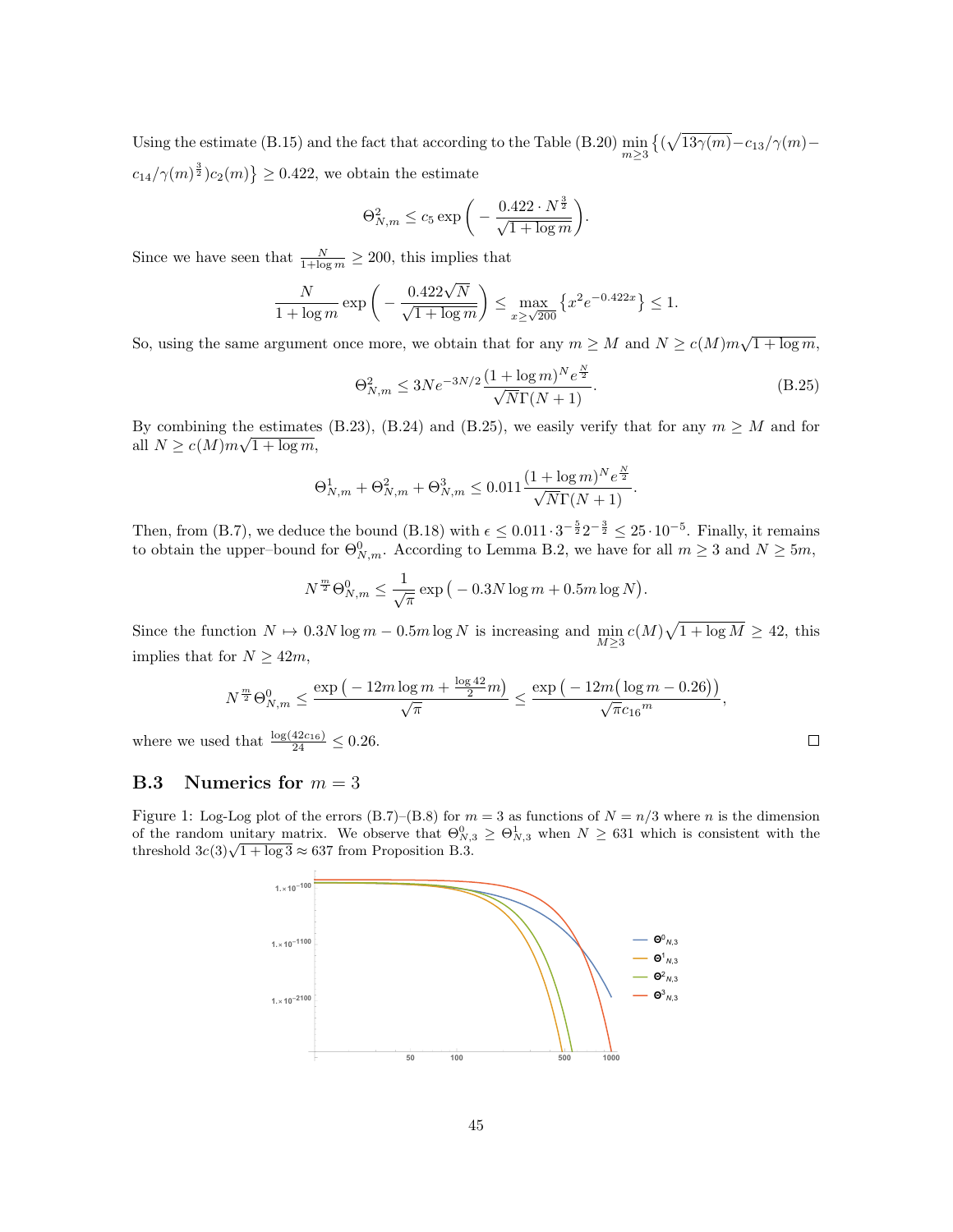Figure 2: Plot of  $\log(\Delta_{n,3}^{(2)})$  as a function of the dimension n of the random unitary matrix. By Theorem [1.3,](#page-3-0) this quantity controls the total variation distance between **X** and a standard Gaussian vector in  $\mathbb{R}^6$ . We observe that our estimates become relevant as soon as  $n \geq 400$  which can still be considered a small size random matrix.



## References

- <span id="page-45-6"></span>E. L. Basor and H. Widom. On a Toeplitz determinant identity of Borodin and Okounkov. Integral Equations Operator Theory, 37(4):397–401, 2000. ISSN 0378-620X. doi: 10.1007/BF01192828. URL <https://mathscinet.ams.org/mathscinet-getitem?mr=1780119>.
- <span id="page-45-8"></span>G. Baxter. Polynomials defined by a difference system. J. Math. Anal. Appl., 2:223–263, 1961. ISSN 0022- 247x. doi: 10.1016/0022-247X(61)90033-6. URL [https://mathscinet.ams.org/mathscinet-getitem?mr=](https://mathscinet.ams.org/mathscinet-getitem?mr=0126125) [0126125](https://mathscinet.ams.org/mathscinet-getitem?mr=0126125).
- <span id="page-45-3"></span>S. Berezin and A. I. Bufetov. On the rate of convergence in the central limit theorem for linear statistics of Gaussian, Laguerre, and Jacobi ensembles. 2019. URL <https://arxiv.org/pdf/1904.09685.pdf>.
- <span id="page-45-5"></span>A. Borodin and A. Okounkov. A Fredholm determinant formula for Toeplitz determinants. Integral Equations Operator Theory, 37(4):386–396, 2000. ISSN 0378-620X. doi: 10.1007/BF01192827. URL <https://mathscinet.ams.org/mathscinet-getitem?mr=1780118>.
- <span id="page-45-7"></span>A. Böttcher. On the determinant formulas by Borodin, Okounkov, Baik, Deift and Rains. In Toeplitz matrices and singular integral equations (Pobershau, 2001), volume 135 of Oper. Theory Adv. Appl., pages 91–99. Birkhäuser, Basel, 2002. URL <https://mathscinet.ams.org/mathscinet-getitem?mr=1935759>.
- <span id="page-45-9"></span>M. A. Chahkiev. On oscillatory integral Hilbert transformation with trigonometric polynomial phase. Anal. Math., 34(3):177–185, 2008. ISSN 0133-3852. doi: 10.1007/s10476-008-0302-7. URL [https://mathscinet.](https://mathscinet.ams.org/mathscinet-getitem?mr=2434672) [ams.org/mathscinet-getitem?mr=2434672](https://mathscinet.ams.org/mathscinet-getitem?mr=2434672).
- <span id="page-45-1"></span>K. Courteaut and K. Johansson. Multivariate normal approximation for traces of orthogonal and symplectic matrices. in preparation.
- <span id="page-45-2"></span>K. Courteaut, K. Johansson, and G. Lambert. in preparation.
- <span id="page-45-4"></span>P. Deift, A. Its, and I. Krasovsky. Toeplitz matrices and Toeplitz determinants under the impetus of the Ising model: some history and some recent results. Comm. Pure Appl. Math., 66(9):1360–1438, 2013. ISSN 0010-3640. doi: 10.1002/cpa.21467. URL <https://mathscinet.ams.org/mathscinet-getitem?mr=3078693>.
- <span id="page-45-0"></span>P. Diaconis. personal communication, 1994.
- <span id="page-45-10"></span>P. Diaconis and S. N. Evans. Linear functionals of eigenvalues of random matrices. Trans. Amer. Math. Soc., 353(7):2615–2633, 2001. ISSN 0002-9947. doi: 10.1090/S0002-9947-01-02800-8. URL [https://mathscinet.](https://mathscinet.ams.org/mathscinet-getitem?mr=1828463) [ams.org/mathscinet-getitem?mr=1828463](https://mathscinet.ams.org/mathscinet-getitem?mr=1828463).